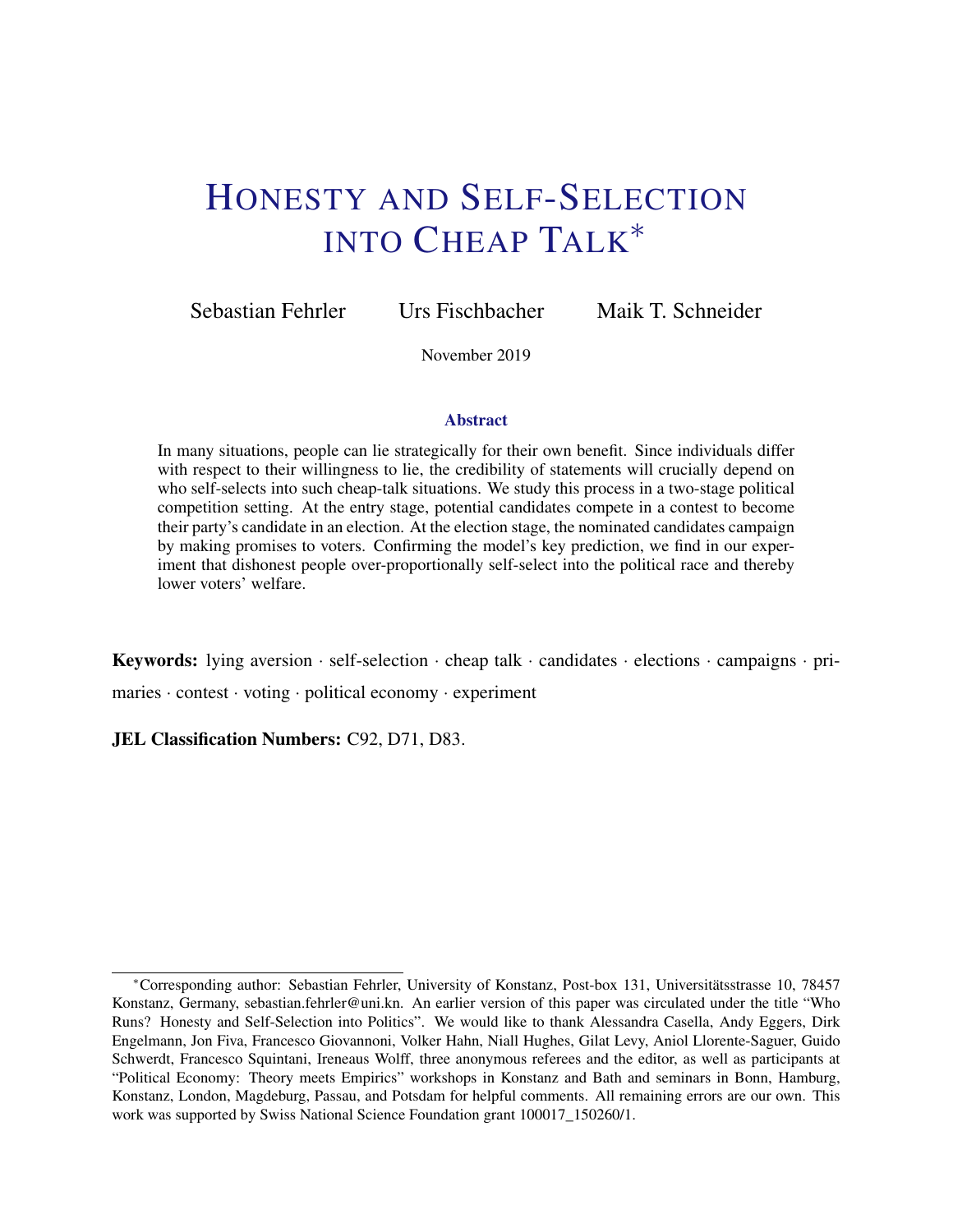## 1. Introduction

A sales-person tells a prospective buyer about the great value of a car. Politicians praise their policy proposals to gain the support of voters. We frequently face situations where some or all statements made by the sender of a message are costless and do not carry any commitment. Usually, they are referred to as cheap talk. However, often people communicate more honestly than pure selfinterest would suggest – implying that their statements carry more credibility than standard theory predicts. Preferences for honesty are frequently conceptualised via psychological costs of lying and recent empirical evidence indicates that individuals differ substantially in this respect (e.g., [Fischbacher and Föllmi-Heusi,](#page-48-0) [2013;](#page-48-0) [Abeler](#page-46-0) *et al.*, [2019;](#page-46-0) [Gneezy](#page-49-0) *et al.*, [2018\)](#page-49-0). Hence, the welfare consequences in cheap talk situations centrally depend on whether primarily honest or dishonest people select themselves into such settings. This is the focus of our paper: We examine the incentives of individuals to self-select into cheap talk situations and how they depend on the structure of the selection process.

For this purpose, we design an experiment with a two-stage political competition process. In the first stage, people make an investment to increase their chance of entering the second stage, in which they compete via cheap talk messages in an election. In this latter stage, dishonest candidates, who face lower costs of lying, have an advantage and might thus be willing to invest more in the first. As long as voters cannot observe the investments in the first stage and thus cannot draw inferences from them, the higher investment incentive could lead to adverse selection of dishonest people into the second (cheap talk) stage. In our theoretical analysis of the competition process, we derive this adverse selection effect as an equilibrium prediction and also identify a potential remedy for it: transparency. Naturally, these predictions rely on a number of modeling assumptions about the distribution and nature of the players' preferences for honesty, strategic sophistication and equilibrium selection. As a consequence, it is an open question whether or not the model predictions are accurate descriptions of what happens empirically. Our experimental results provide a confirmatory answer regarding the prediction of adverse selection into cheap talk under opacity. While the adverse selection effect is lower with transparency and not significantly different from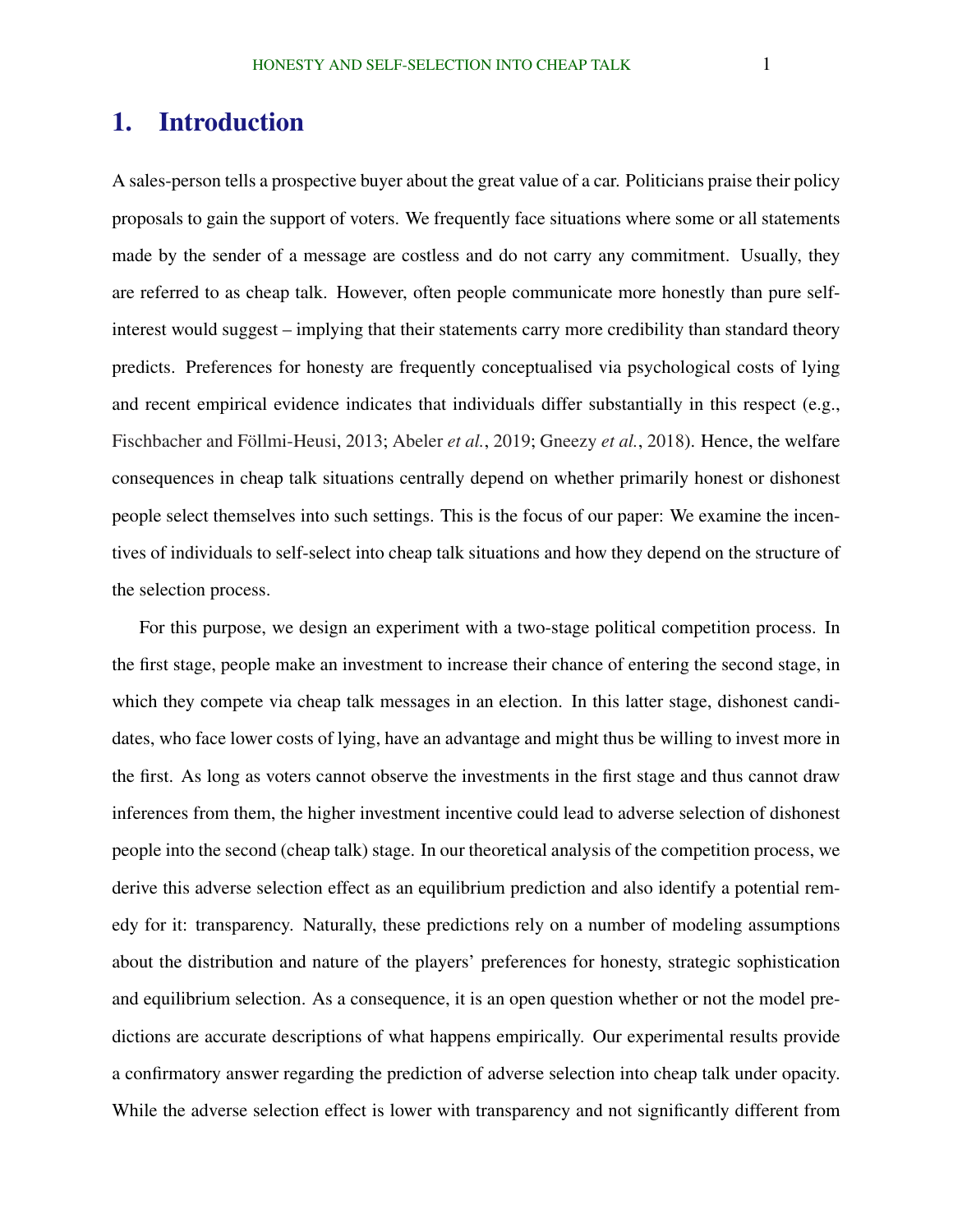zero anymore – as predicted – not all the predicted treatment differences turn out significant at the 5% level in the laboratory.

Our set-up is specifically motivated by the importance of self-selection of people of different character into politics – a topic that has been passionately discussed for centuries. Most political systems grant their leaders extensive powers and thus many far-reaching decisions are shaped by their virtues, or lack thereof. Therefore, it is important to select politicians who, when in power, will advance the common good. However, a widely shared perception is that most politicians are dishonest and have low ethical standards. A 2018 Gallup survey for the U.S. for example, shows that from a list of 21 professions, Members of Congress receive the lowest ratings on perceived honesty and ethical standards (see Figure [A1](#page-22-0) in the Appendix). Sharing this view a few years before becoming U.S. president, Donald Trump remarked: *"One of the key problems today is that politics is such a disgrace. Good people don't go into government."* (in [Alexander,](#page-46-0) [2000,](#page-46-0) p.23). The problem of adverse selection into politics has been identified at least as early as in ancient Greece where Socrates famously explained to Glaucon: *"The truth is surely this: that city in which those who are going to rule are those least eager to do so is necessarily governed best [...]"* (in Plato's *The Republic*, cited also in Caselli and Morelli, [2004\)](#page-47-0).

At first sight, this negative view of politicians is puzzling as it suggests that voters elect politicians who they believe to be dishonest. At the same time several studies suggest that honesty and trustworthiness are candidate characteristics that are important to voters (e.g., [Mondak and](#page-50-0) [Huckfeldt,](#page-50-0) [2006\)](#page-50-0). Why would they do that? One reason could be that the pool of candidates, i.e. the voters' choice set, is mainly populated by dishonest people and voters have no choice in this dimension. Making things even more complicated for voters, dishonest candidates typically try to appear honest by mimicking honest candidates' behaviour in the election campaign. Consequently, how well general elections can select good leaders depends on the quality of the candidates in the electoral race and the information available to voters. In almost all democratic systems the candidates are preselected to stand for election in some process, typically within the large political parties. Therefore, the parties' internal preselections play a major role for the later choice options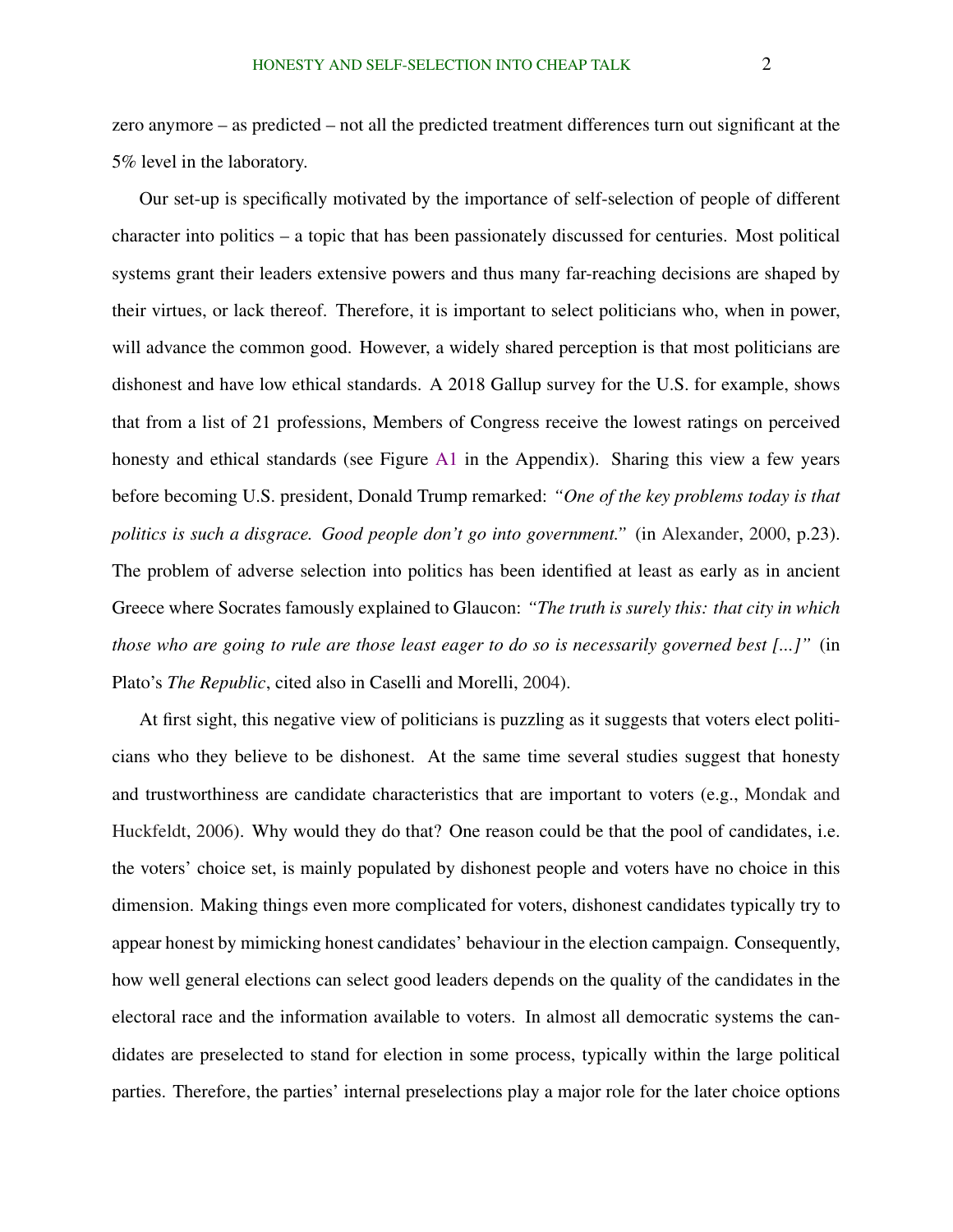and outcomes in the general election. A prominent example for such preselection institutions are the primaries in the U.S., where politicians compete to be the candidate of either the Democrats or the Republicans in an upcoming election. Depending on media scrutiny, these contests can be more or less transparent to voters with respect to the resources that potential candidates invest to win their party's nomination.

Theoretical Model We consider a two stage political process, where at the first stage – the preselection stage – in each of the two parties, two politicians compete for candidacy in the election. This selection takes the form of a party-internal contest, in which the contenders make investments to win candidacy. At the second stage – the election – the selected candidates make (non-binding) campaign promises on how much of a given amount of resources they will pass on to the voters. In the election, the candidate receiving a majority of votes becomes the elected leader and decides on how to employ the resources that come with the office for her own private or the electorate's benefit. Regarding the information of the voters in the general election, we consider two regimes: the "transparent entry contest", where voters can observe how much was invested at the preselection stage by each candidate, and the "opaque entry contest", where voters receive no information about the entry investments that were made.

A theoretical analysis based on the traditional assumptions that candidates are completely selfish and do not suffer psychological costs of lying would suggest that in the election campaign they will promise the maximal amount to be passed on to voters to get elected and once in office, maximise their private gains by transferring to voters the minimum possible (e.g., [Barro,](#page-46-0) [1973;](#page-46-0) [Ferejohn,](#page-48-0) [1986;](#page-48-0) [Alesina,](#page-46-0) [1988\)](#page-46-0). However, the results from [Geng](#page-48-0) *et al.* [\(2011\)](#page-48-0), [Corazzini](#page-47-0) *et al.* [\(2014\)](#page-47-0) and Born *[et al.](#page-46-0)* [\(2018\)](#page-46-0) demonstrate that campaign promises are not just cheap talk even in one-shot interactions and voters take this into account. Instead, most subjects in these experiments care about keeping their promises at the election stage. While these studies provide important insights into the election stage, they do not investigate the processes that determine the candidate pool. Our focus on self-selection into politics allows us to address this important aspect.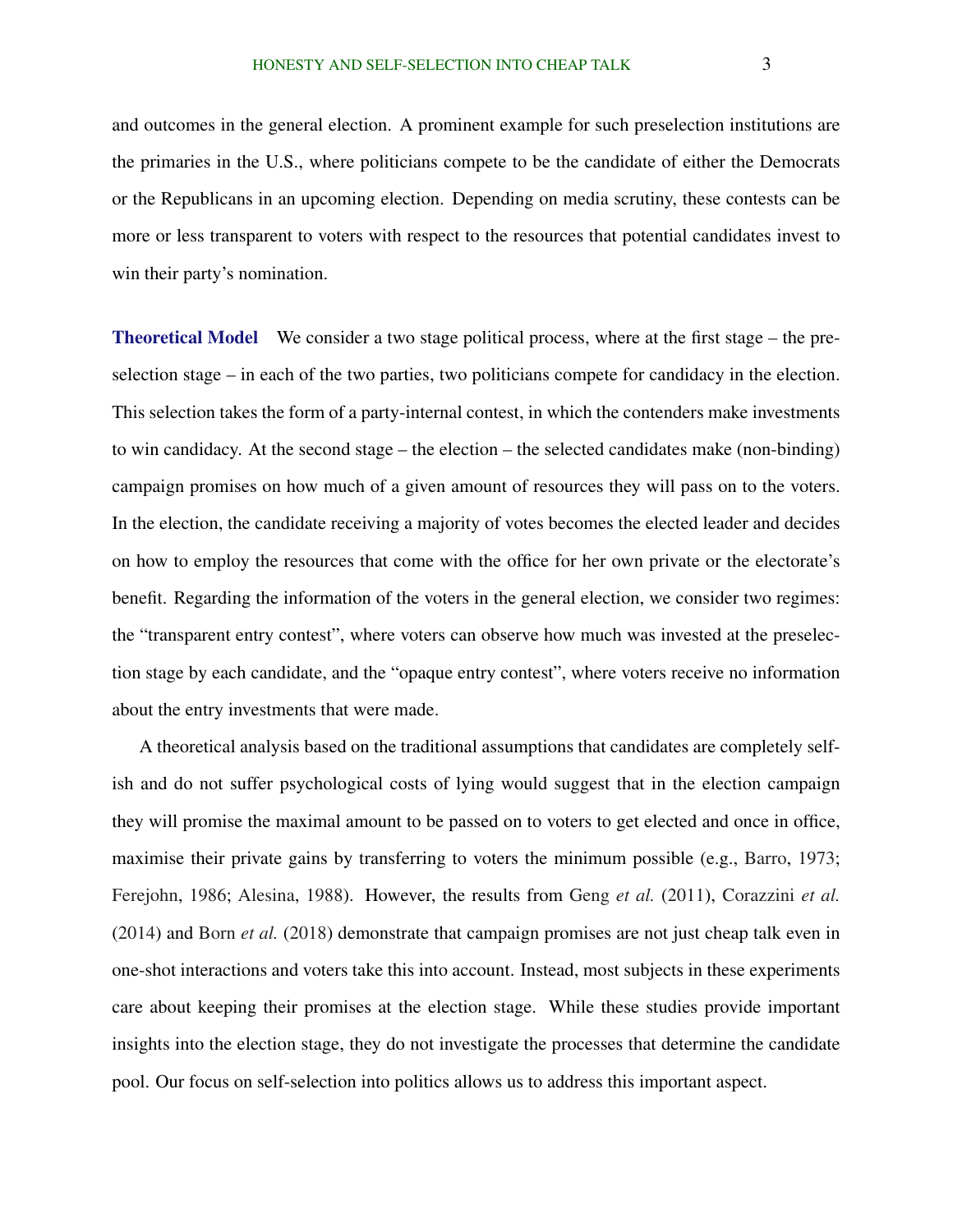The key mechanism in our analysis is that at the preselection stage dishonest individuals, i.e. those with a low level of lying aversion, have more to gain from standing for election than honest individuals, and are therefore willing to invest more to become a candidate. This is most obvious if candidates play "pooling" strategies with respect to campaign promises. Then both types enjoy the same probability of being elected *ceteris paribus*. In case of an election victory, the less honest candidate will deviate more strongly from his promise thereby reaping higher private benefits. As a consequence, the less honest potential candidate will be willing to invest more in the entry contest. If the entry contest is opaque the investments cannot reveal the candidates' types. Therefore, our analysis predicts adverse selection into politics with an opaque entry contest. We are then interested in how this result changes when we make the entry contest transparent. In this case, voters can observe how much each potential candidate spends in the entry contest and can make inferences about their honesty. With the dishonest individuals not wanting to separate themselves from the honest ones, we predict "pooling" in entry contest investments as well as in campaign promises. Consequently, we expect no adverse self-selection with a transparent preselection process.

Experiment To study selection into cheap talk empirically, we implement the political competition process in the lab. Selection into cheap talk might differ from the theoretical predictions, which are derived under a number of assumptions that might not hold empirically. These are assumptions on preferences, beliefs, and strategic sophistication. Other motives to self-select into politics are plausible as well. For example, candidates might derive utility from truth-telling or from honoring promises.<sup>1</sup> Candidates with strong preferences for equality also have an incentive to enter politics in order to prevent unequal outcome distributions that result if a dishonest, selfish candidate wins the election. In such cases, we would expect a higher willingness to pay to enter politics of honest people – the opposite of our prediction. Further, as usual in these types of models, our theoretical framework also allows for multiple equilibria supported by corresponding out-of-equilibrium believes. Finally, the assumption of perfect rationality is strong and people might, instead, act with

<sup>&</sup>lt;sup>1</sup>The findings in [Geng](#page-48-0) *[et al.](#page-46-0)* [\(2011\)](#page-48-0), [Corazzini](#page-47-0) *et al.* [\(2014\)](#page-47-0) and Born *et al.* [\(2018\)](#page-46-0), for example, are also rationalizable in a model with such preferences.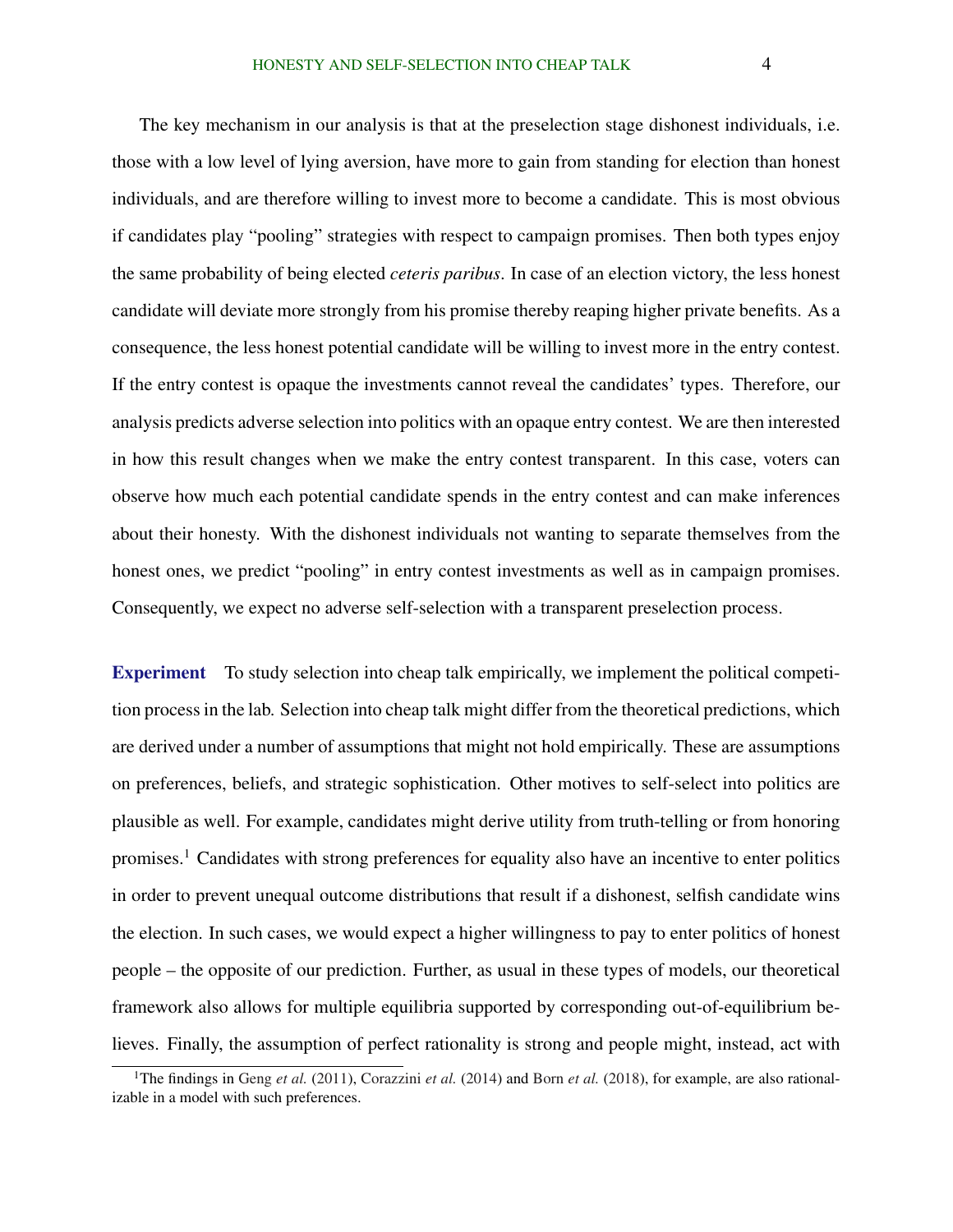less foresight than predicted, e.g. when making their contest investments. For these reasons, it is not obvious whether our key theoretical predictions regarding adverse selection and the effect of transparency on selection will hold true when empirically tested.

In the field, it remains unobserved how potential candidates who do not pass the preselection process would have behaved in office. It is therefore difficult to identify adverse selection in a given institutional set-up. Moreover, as electoral institutions are endogenous and cannot be easily manipulated, identifying causal effects of different institutions is often impossible. A lab experiment offers an attractive alternative in these respects. It allows us to observe the behaviour of all potential candidates (winners and losers) using the "strategy method". Furthermore, it allows us to change the preselection process exogenously between two treatments – one with an opaque and one with a transparent entry contest.

Our experimental results show that while a non-negligible share of candidates make zero transfers to voters, most of the campaign promises are not purely cheap talk and overall campaign promises are positively correlated with transfers to voters. We also find a substantial variation in lie sizes, i.e. the difference between promises and actual transfers. These findings are in line with the results of the earlier literature. Our novel key results are that the size of the lies are (significantly) positively correlated with the candidates' entry investments in the opaque entry contest. We further find that transfers to voters are (significantly) lower from candidates who invested more in the entry contest. This supports our theoretical prediction of adverse selection when the entry contest is opaque. We can compare the behaviour of winners and losers of the entry competition because we let participants in the experiment specify what they will promise in the election campaign and how much they will transfer in the case of winning the election before knowing whether they have won candidacy. This use of the "strategy method" further allows us to get an idea of the size of the effect of adverse selection on voter welfare. We find that in expectation voters receive about 9% lower transfers due to adverse selection at the entry stage.

Finally, we examine the results under the transparent entry treatment and find that now neither lie sizes nor transfers to voters are significantly correlated with the candidates investments at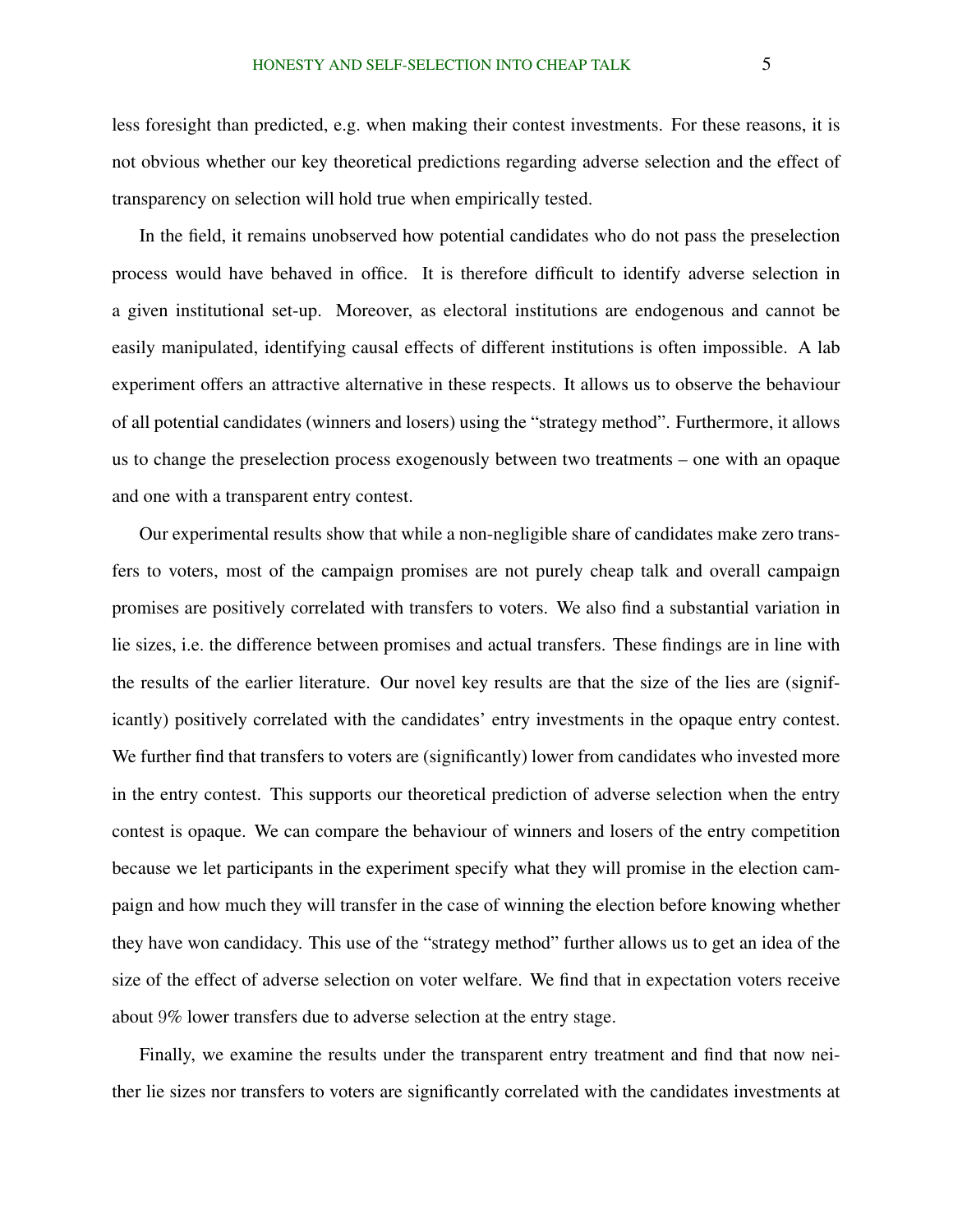the entry contest. This confirms our theoretical predictions: We observe adverse selection under opaque but not under transparent entry competition. However, not all treatment differences are significant at the 5% level.

Our analysis suggests that the preselection phase is crucial for the composition of honesty preferences in cheap talk situations. This result is relevant for politics and other professions in which low costs of lying also lead to higher payoffs for the agent. In the perception of many people, sales persons and people in marketing or advertising, for example, do not fare much better than politicians with respect to honesty and ethical standards (see Figure [A1\)](#page-22-0).

The rest of the paper is organised as follows. In the next section, we relate our paper to the literature and present and solve the model in Section 3. The experimental design is laid out and the experimental results are reported in Section 4. In the final Sections 5 and 6, we discuss our findings and conclude.

## 2. Related Literature

The early cheap talk literature assumed that people do not bear any psychological costs of lying and, hence, lie whenever a lie can change the receivers' actions to their benefit. This applies to many variants of Crawford and Sobel's [\(1982\)](#page-47-0) seminal sender-receiver game (e.g., [Farrell and](#page-48-0) [Gibbons,](#page-48-0) [1989;](#page-48-0) [Krishna and Morgan,](#page-49-0) [2001;](#page-49-0) [Battaglini,](#page-46-0) [2002\)](#page-46-0) and to political competition models with campaign promises (e.g., [Barro,](#page-46-0) [1973;](#page-46-0) [Ferejohn,](#page-48-0) [1986;](#page-48-0) [Alesina,](#page-46-0) [1988\)](#page-46-0). However, the empirical evidence on truth-telling in such situations that has since been accumulated is overwhelming.<sup>2</sup> Moreover, people appear to be very heterogeneous with respect to their willingness to lie and the size of their lies [\(Corazzini](#page-47-0) *et al.*, [2014;](#page-47-0) [Gneezy](#page-49-0) *et al.*, [2018\)](#page-49-0).

Several experimental studies investigate promise-keeping in a political context [\(Geng](#page-48-0) *et al.*,

<sup>&</sup>lt;sup>2</sup>[Abeler](#page-46-0) *et al.* [\(2019\)](#page-46-0) review 72 experimental studies, using designs based on the dice-under-a-cup game, introduced by [Fischbacher and Föllmi-Heusi](#page-48-0) [\(2013\)](#page-48-0), and conclude that people lie surprisingly little. Various influences on peoples' cheating behaviour have been studied in the experimental literature, including competition [\(Casella](#page-47-0) *et al.*, [2018\)](#page-47-0), the probability of being detected as a liar [\(Gino](#page-48-0) *et al.*, [2013;](#page-48-0) [Konrad](#page-49-0) *et al.*, [2014\)](#page-49-0), the payoff consequences for others [\(Gneezy,](#page-48-0) [2005;](#page-48-0) [Gneezy](#page-49-0) *et al.*, [2013\)](#page-49-0), and whether the decision to deceive is made individually or as a group [\(Kocher](#page-49-0) *et al.*, [2018\)](#page-49-0).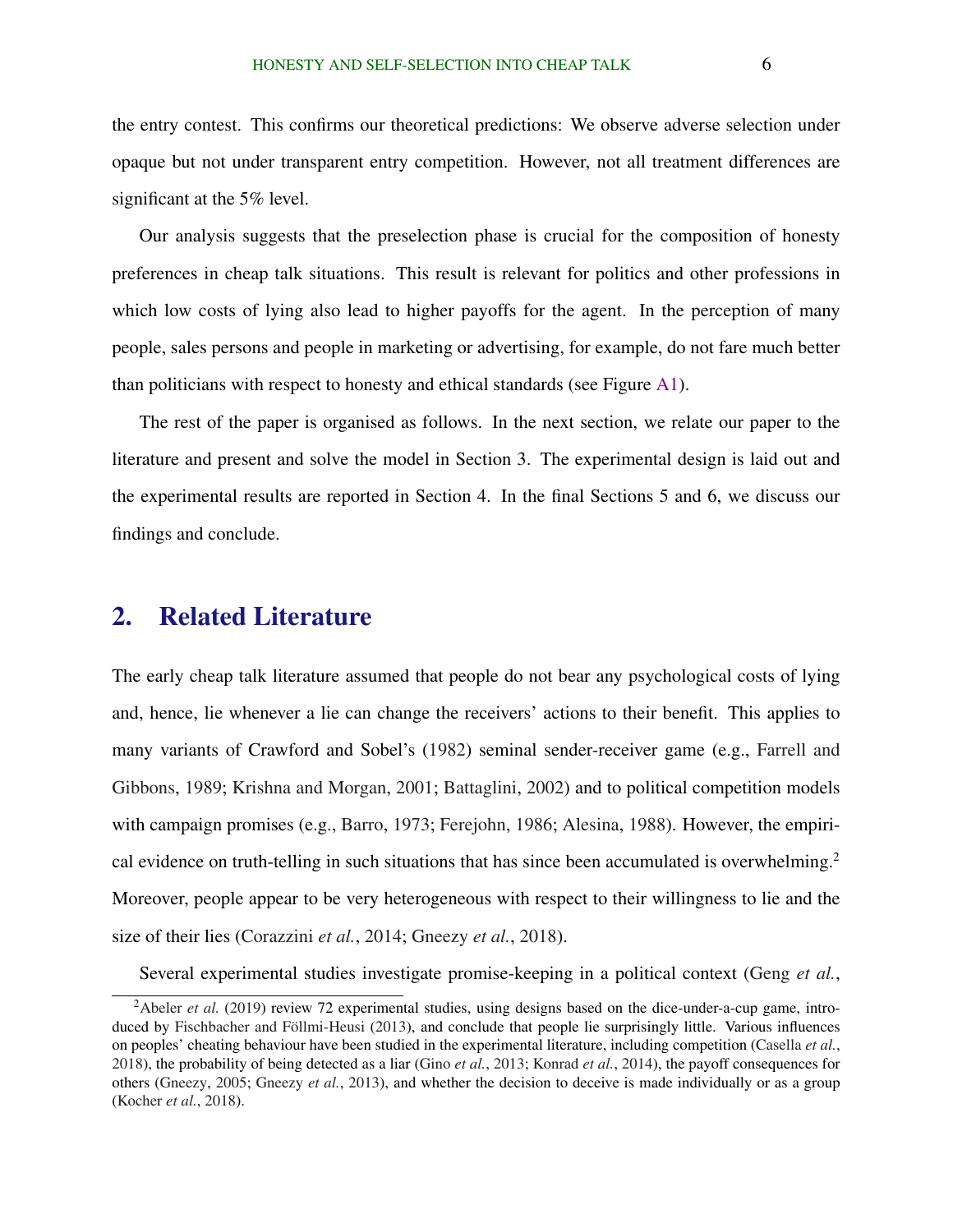[2011;](#page-48-0) [Corazzini](#page-47-0) *et al.*, [2014;](#page-47-0) Born *[et al.](#page-46-0)*, [2018\)](#page-46-0). In these experiments, political candidates make promises to voters about how they will split a pie that the election winner receives between themselves and the voters. They find that: (i) candidates promise a lot; (ii) candidates who promise more receive more votes; (iii) higher promises are associated with higher transfers to the voters. [Corazzini](#page-47-0) *et al.* [\(2014\)](#page-47-0) explain their results with lying aversion of the candidates and argue that elections are positive for voter welfare because they induce high electoral promises which are, at least partially, met (see also [Feltovich and Giovannoni,](#page-48-0) [2015\)](#page-48-0).

The question of whether less honest people self-select into certain occupations has recently been deemed as one of the most important current research questions on cheap talk by [Sobel](#page-50-0) [\(2013\)](#page-50-0). Providing interesting insights into the issue, [Hanna and Wang](#page-49-0) [\(2017\)](#page-49-0) find that students in India who cheat in the lab are more likely to prefer public sector jobs.<sup>3</sup> Rather than comparing the level of honesty of people in different professions, where causal links between differences and self-selection are hard to identify, we take a different approach here. We set up a model where we include a contest in which we can observe self-selection into cheap talk and show how selection incentives are related to lying in the cheap talk situation.<sup>4</sup> In a second step we test the key predictions of the model in the lab.

Ours is, of course, not the first political economy model featuring non-standard preferences, like a preference for honesty. In the last two decades, there has been a shift away from modeling political competition exclusively as strategic position taking of purely office-motivated candidates. Various models have been proposed to examine the political competition between candidates who differ in their policy preferences or other characteristics, such as competence, public spirit, and honesty.<sup>5</sup> Self-selection into politics along different dimensions has been studied in the literature as well. Various papers study the incentives of people with different skills to enter politics (e.g.,

<sup>&</sup>lt;sup>3</sup>See [Barfort](#page-46-0) *et al.* [\(2019\)](#page-46-0) for a similar study but opposite results for Denmark. Self-selection of workers with different non-standard preferences into different sectors or organizations has been studied in another string of studies (e.g., [Delfgaauw and Dur,](#page-47-0) [2007;](#page-47-0) [Kosfeld and von Siemens,](#page-49-0) [2009;](#page-49-0) [Buurman](#page-47-0) *et al.*, [2012;](#page-47-0) [Fehrler and Kosfeld,](#page-48-0) [2014\)](#page-48-0).

<sup>&</sup>lt;sup>4</sup>For brevity we refrain from a detailed literature review of contest experiments and point the interested reader to the comprehensive survey by [Dechenaux](#page-47-0) *et al.* [\(2015\)](#page-47-0).

 ${}^{5}$ Examples include the work of [Callander and Wilkie](#page-47-0) [\(2007\)](#page-47-0) that assumes heterogeneous candidates with respect to two dimensions: policy preferences and lying aversion. [Kartik and McAfee](#page-49-0) [\(2007\)](#page-49-0) allow for non-strategic candidates of character, and [Buisseret and Prato](#page-46-0) [\(2016\)](#page-46-0) look at candidates with different skill levels.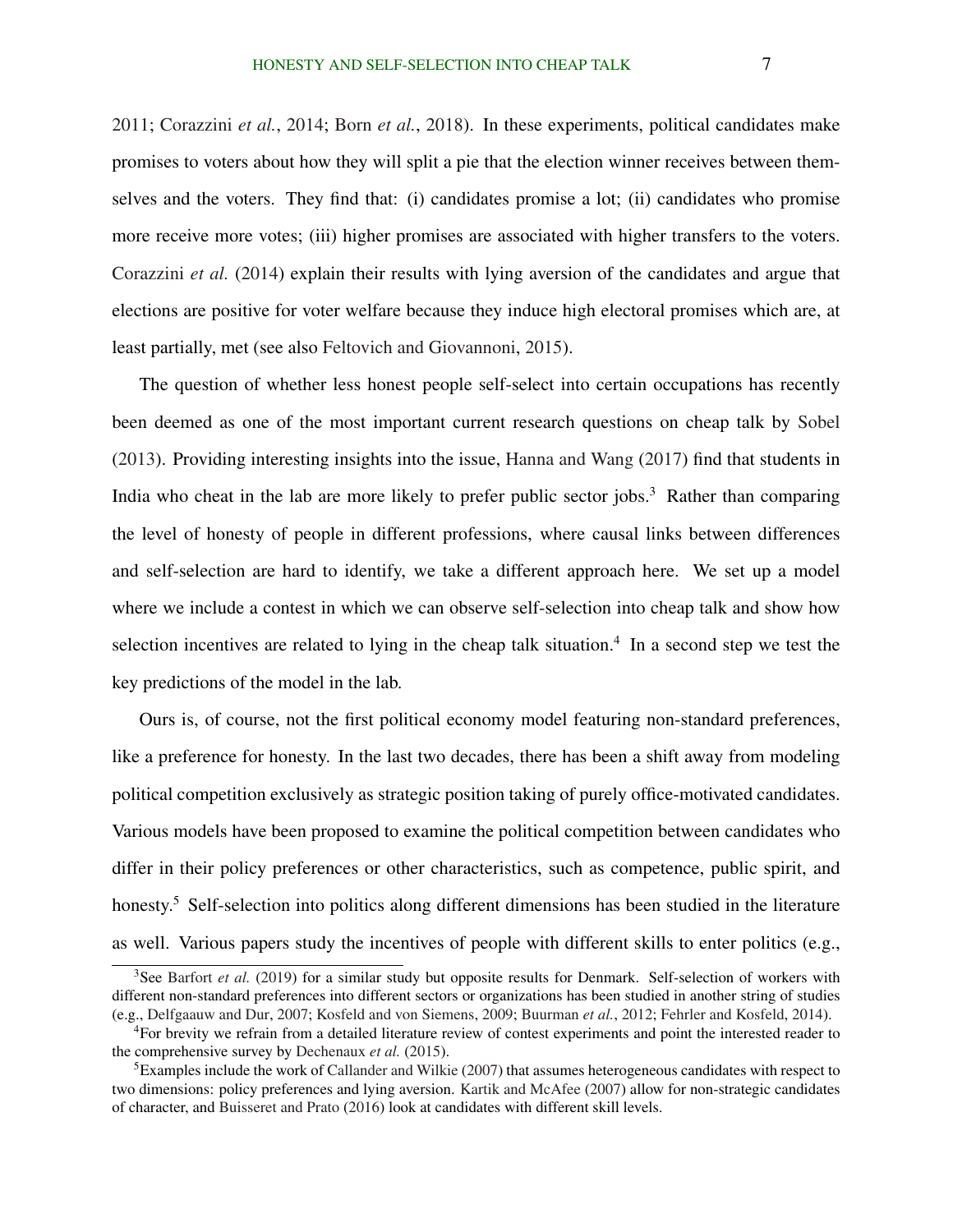[Messner and Polborn,](#page-50-0) [2004;](#page-50-0) [Caselli and Morelli,](#page-47-0) [2004;](#page-47-0) [Mattozzi and Merlo,](#page-49-0) [2007,](#page-49-0) [2008;](#page-50-0) [Dal](#page-47-0) Bó *[et al.](#page-47-0)*, [2017\)](#page-47-0). [Bernheim and Kartik](#page-46-0) [\(2014\)](#page-46-0) assume heterogeneity of potential candidates with respect to public spirit (altruism) and honesty (incorruptibility). Their study is most closely related to our model. The authors investigate how the candidate pool changes with different fixed costs of entry as candidates differ with respect to their willingness to pay to become a candidate. Different from the other papers, they pay direct attention to the costs that are associated with running for nomination – an aspect that takes center stage in our model as well. In their purely theoretical paper there is an exogenous fixed amount to be paid, whereas in our model the investments into the race for candidacy are endogenous and hence can provide us with a proximate measure of the politicians' willingness to pay for entering a cheap talk situation. This allows us to directly relate this observed willingness to pay with the individuals' levels of honesty in our experiment.

### 3. Model

We set up a simple sequential game to represent a two stage political selection process where politicians compete in an entry contest at the first stage to become a candidate in an election at the second stage. We consider four politicians of two different parties. At the first stage, there are two simultaneous entry contests in the two parties. In each of the entry contests, the two politicians of each party compete to stand for election against the winner of the other party's entry contest. Every politician i makes an investment  $I_i \in [\epsilon, \infty)$ , with  $\epsilon > 0$ , in her party's contest. We assume standard properties for the contest success function: The probability of winning candidacy increases in the politician's own investment and declines with the opponent's bid. For concreteness, we use a Tullock contest success function that defines the probability of player 1 winning the contest against player 2 as

$$
\rho(I_1, I_2) = \frac{I_1}{I_1 + I_2}.\tag{1}
$$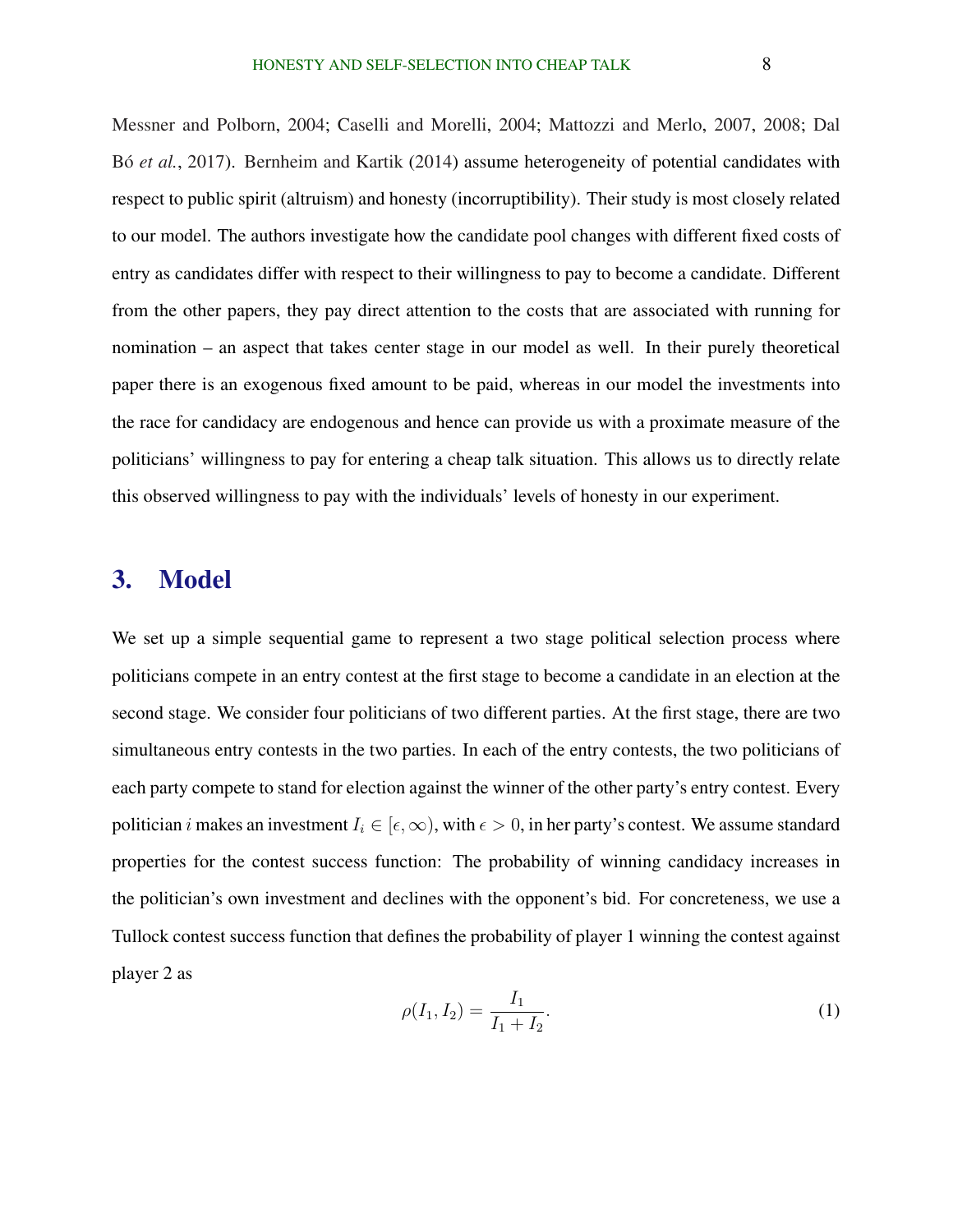As the winning probability is not defined for  $I_1 = I_2 = 0$ , we impose that investments have to be larger or equal to some small positive number  $\epsilon$ .

The two winners of the parties' entry contests will stand for election at the second stage of the political competition. In their election campaigns, each candidate makes a promise  $P_i$  of how much of a budget  $B$  to transfer to the  $N$  voters ( $N$  odd for simplicity). Every voter finally receives the same transfer  $\frac{T}{N} \in [0, \frac{B}{N}]$  $\frac{B}{N}$ ] from the election winner who transfers T in total.<sup>7</sup>

At the election stage, the voters cast their votes for either of the candidates. A central novelty and focus of our model is on the information set that voters possess when voting. In a transparent entry contest, the voters can observe the entry contest investments of the candidates, while in an opaque entry contest the voters will have no information on the candidates' entry investments.

When in office, the winner of the election will finally decide how to split the budget of size  $B$ between her own private benefit  $B - T$  and the voters' welfare  $T$ .<sup>8</sup> Besides the remaining budget  $B-T$ , the elected politician obtains a rent from office W that is not transferable. W can be thought of as a salary, or an ego rent, or both.

Politicians have preferences over private consumption and, given they are elected into office, disutility from the discrepancy between their campaign promises and the actual contribution to voter welfare, i.e.,  $P - T$ . We refer to the latter as the politician's lying aversion or character. For the politicians' utility functions, we use a quasi-linear specification $\delta$ 

$$
U_i(I_i, P_i, T_i) = -I_i + 1_{i, \text{ office}} \left( W + B - T_i - \frac{\beta_i \left( \max\{P_i - T_i, 0\}\right)^2}{P_i} \right). \tag{2}
$$

<sup>&</sup>lt;sup>6</sup>The alternative would be to define the winning probability as  $\frac{1}{2}$  for this case. However, this would not eliminate the discontinuous jump of  $\rho$  at  $I_1 = I_2 = 0$ . Additionally, we emphasise that our main theoretical results do not depend on the Tullock success function.

<sup>&</sup>lt;sup>7</sup>We only use indices for the choice variables if necessary for understanding, e.g. if we have to distinguish several players in the same role.

<sup>&</sup>lt;sup>8</sup>This is a shorthand for various moral hazard problems that are present when voters delegate power to a politician. The politician might not literally put government money into her own pocket but still enrich herself by employing resources that come with the office for her own rather than the voters' benefit or simply exert less effort in working in the voters' interest than promised.

<sup>&</sup>lt;sup>9</sup>This allows us to illustrate the key mechanisms in a simple way and provides comparability to the previous literature, e.g. [Corazzini](#page-47-0) *et al.* [\(2014\)](#page-47-0). We note that our key results do not depend on this specification of the lying costs. Sufficiently high fixed costs of lying, for example, would work as well.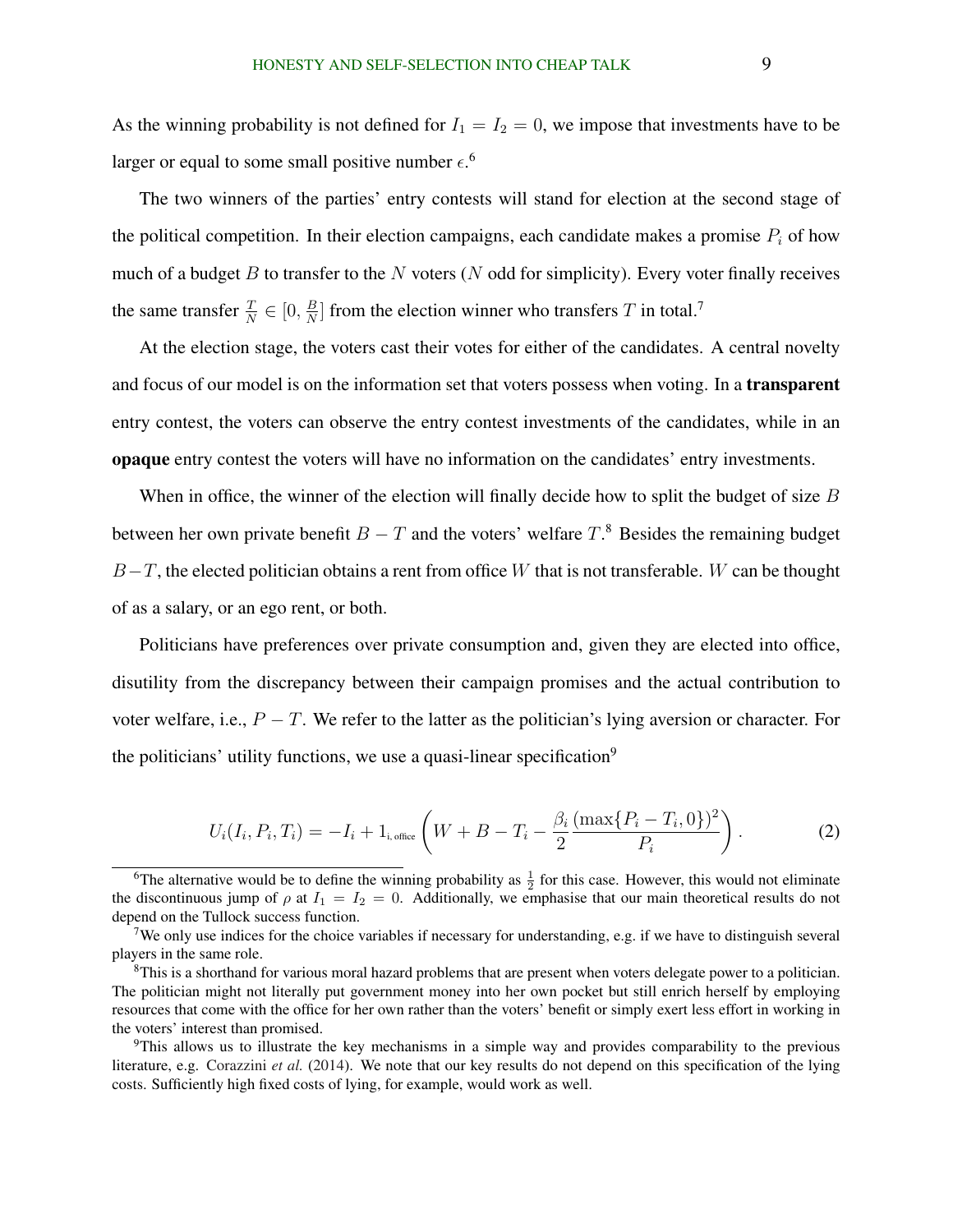The parameter  $\beta_i$  reflects the politician's weight attached to promise keeping.  $\beta_i$  can take two values,  $\beta_L$  and  $\beta_H$ , with  $\beta_H > \beta_L$ . The higher the value of  $\beta_i$  is, the higher are the utility costs incurred by deviating from the campaign promise. We assume that politicians have either low,  $\beta_L$ , or high lying aversion,  $\beta_H$ , with  $\beta_L \geq 0$  and  $\beta_H > 1$ . This means that the high type will, at least partially, fulfil her election promise in case of an election win, whereas the low type will keep the whole budget for herself if  $\beta_L \leq 1$  and only make transfers if  $\beta_L > 1$ .<sup>10</sup> The *ex ante* probability of a politician to be of type H is  $\phi$ . This probability and all other parameters are common knowledge, whereas the realised  $\beta_i$ s are private information. The indicator function  $1_{i,\text{office}}$  indicates that the latter part of utility will only be realised when politician  $i$  wins office. The voters only care about the amount  $\frac{T}{N}$  in consumption that they receive.<sup>11</sup>

We can now summarise the structure of the political game as follows.

Stage 0: [Type Assignment] Nature draws the four individuals' types independently. Each individual will be of high (lying aversion) type with probability  $\phi$  and of low (lying aversion) type with probability  $1 - \phi$ . The individuals' types are private knowledge.

 $10$ Intuitively the reason is that the marginal cost of transfers is one and therefore the marginal benefit in reducing the costs from lying through transfers,  $\beta(1 - T/P)$  must be larger than one at  $T = 0$ . This can only be the case with a sufficiently high degree of lying aversion  $\beta > 1$ .

<sup>&</sup>lt;sup>11</sup>Note that one could reasonably argue that voters do not only care about money either and suffer a (non-monetary) utility loss from a liar winning the election. This disutility would come in addition to the lower utility they derive from the lower transfer they would receive from such a politician as compared to the transfer they would have received from an honest politician winning the election *ceteris paribus*. However, this additional effect would not change the vote choice and we therefore chose to keep the voters' utility function simple.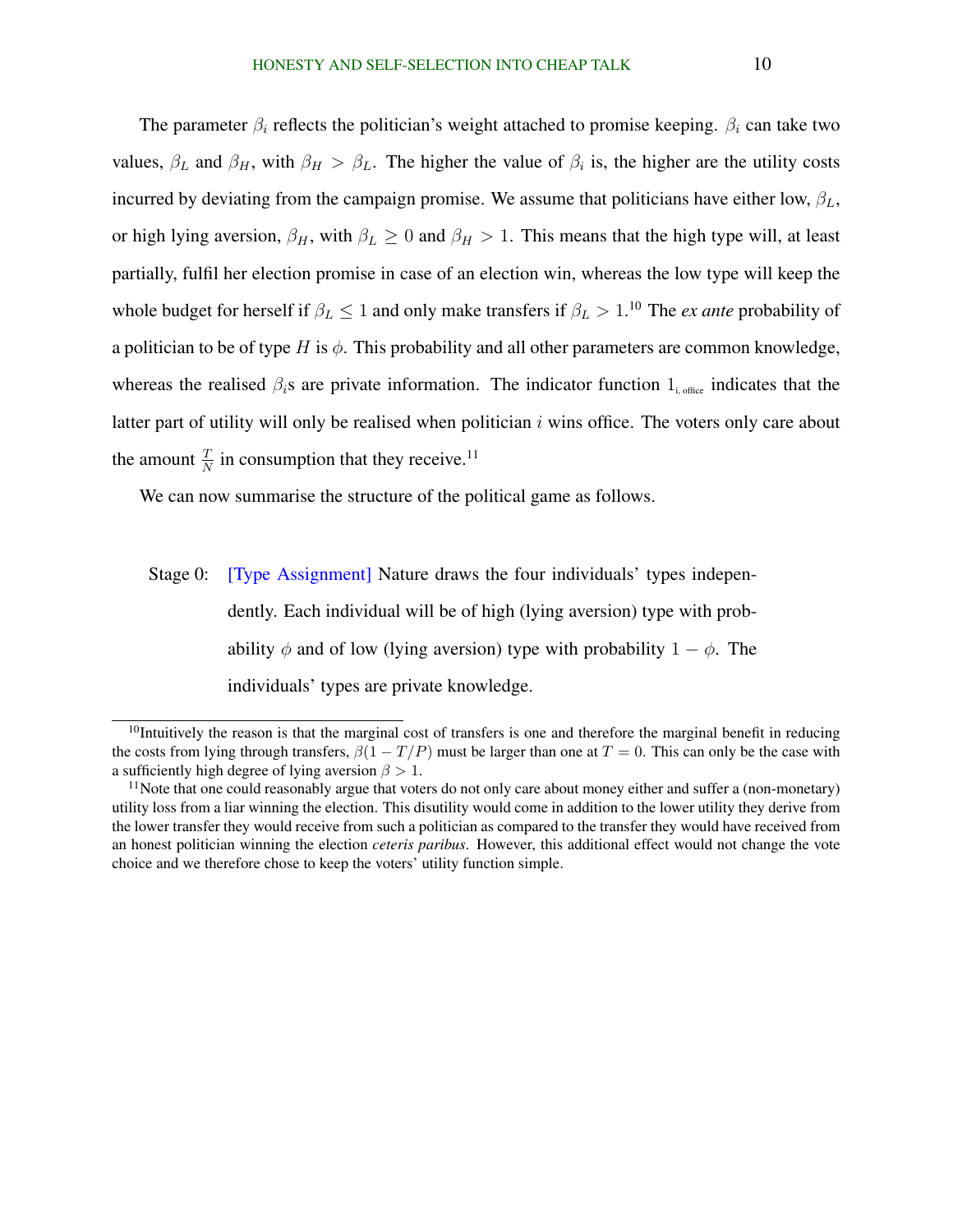Stage 1: [Entry contests] The two politicians in each of the two parties invest amount  $I_i$  in the parties' entry contests.

The winner is determined via a (Tullock) contest success function.

- Stage 2: [Election campaign] The two winners of the entry contest become the candidates in the election and promise an amount  $P_i$  to pass on to the voters when in office.
- Stage 3: [Voting] The voters cast their votes, (not) observing the candidates' entry contest investments if the entry contest is transparent (opaque).
- Stage 4: [Policy implementation] The winner of the election obtains fixed wage W and decides on the transfer  $T$  to the voters out of a budget of size  $B$ .

The central innovation of our paper is Stage 1 of the game, in which the entry contest is either transparent to the voters or opaque. The distinction between these two institutional settings is best indicated in the game description at stage three where the voters cast their votes based on different information sets. The voters vote for the candidate that they expect to deliver the higher transfer, i.e. they vote for candidate  $i$  if her expected transfer

$$
E[T_i] = \tilde{\phi}_i T_H + (1 - \tilde{\phi}_i) T_L
$$

is higher than that of her opponent.<sup>12</sup> The voters' beliefs of candidate i being of high type is denoted by  $\tilde{\phi}_i$ . In the regime with the transparent entry contest, the voters' beliefs  $\tilde{\phi}$  are a function of the candidates' promises  $P$  as well as the entry contest investments  $I$ . By contrast, the beliefs will not be influenced by the entry contest investments in the opaque entry contest. The politicians know of the effects of their investments and promises on the voters' beliefs and maximise expected

 $12$ If a voter expects the same transfer from either of the two candidates, we assume that she flips a coin and votes for either of them with probability one half.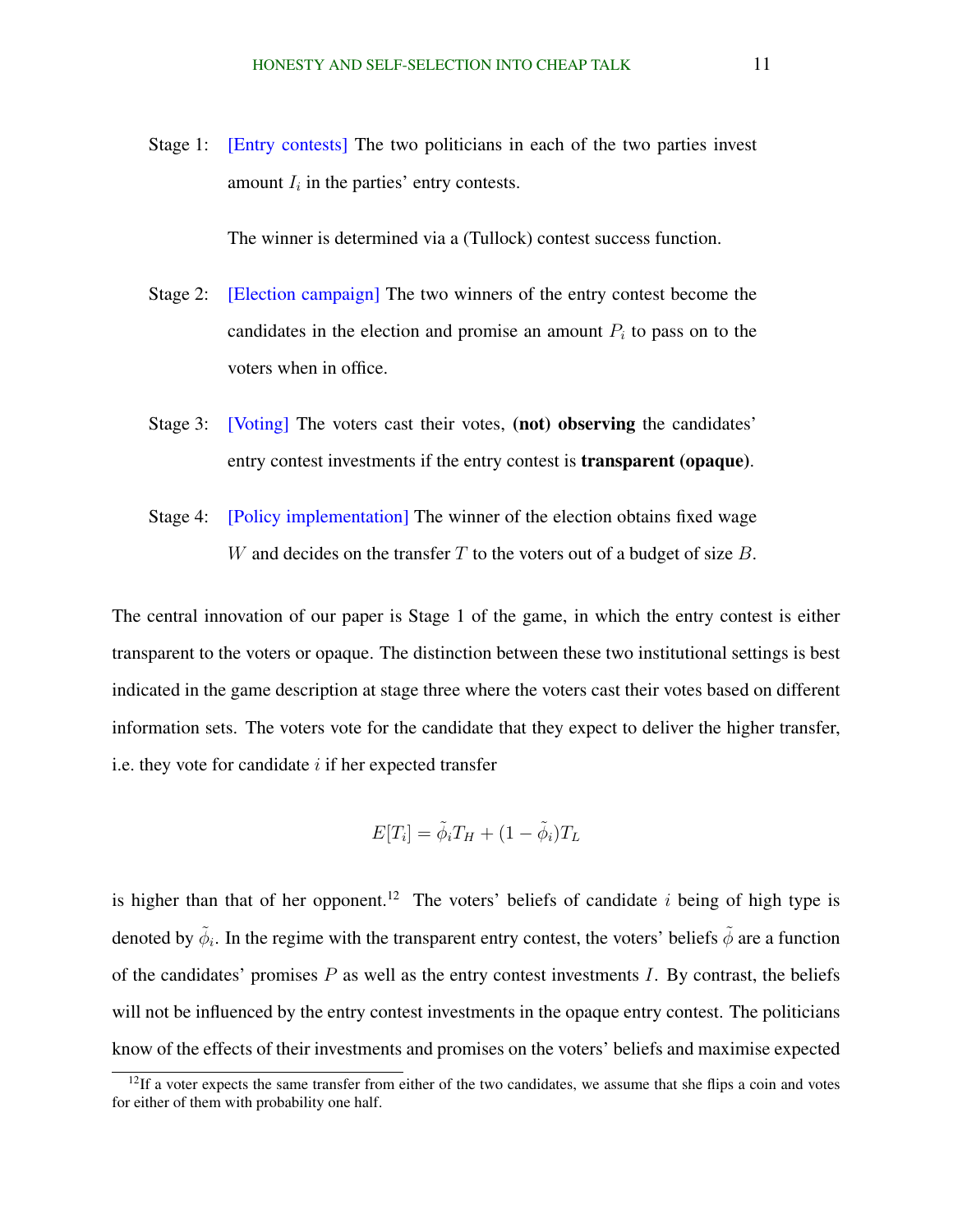<span id="page-12-0"></span>utility

$$
E[U_i] = -I_i + p_{i,\text{ contest}} * p_{i,\text{offset}} * \left\{ W + B - T_i - \frac{\beta_i}{2} \frac{(\max\{P_i - T_i, 0\})^2}{P_i} \right\}
$$
(3)

by choosing the triple  $(I_i, P_i, T_i)$ . We denote by  $p_{i, \text{context}}$  and  $p_{i, \text{offset}}$  the probabilities of winning the entry contest and winning office in the election, respectively. To keep notation at a minimum, we have not explicitly indicated that the probability for winning office  $p_{i, \text{office}}$  depends on the voters' beliefs.

The solution concept we use is Symmetric Perfect Bayesian Equilibrium in pure strategies. By "symmetric" we refer to equilibria where politicians of the same type employ the same strategy. In either entry regime there can be both pooling and separating equilibria. We characterise all equilibria in the Appendix. According to the focus of our study, we concentrate on the key properties of the equilibria with respect to self-selection, starting with the opaque entry contest regime.

#### PROPOSITION 1. *[Opaque Entry]*

*Consider the political game with opaque entry contest.*

- *(i) In all but one Symmetric Perfect Bayesian Equilibria, politicians with a low level of lying aversion (low types) invest strictly more in the entry contest than politicians with a high level of lying aversion (high types).*
- *(ii) The exception can only occur if*  $\beta_L \leq 1$ *. It is a knife-edge case, in which both types pool on promising zero transfers in the campaign stage, and is not robust to small perturbations of out-of-equilibrium beliefs.*

#### *Proof.* See Appendix

The intuition of this result can be summarised as follows. By backward induction, the winner of the election will choose their transfers to voters by trading off their own private benefit with their lying costs given their campaign promise. Incurring lower lying costs, a low lying averse office holder would transfer less than a politician with high lying aversion. Candidates will either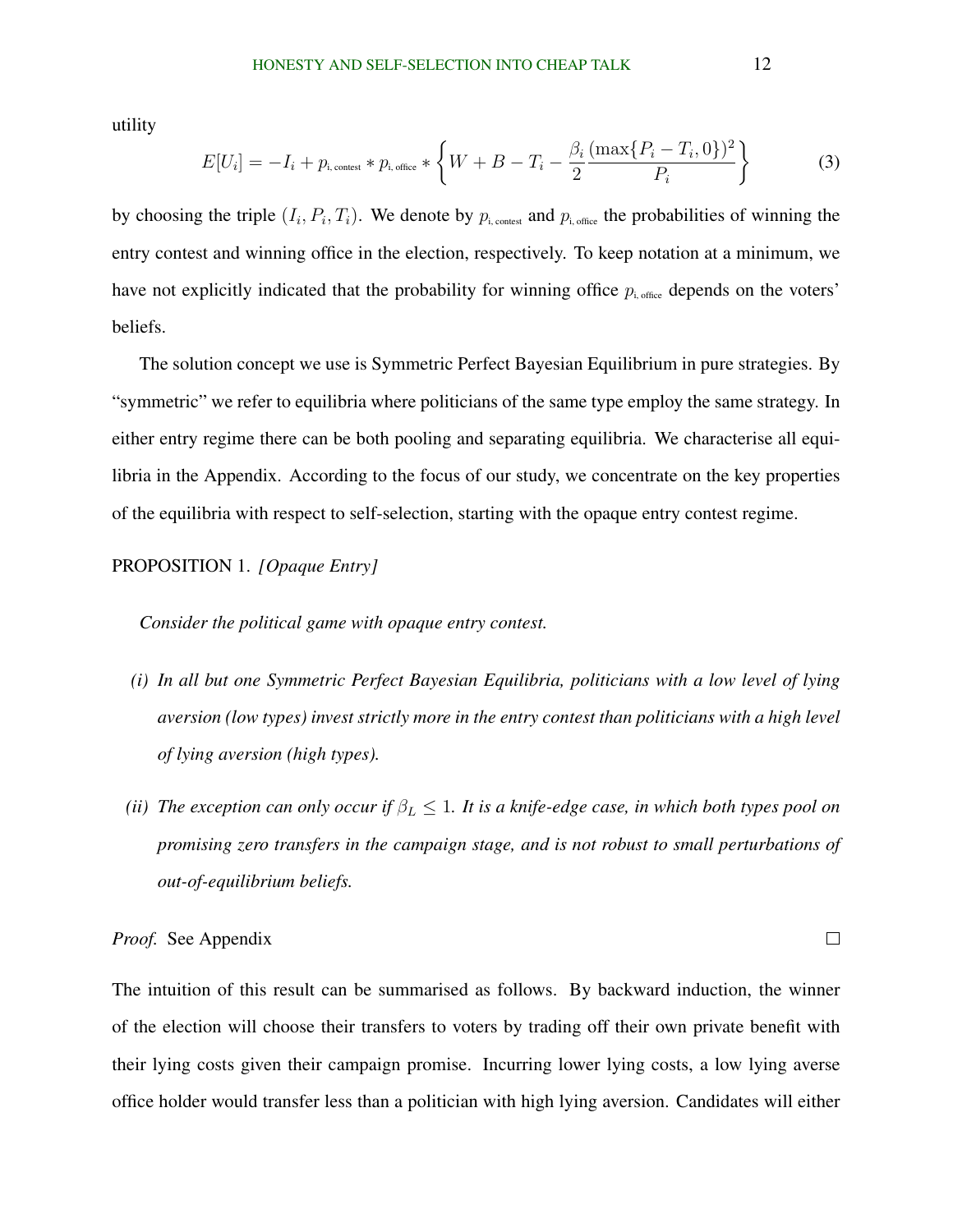pool their promises in the election campaigns, that is both candidates make the same promises as the low types seek to not reveal their type, or they make separate promises, where low types reveal themselves by promising the voters more than high types. While in the case of pooled promises voters split votes equally and each candidate will win office with probability one half, in the equilibrium with separating promises, the voters receive higher transfers from the low lying averse types than the high lying averse types, and the latter will only have a chance to enter office if they compete against a candidate of their own type in the election.

In the case where both types pool their promises at the campaign stage, the low type has more to gain from candidacy then the high type as the low type would make a lower transfer (except for the special case of pooling on promises of zero transfers). However, the low type does not want to reveal herself as this would diminish her election chances. As in the opaque entry contest investments cannot be observed by voters, the candidates make the same campaign promises but different types make different entry contest investments. The low type will invest more than the high type as her expected value from winning the entry contest is higher than that of the high type. While such equilibria with promise pooling in the election campaign exist for all admissible parameter values, for some parameter settings, separating equilibria exist in which the high type makes a substantially lower promise in the election campaign such that the expected transfer for the voters will be higher from a low lying aversion type.

In this case, the voters prefer to vote a low type into office rather than a high type and the high type candidate only has a chance to be elected when competing against another high type in the general election. The high type does not want to increase her election chances by mimicking the low type as the lower promise will increase the payoff in the event of winning office sufficiently (due to the lower lying costs) to compensate for the loss in winning probability. For the low lying aversion type, the loss of making high promises and only partially honoring them is not as large in terms of utility, so that the low type is willing to accept a lower benefit in the event of winning office in exchange for a higher winning probability, relative to mimicking the high type. In the Appendix, we show that also in these equilibria low types are always better off than high types and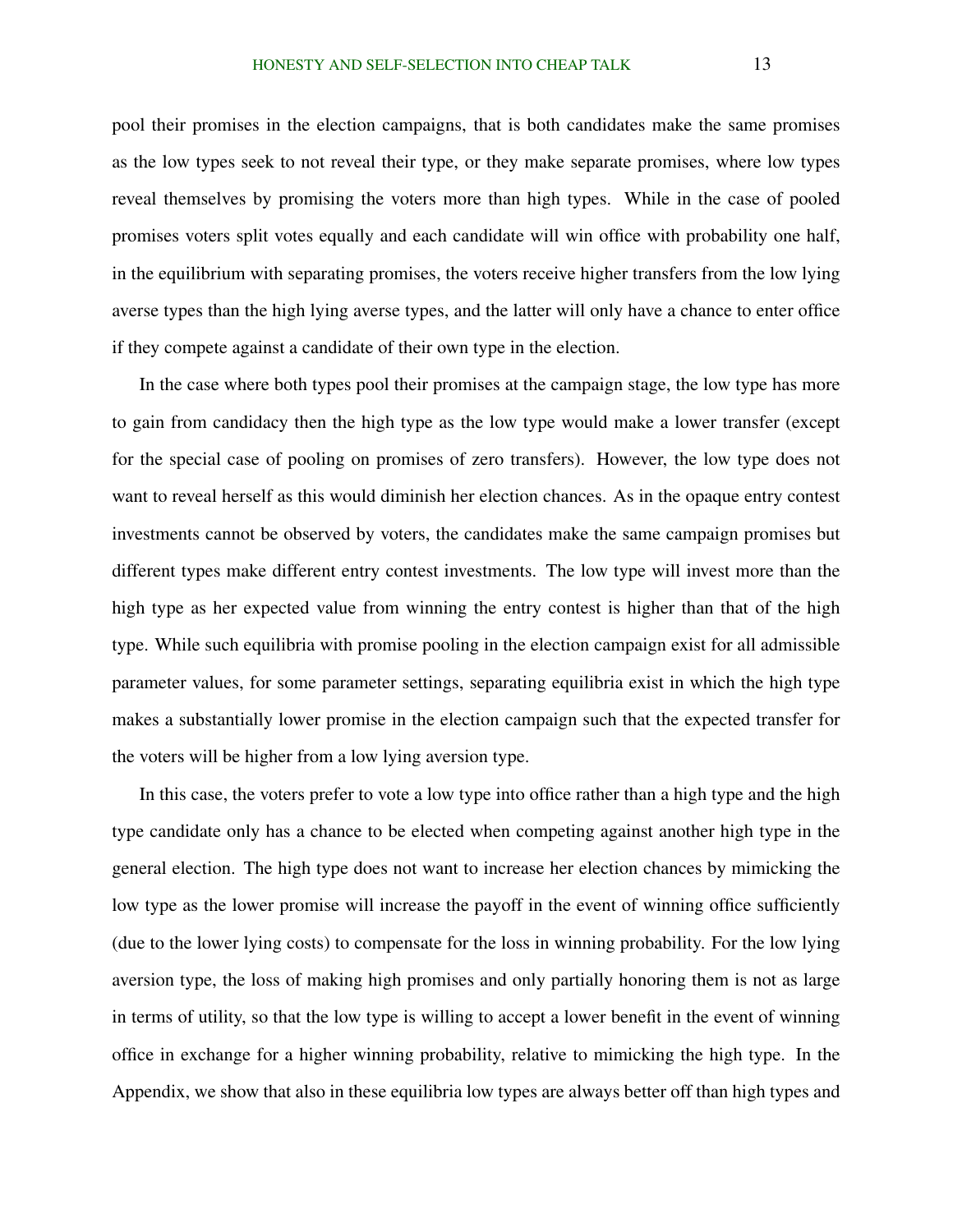$\Box$ 

<span id="page-14-0"></span>are therefore willing to invest more to become a candidate.

We now turn to the political game with transparent entry contest. The only difference is now that voters can observe the investments of the contenders in the parties' races for candidacy. This provides a potential source of information about the candidates' types to the voters. Consequently, candidates of low type are eager not to reveal their type at this stage if they are planning to pool promises in the election campaign. Following this logic, there is one equilibrium type where all contenders for office play pooling with respect to entry investments and with respect to campaign promises. Again this type of equilibrium exists for the entire parameter range under consideration. Only for parts of the parameter space, we find separating equilibria where the low types and high types reveal themselves. These separating equilibria show differing campaign promises as well as differing entry investments as there is no need to hide one's type at one stage but not the other. Regarding the election campaign, the separating equilibria in the game with transparent entry contest resemble the structure of those in the game with opaque entry contest. That is, the low type makes the higher promise and transfer than the high type.

We summarise our results with respect to the transparent entry contest in Proposition 2. Again we focus on the entry contest investments that play the central role for our focus on self-selection into cheap talk situations.

#### PROPOSITION 2. *[Transparent Entry]*

*Consider the political game with transparent entry contest.*

- *(i) For all admissible parameter values, there are Symmetric Perfect Bayesian Equilibria in which both types of politicians pool and invest the same amount in the entry contest.*
- *(ii) For some parameter values, there are Symmetric Perfect Bayesian Equilibria in which low types invest strictly more in the entry contest than high types.*

#### *Proof.* See Appendix

For our purposes, the important implication of the results described in Propositions [1](#page-12-0) and 2 is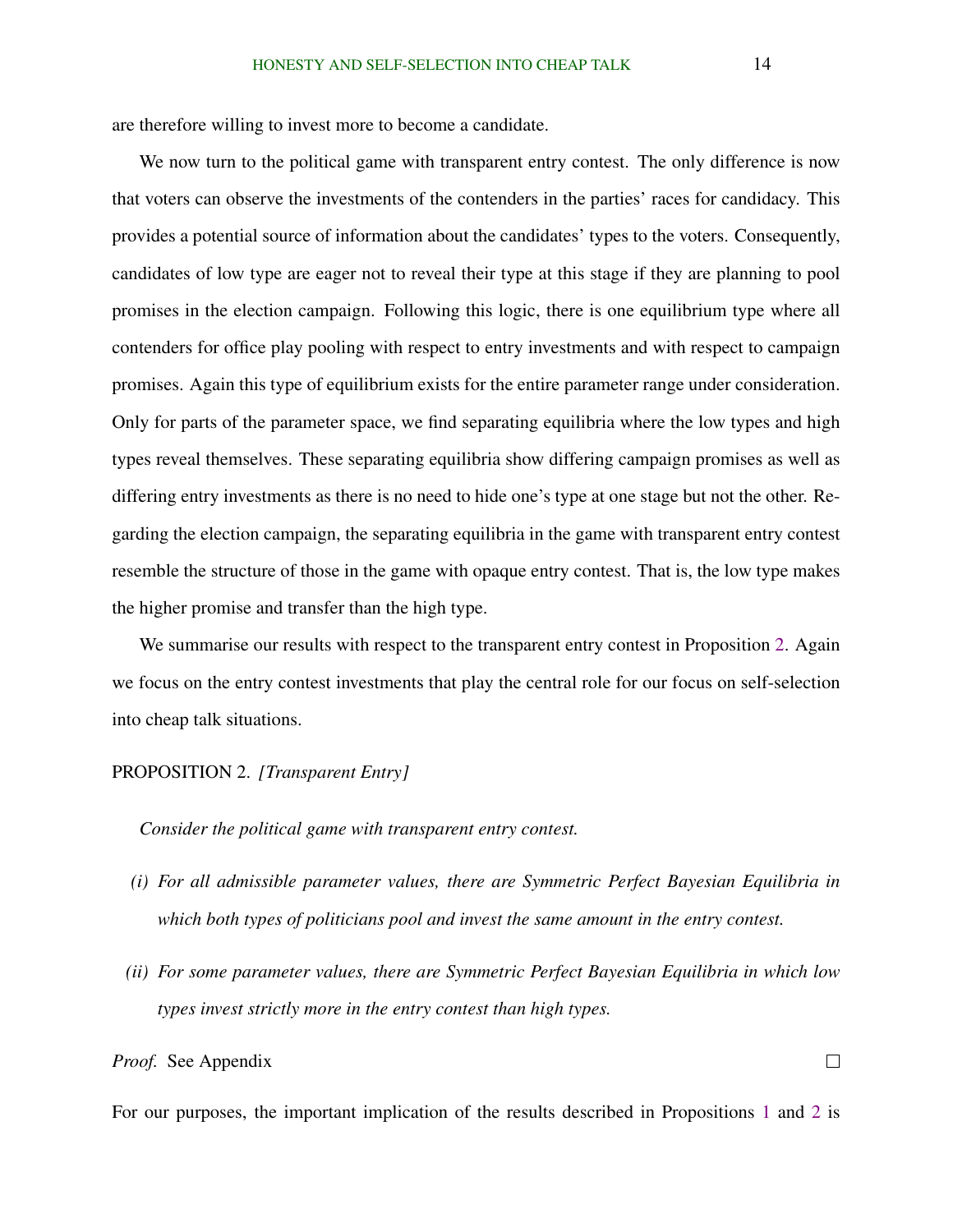that the different equilibrium types predict different qualitative patterns for self-selection into candidacy. Starting with the equilibrium type with promise pooling at the election campaign stage, we observe higher investments by low lying averse types in the opaque entry contest and consequently expect adverse selection into the election in the sense that the share of low types among the candidates is higher than among the general population. Connected to that, we expect a negative correlation between individuals' entry investments and transfers to voters as well as a positive correlation between entry investments and the lie size, i.e. the deviation of the transfer from the promise. This is different in the case where the entry contest is transparent. Then we observe pooling of campaign promises as well es entry investments and consequently no adverse selection. The transfers and the lie size will not depend on the individuals' entry investments.

In the separating equilibria by contrast, we find adverse selection of low types into office in both entry contest regimes, the opaque and the transparent one. However, while lie size is clearly positively connected with entry investments as the low types invest more in the entry contest, transfers are positively correlated with entry investments as well because of the underlying logic of the separating equilibria where the low types only reveal themselves if they have higher chances of being elected due to higher transfers.

Our theoretical analysis of the political game thus identifies multiple equilibria types. Moreover, our model assumes a certain structure of individuals' utilities. Subjects might not display psychological costs of lying as assumed in our model, or instead derive utility from being nice to voters and fulfilling promises. All of these factors could lead to quite different behaviour. Ultimately, these are empirical questions and it is therefore a natural next step to run an experiment.

As the equilibrium type where candidates pool their campaign promises exist over the entire parameter range for both opaque and transparent treatment and as we argue that the low type making higher transfers than the high lying averse type appears less plausible, we select the equilibrium predications of the equilibrium type where politicians are concerned not to reveal their type to voters for our theoretical hypothesis that we test in the laboratory. We summarise these hypotheses below: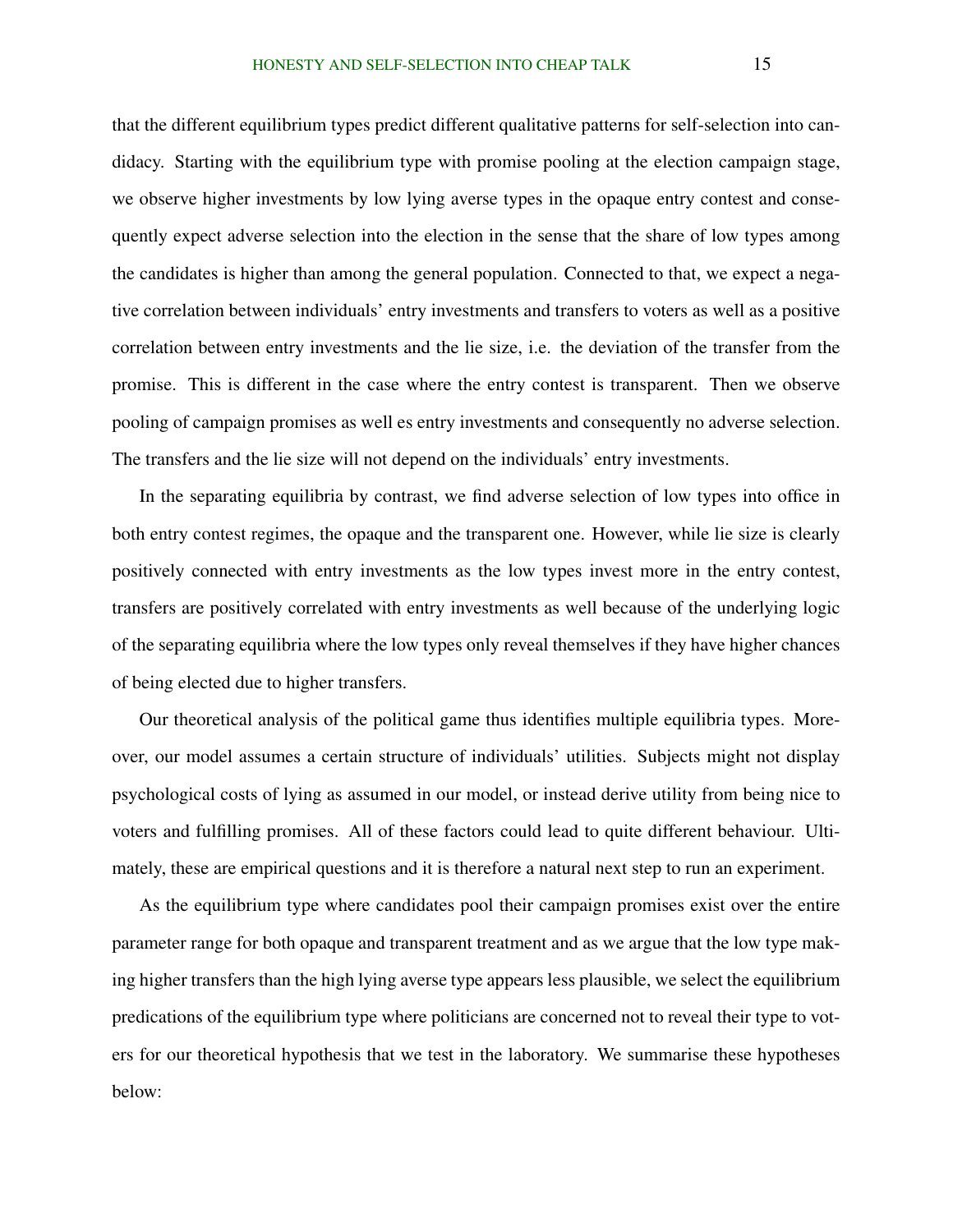Hypothesis H1: *In the political game with opaque entry contest, there will be a negative correlation between entry contest investment* I *and transfer* T *and a positive correlation between entry contest investment* I *and the politician's lie size* P − T*. As a consequence, we will observe an adverse effect on voter welfare (in terms of transfers).*

Hypothesis H2: *In the political game with transparent entry contest, there will be no correlation between entry contest investment* I *and transfer* T *or the politician's lie size* P − T*. As a consequence, there will be no adverse selection effects on voter welfare.*

## 4. Experiment

To test the main predictions of the model, we run a laboratory experiment with two treatments – one with an opaque and one with a transparent entry stage. Costs of lying are not induced and therefore can only result from the subjects' psychology. Consequently, in each of the treatments, we first analyse the subgame starting with the election campaign to see whether campaign promises are in fact cheap talk or contain a certain degree of information about the following transfer and whether the lie sizes and transfers differ across the sample. When they vote, we also ask for voters' beliefs about the transfers they expect from the candidates to check whether voters on their part place some credibility in campaign promises. Then we turn to the central focus of this paper and examine whether lie sizes and transfers are related to entry contest investments for candidacy leading to adverse selection in the treatment with opaque entry contest but not with transparent entry contest.

A potential confounding factor that could also lead to adverse selection are income effects. Subjects who invest more in the entry contest might be less honest or benevolent, not because of their lying aversion, but because they are poorer and potentially further away from their target income from participating in the experiment. To address this issue, we slightly depart from the model and have subjects pay their entry contest investment only with probability one half. In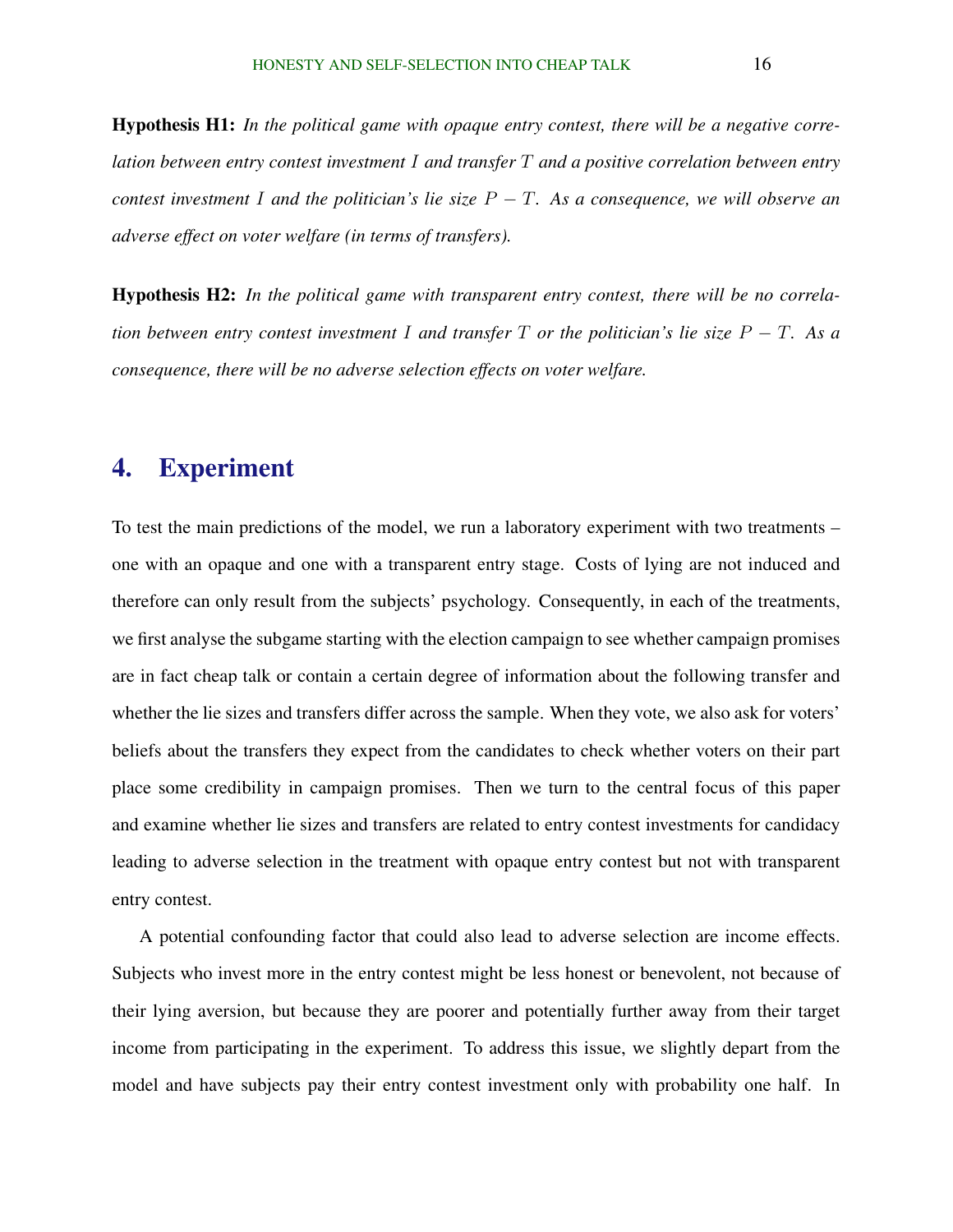every round of a session, all four potential candidates of a group are in the same condition as the randomization occurs at the round level. All seven group members are informed about the fact whether potential candidates have to pay their investment or not after the contest and before they make their next decisions in the campaign and election stages. Therefore, findings in the sub-sample of subjects who do not have to pay their investment cannot be confounded by income effects. This change of the set-up does not change any of the qualitative results in Propositions [1](#page-12-0) and [2](#page-14-0) derived in the set-up presented in the previous section.<sup>13</sup> The only difference is that the equilibrium investments are predicted to be twice as high for all types of potential candidates.

#### 4.1. Experimental Design

We ran one pre-test and five sessions of either treatment with a total of 308 subjects (48% female, average age:  $22.4$  years).<sup>14</sup> Each session consisted of 20 rounds. In the first round, subjects were randomly assigned a role:  $\frac{3}{7}$  were assigned the role "voter" and  $\frac{4}{7}$  the role "politician". Roles were fixed for the whole experiment. Our data thus includes  $132 \times 20 = 2640$  voting decisions and  $176 \times 20 = 3520$  decisions of potential candidates on entry investments, promises and transfers. In every round, groups with three voters and four politicians were randomly formed. Politicians were randomly divided into parties A and B with two politicians each. We set the budget that can be split between office holder and voters to  $B = 270$  and the non-transferable perks of office to  $W = 50$ . At the beginning of each round, each politician obtains 100 points, out of which the entry contest investment can be made. The minimal investment in the entry competition is one point. Voters receive a budget of 50 points in each round in order to approximately equalise expected pay-offs for voters and politicians in the experiment. At the end, one round was randomly selected and subjects paid according to their income from that round plus a show-up fee of EUR 2. One point translated into EUR 0.2 and average earnings were EUR 22 for approximately 100 minutes

<sup>&</sup>lt;sup>13</sup>A technical discussion of this aspect is provided in Appendix A2.

<sup>&</sup>lt;sup>14</sup>We had four sessions with 28 subjects and two with 21 subjects for either treatment. They were recruited using ORSEE [\(Greiner,](#page-49-0) [2015\)](#page-49-0). Participants in the pre-test are experienced subjects. Psychology and Political Science students were not recruited. All sessions were run at the LakeLab at the University of Konstanz in 2015 and 2016. The instructions can be found in the Online Appendix. The experiment was programmed in z-Tree [\(Fischbacher,](#page-48-0) [2007\)](#page-48-0).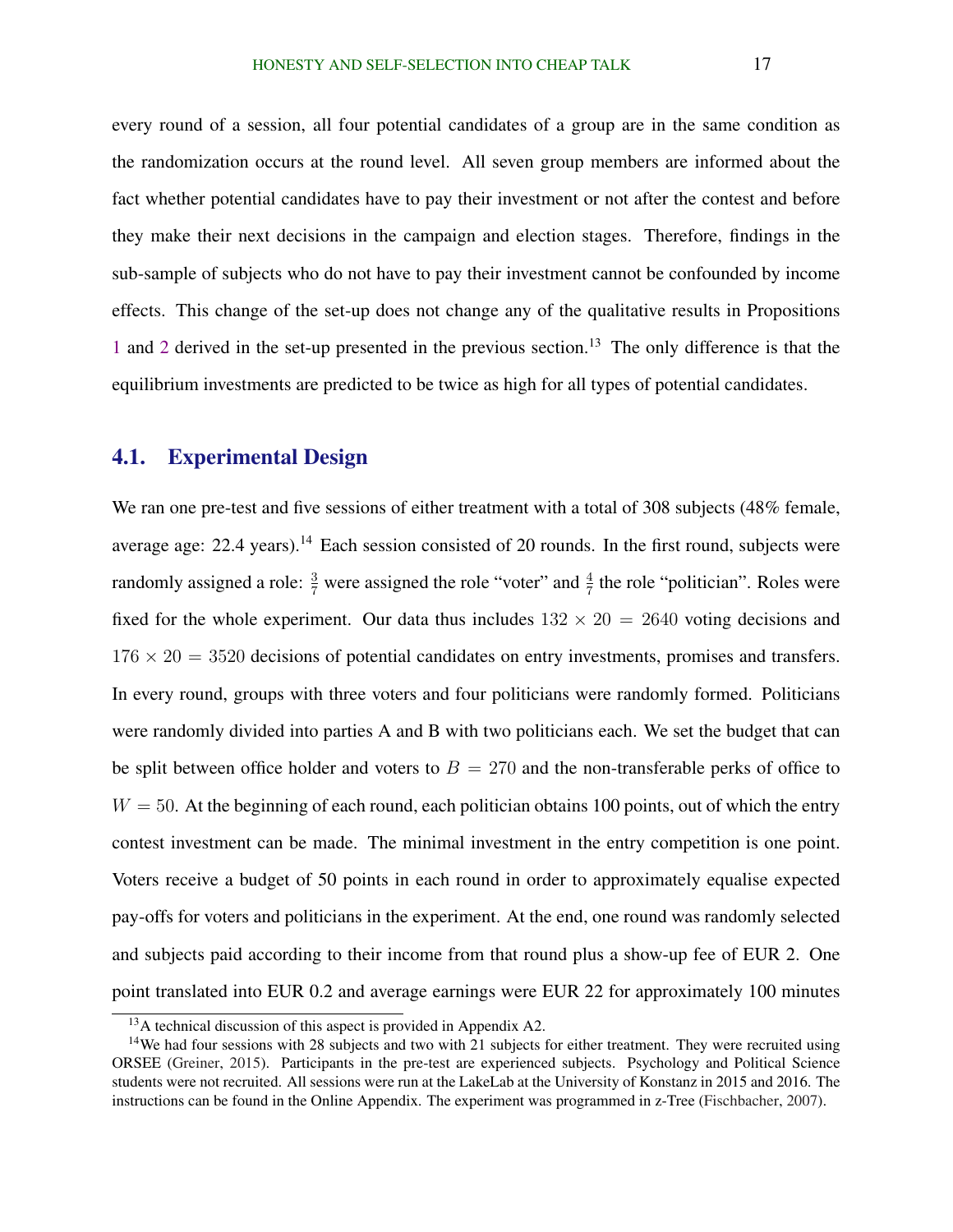in the lab.

Decision Stages On the first screen of the first round, subjects were informed about their role. Subjects then faced the following decision stages which mirror the stages of the model as presented in Section 3. The two treatments only differ in Stage 3.

Stage 1: [Entry] Politicians had to enter their investment for the entry competition of their party on the first screen of every round. On the following screen, they had to enter their (non-incentivised) belief regarding the probability of winning the contest.

Voters saw a waiting screen.

Stage 2: [Campaign] Politicians were informed about whether the entry contest investment had to be paid or not. Then they had to enter their election promise  $P_i$ under the assumption that they won the entry contest. On the following screen, they had to enter their (non-incentivised) belief regarding the probability of winning the election.

> Voters had to wait until politicians had entered their election promise and saw a waiting screen.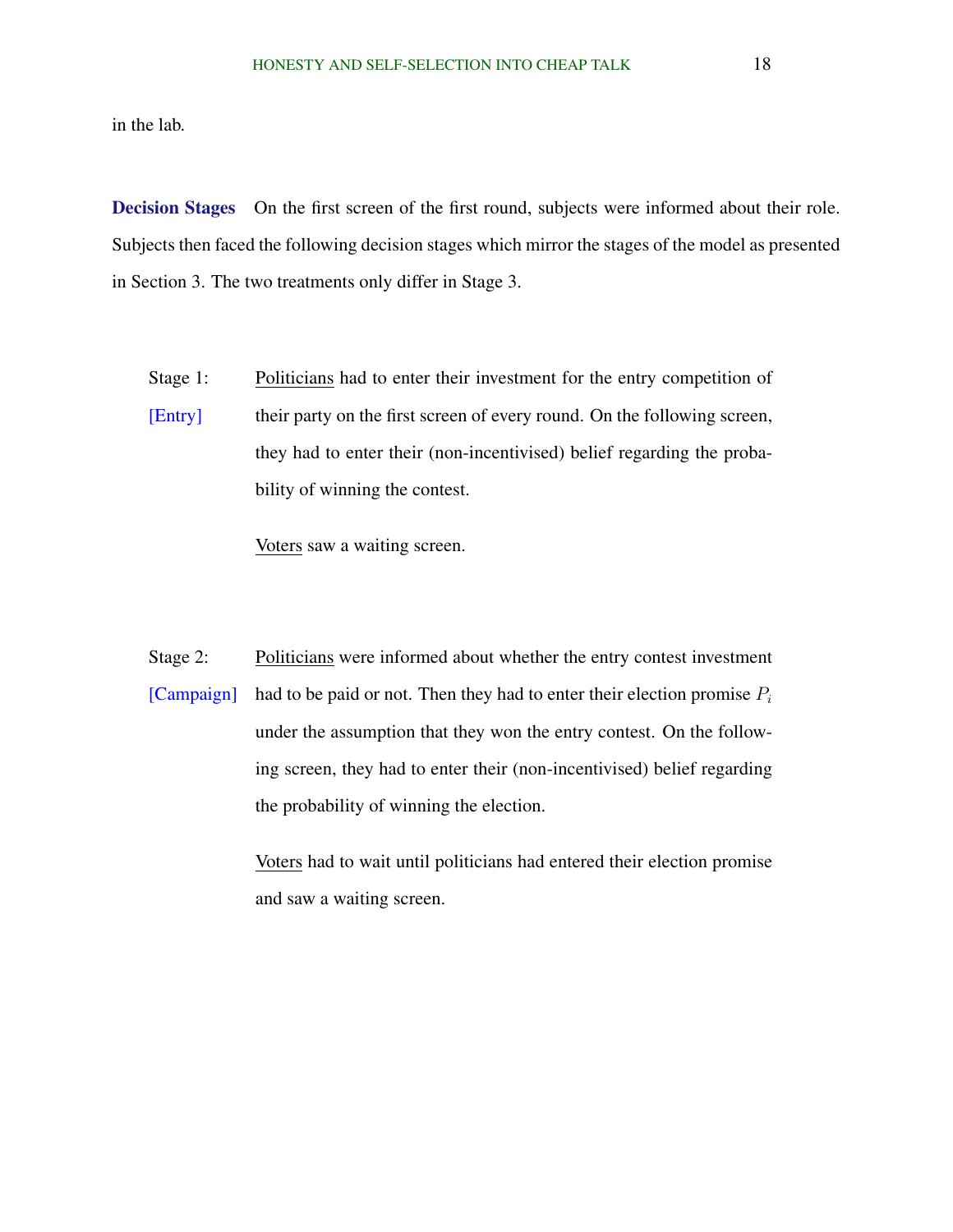#### **Opacity**

Stage 3O: Politicians directly went on to Stage 4.

#### [Voting]

Voters were informed about the election promises of the two candidates in the election, i.e. the two candidates that won their entry contests, and whether or not they had to pay their investments, and had to cast their vote for one of the candidates. On the following screen, they had to enter their (non-incentivised) belief regarding the transfer from each of the two candidates.

#### Transparency

Stage 3T: Politicians directly went on to Stage 4.

#### [Voting]

Voters were informed about the election promises and entry stage investments of the two candidates in the election, and whether or not they had to pay their investments, and had to cast their vote for one of the candidates. On the following screen, they had to enter their (non-incentivised) belief regarding the transfer from each of the two candidates.

Stage 4: [Policy] Politicians had to enter their transfer  $T_i$  to the voters under the assumption that they had won the election. We use the 'strategy method' here and in Stage 2 to collect data on the (ultimately not realised) promises and transfers of entry contest and election losers, respectively.

> Voters faced a waiting screen if they had completed Stage 3 before the politicians finished Stage 4.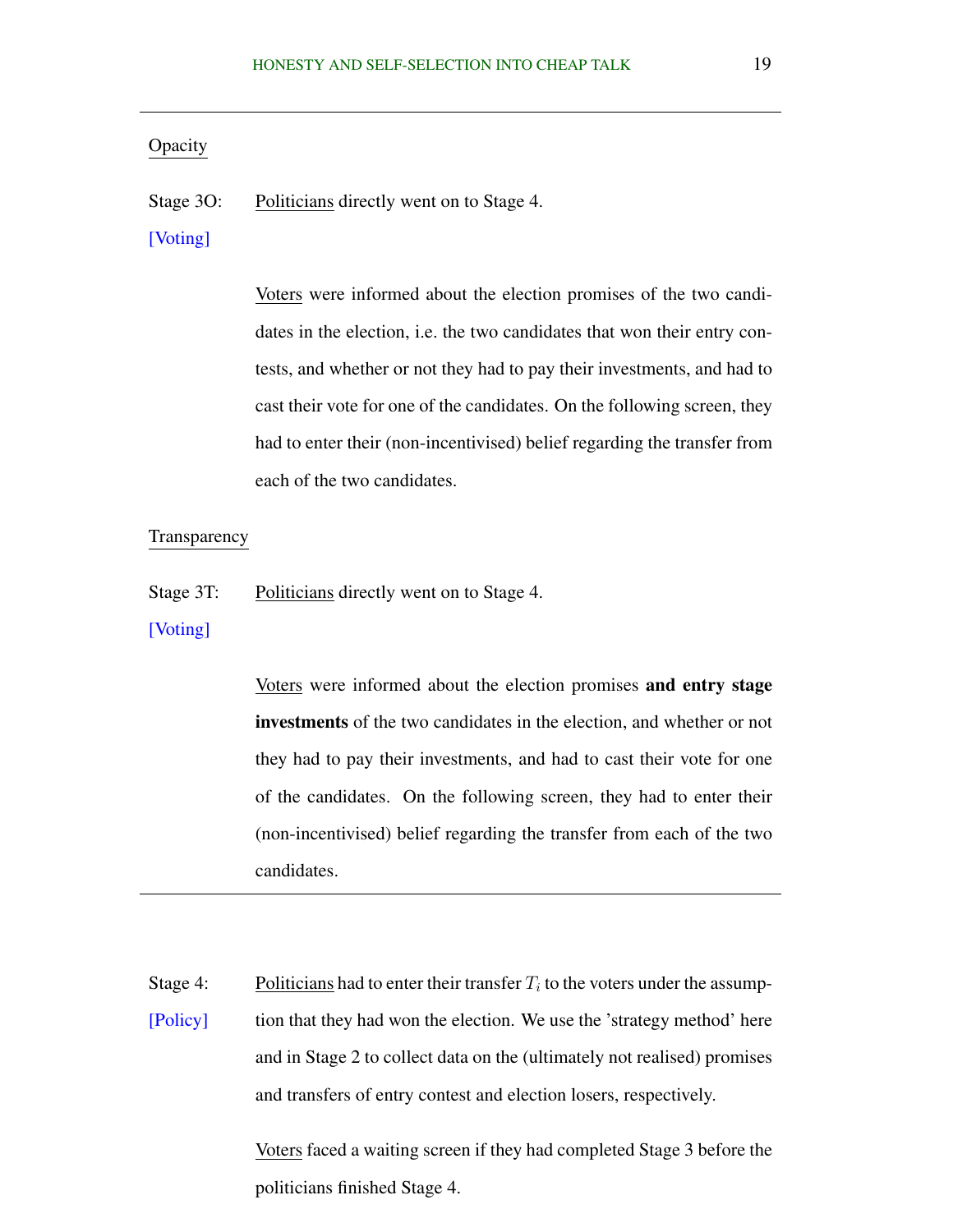On a final feedback screen, politicians and voters were informed about their payoffs and their group members' decisions. They were only informed about decisions that were realised, i.e. they neither received feedback about promises of entry contest losers nor feedback about the transfer decisions of entry contest and election losers.

#### 4.2. Experimental Results

First, we present and discuss the results in the opaque entry treatment and will then contrast them with those in the transparent entry treatment.

All sessions including the pretests are used to compute the following results.<sup>15</sup> Standard errors are computed with clustering at the session level as observations within a session are not independent because of the random re-matching in every round. As the number of clusters is equal to the number of sessions and therefore low for the estimation of standard errors (e.g., [Cameron](#page-47-0) [and Miller,](#page-47-0) [2015\)](#page-47-0) and hence for parametric tests, we also run conservative non-parametric tests, which are designed for small– $N$  inference, treating each session as a single observation to test our main hypotheses. The labels *paid, not paid,* and *all* indicate whether estimates are for the rounds in which the entry contest investment had to be paid, or not paid, or whether all rounds have been included without distinction regarding entry investments, respectively. We present results with the pooled data from all paid, not paid, or all rounds of a session, and look at behaviour in the first and last 10 rounds separately as a robustness check in Section 4.2.3.

#### 4.2.1. Opaque Entry Treatment

We start with the election stage, where we expect to find that campaign promises are not purely cheap talk and lie sizes and transfers vary across the sample. Then we turn to the entry stage where we predict adverse selection into candidacy, i.e. that entry investments are positively correlated with lie size and negatively with transfers. Following a backward induction logic, this way of depicting our results is also more intuitive as behaviour at the first stage is better understood when

<sup>&</sup>lt;sup>15</sup>All results also hold with the restricted sample without the pre-tests.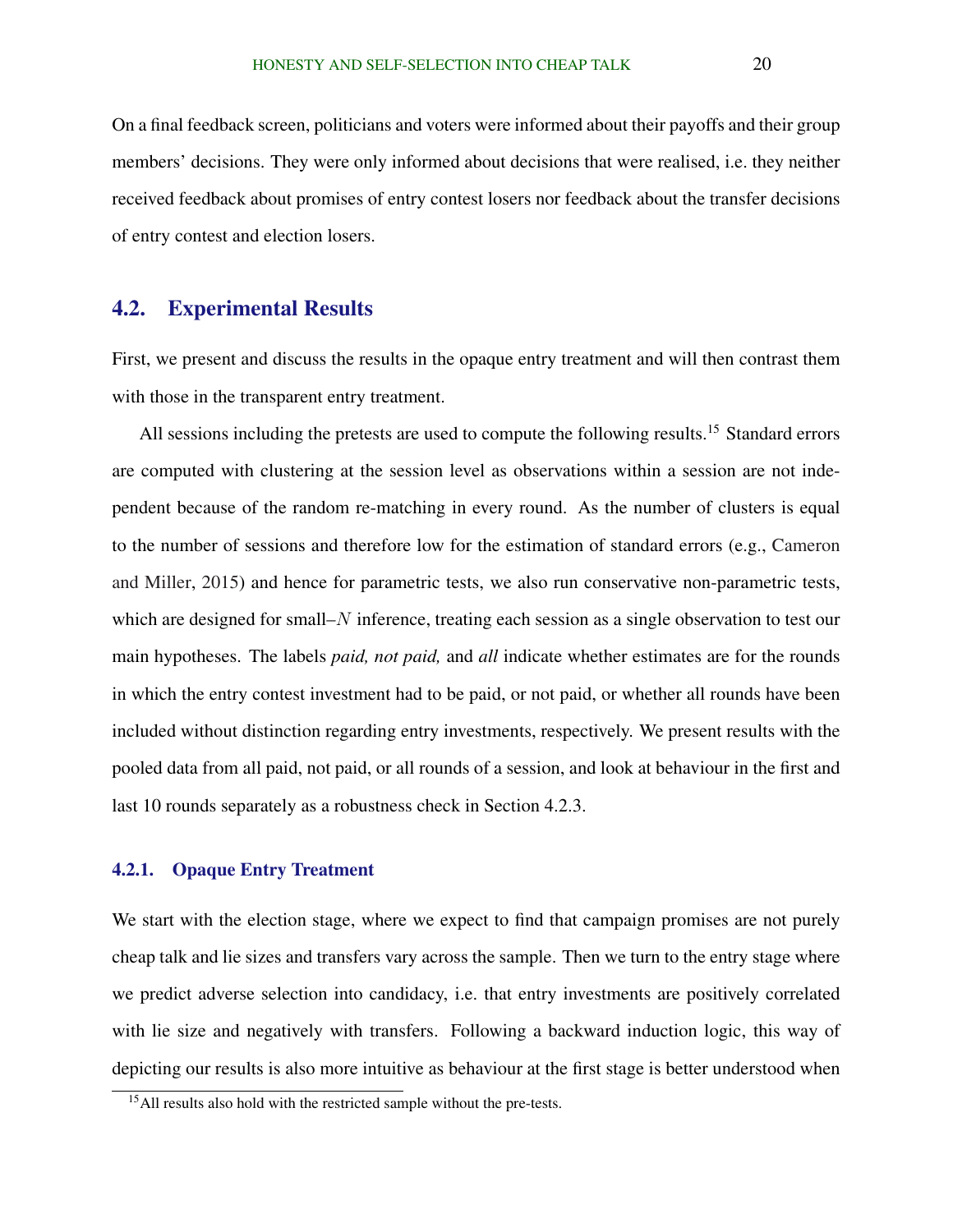already knowing second stage behaviour.

Campaign/Election Stage First we study the effect of promises on the probability of winning the election, conditional on winning the entry contest. Table 1 shows that higher promises increase the chances of winning. Adding the promise squared to check for non-linearities does not change results. The squared term is never significant and therefore omitted here. 61% of all election winners had promised more than their opponents (excluding pairs with identical promises).

|             | dependent variable: winner |         |                   |         |                      |         |  |  |
|-------------|----------------------------|---------|-------------------|---------|----------------------|---------|--|--|
|             | all                        |         | paid              |         | not paid             |         |  |  |
| Promise/100 | $0.217***$                 |         | $(0.021)$ 0.143** |         | $(0.055)$ $0.291***$ | (0.020) |  |  |
| cons        | $-0.008$                   | (0.497) | 0.168             | (0.129) | $-0.185**$           | (0.050) |  |  |
| N           | 880                        |         | 394               |         | 486                  |         |  |  |
| $R^2$       | 0.03                       |         | 0.01              |         | 0.05                 |         |  |  |
| N clust     | 6                          |         | 6                 |         | 6                    |         |  |  |

Table 1: *Opaque Entry: Promise and Chance of Winning*

Note: Linear Probability Models with the dummy *winner* as the dependent variable. Promise is divided by 100 for better readability. Standard errors in parentheses are adjusted for clustering at the session level. Levels of significance:  $* p<0.10$ ,  $* p<0.05$ ,  $* * p<0.01$ .

The election chances increase as promises positively influence the voters' beliefs about the size of the transfer. Regressing the difference in expectations regarding the transfer from the two candidates on the difference in their promises shows a positive relationship (Table A1, Appendix). Hence, voters do attach some credibility to the campaign promises. Anticipating the voters' reac-tion, the candidates make high promises (Figure [1\)](#page-22-0).<sup>16</sup>

Figure [2](#page-23-0) shows the empirical cumulative distribution function of the transfers made by all potential candidates. Roughly one third of the potential candidates give nothing or almost nothing. A few politicians fully meet their promise, while the vast majority partially fulfils their promises and distribute a part of the promised amount. This finding is broadly in line with the literature, e.g.

<sup>&</sup>lt;sup>16</sup>Accordingly, the candidates' beliefs about their chance of winning are positively correlated with their promises. This correlation is significant at the 5% level.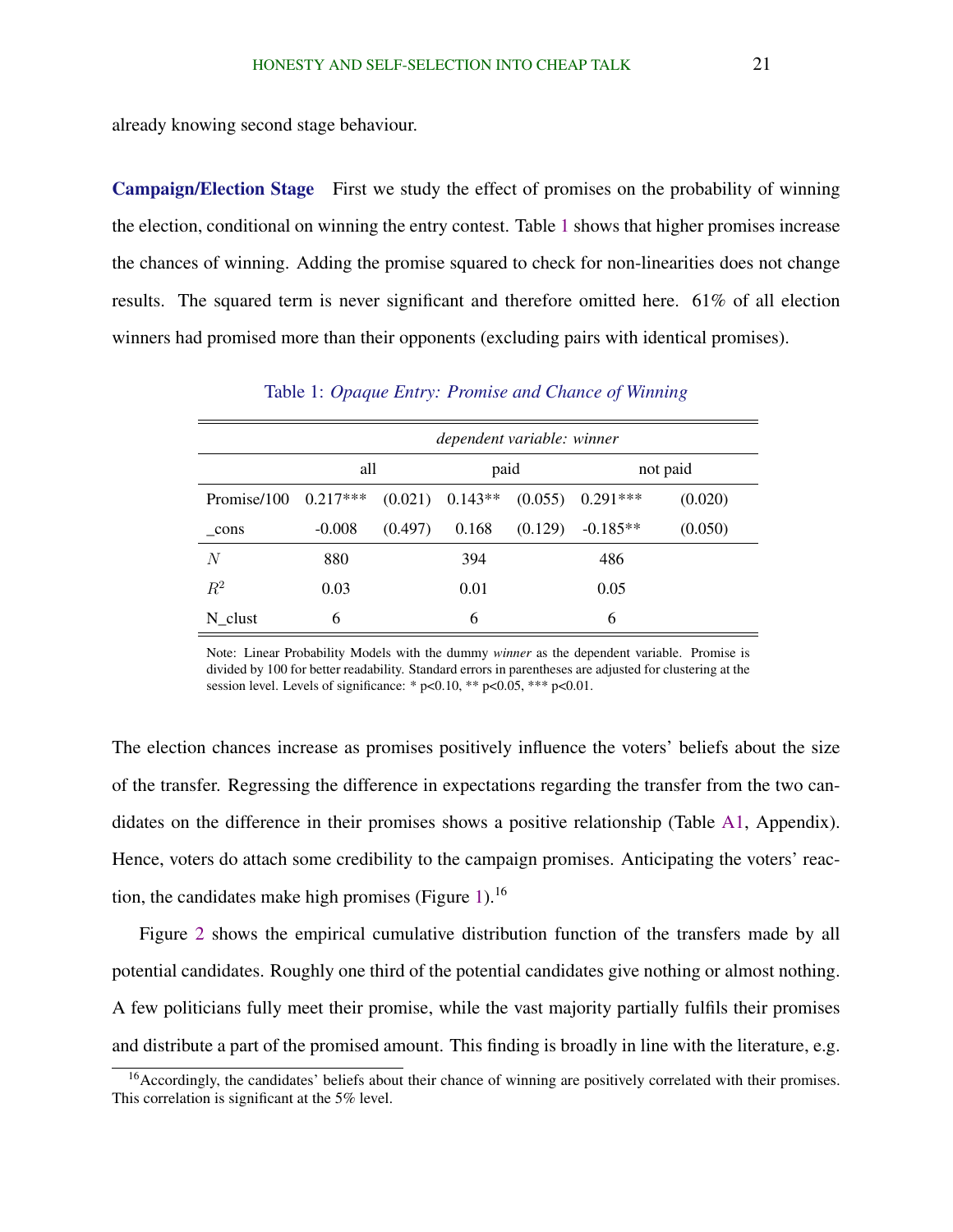<span id="page-22-0"></span>

Figure 1: *Cumulative Density Plots of Promises*

Note: These are the promises of all subjects in the role of politicians, including those who lost the entry stage contest.

#### with [Geng](#page-48-0) *et al.* [\(2011\)](#page-48-0) and [Corazzini](#page-47-0) *et al.* [\(2014\)](#page-47-0).

Looking at actual transfers, voters rightfully place some informative value in campaign promises: higher promises are positively correlated with higher transfers (Table [A2](#page-25-0) and Figure [A2,](#page-23-0) Appendix). The correlation is stronger if the entry contest investments do not have to be paid, suggesting that income effects are present to a certain degree. Overall, we can summarise our findings at the campaign/election stage as follows.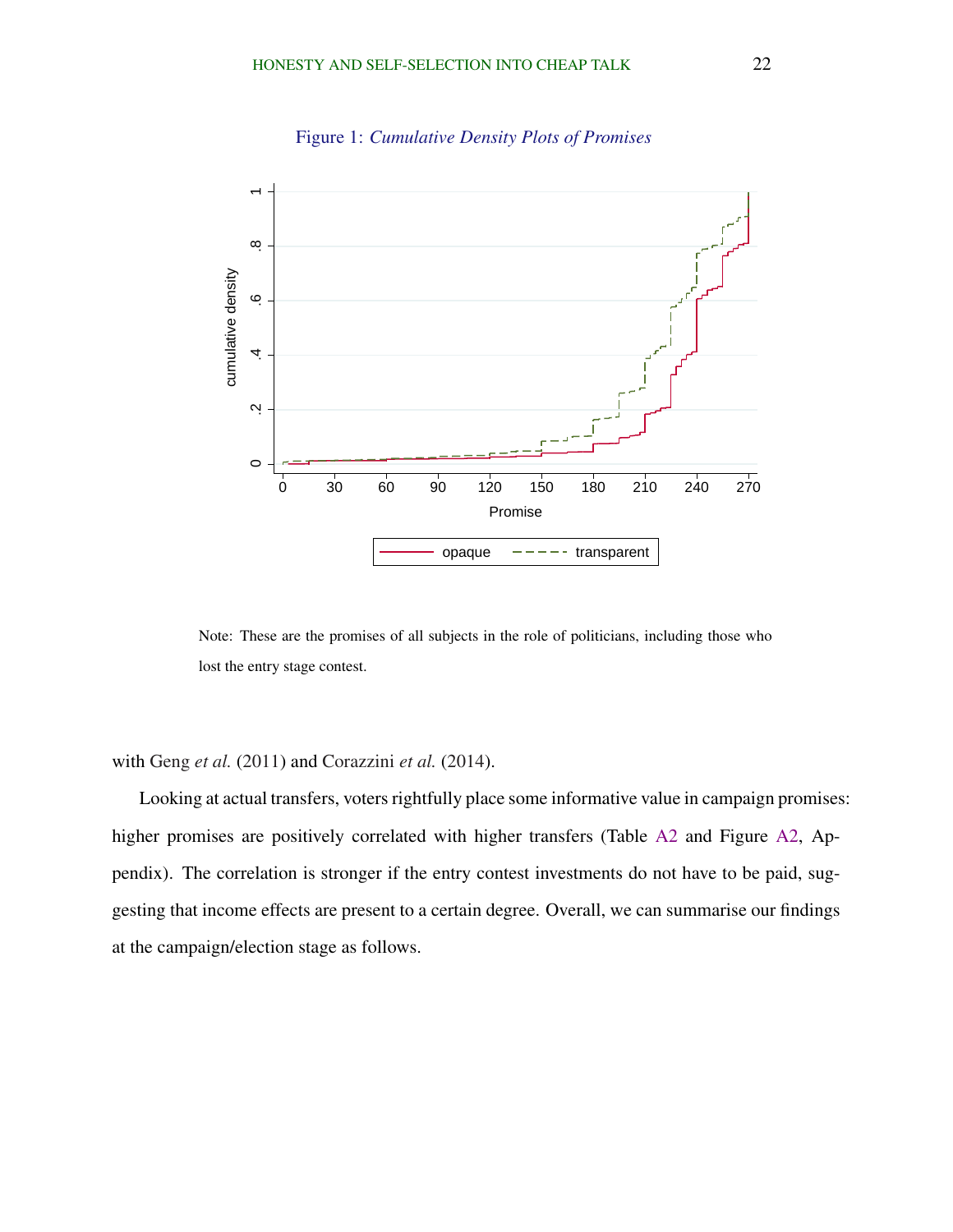<span id="page-23-0"></span>

Figure 2: *Cumulative Density Plots of Transfers*

Note: These are the transfers of all subjects in the role of politicians, including those who lost the entry stage contest or the election.

### *RESULT 1 (i) Candidates promise very high transfers.*

- *(ii) Higher promises increase their chance of winning the election.*
- *(iii) Promises are positively correlated with the transfers. However, a substantial number of candidates choose to make no transfers.*

Next we turn to the key focus of our study: the entry stage and its implications for self-selection.

Entry Stage (opaque) The entry contest investments in the opaque treatment are on average 46.5 points but show substantial variation (Figure [3\)](#page-24-0). From a theoretical perspective, the optimal entry contest investments depend considerably on the contestants' degrees of lying aversion. In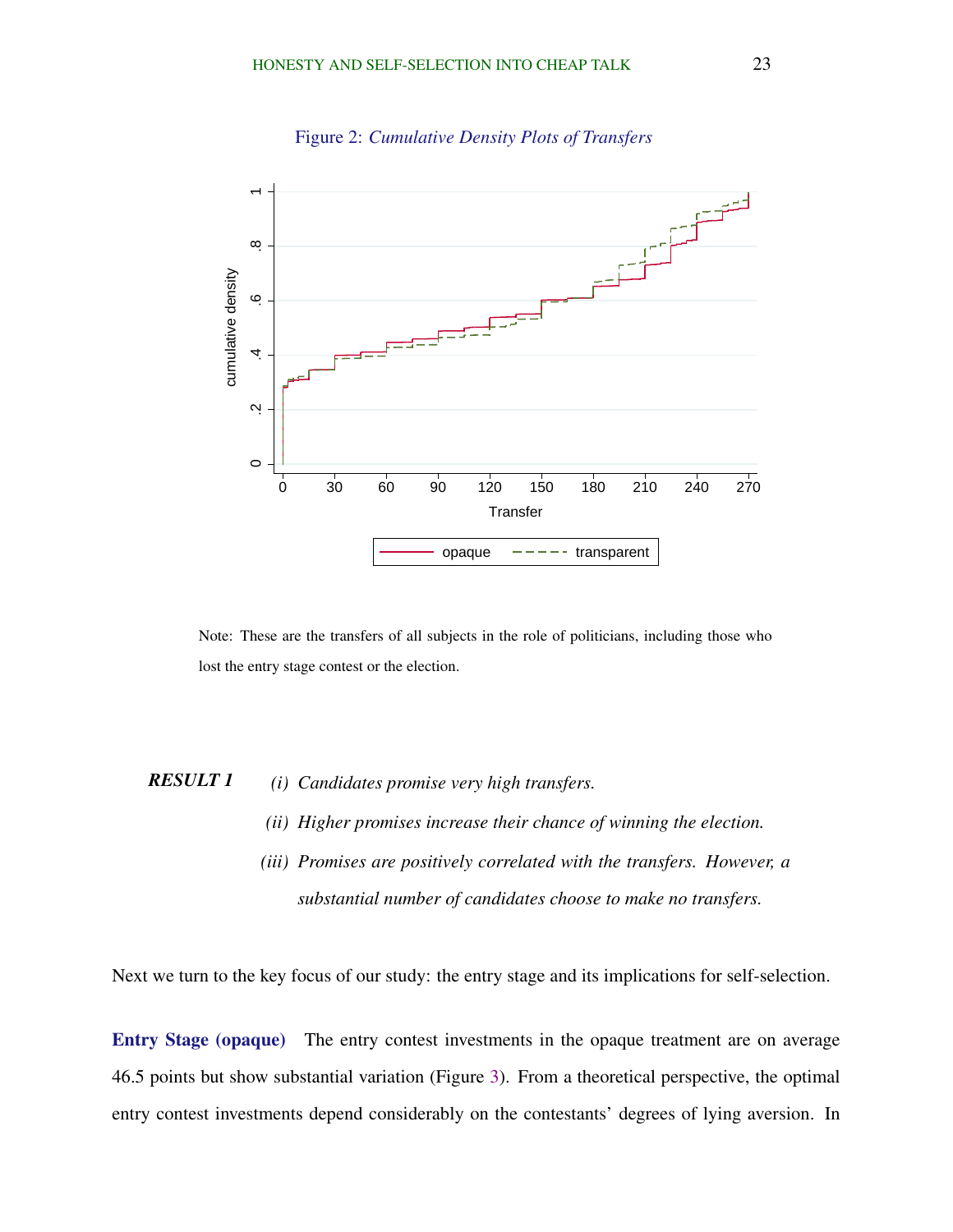<span id="page-24-0"></span>Appendix A2, we illustrate that within our model framework we can accommodate entry bids of up to 80 points for individuals without any lying aversion at all, and as low as 9 points for entirely honest individuals. As Figure 3 illustrates, the vast majority of entry contest investments fall within this range.<sup>17</sup>





Note: These are the entry stage investments of all subjects in the role of politicians.

Next we address one of the central questions of our paper. Will subjects who invest more in the entry contest also lie more? The first three columns in Table [2](#page-25-0) present the estimates of regressions of the lie size (promise minus points distributed) on the entry contest investment. The coefficient is significantly different from zero and positive, confirming our prediction that higher investments will be associated with larger lies. This is also the case for the situations in which the

 $17$ Unsurprisingly, the candidates' beliefs about their chance of winning the entry contest are positively correlated with their investments. This correlation is significant at the 1% level.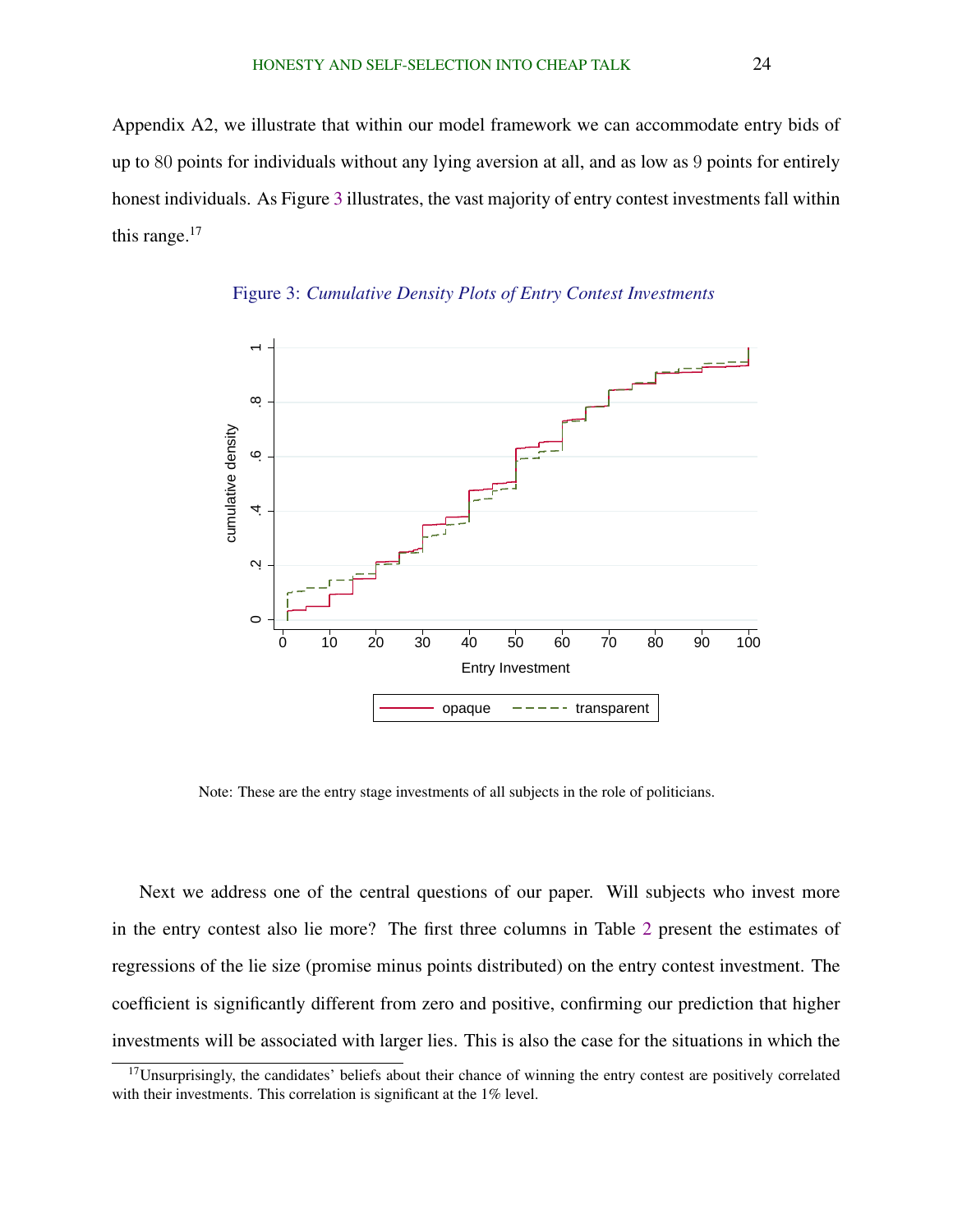<span id="page-25-0"></span>entry contest investment does not have to be paid. Running this regression separately for all six sessions results in positive coefficients for the investment in all six of them (for *all* and *not paid*). A

simple binomial test treating the six separately estimated coefficients as independent observations thus rejects the Null that there is no effect at the 5% level.

|            |            | dep. variable: lie size $(P-T)$ |            | dep. variable: transfer T |             |              |  |
|------------|------------|---------------------------------|------------|---------------------------|-------------|--------------|--|
|            | all        | paid                            | not paid   | all                       | paid        | not paid     |  |
| Investment | $0.753***$ | $0.725**$                       | $0.770***$ | $-0.6247***$              | $-0.615***$ | $-0.6254***$ |  |
|            | (0.149)    | (0.195)                         | (0.133)    | (0.102)                   | (0.128)     | (0.113)      |  |
| cons       | 84.054***  | $90.115***$                     | 79.496***  | 143.479***                | 136.739***  | $148.606***$ |  |
|            | (11.565)   | (13.849)                        | (10.958)   | (9.995)                   | (10.759)    | (10.994)     |  |
| N          | 1760       | 788                             | 972        | 1760                      | 788         | 972          |  |
| $R^2$      | 0.03       | 0.03                            | 0.04       | 0.03                      | 0.02        | 0.03         |  |
| N clust    | 6          | 6                               | 6          | 6                         | 6           | 6            |  |

Table 2: *Opaque Entry: Investments, Lie Size, and Transfer*

Note: OLS models with lie size (P-T) or Transfer T as dependent variables. Standard errors in parentheses are adjusted for clustering at the session level. Levels of significance: \*  $p<0.10$ , \*\*  $p<0.05$ , \*\*\*  $p<0.01$ .

Are entry contest investments also negatively correlated to transfers to voters as theoretically predicted in Hypothesis H1? The last three columns of Table 2 present the estimates of regressions of points distributed on the entry contest investment. The effect is strongly significant and negative. This is also the case for the situations in which the entry contest investment did not have to be paid. Running this regression separately for all six sessions results in negative coefficients for investment in all six of them (for *all, paid,* and *not paid*), providing also non-parametric support, in form of a Binomial test as sketched above, for our theoretical prediction. These results are confirmed if we look at the same correlations but after averaging Investment, Lie Size and Transfer within each individual (see Table [A5\)](#page-42-0). Consequently we conclude that we find adverse selection into candidacy in the opaque treatment and summarise this as follows.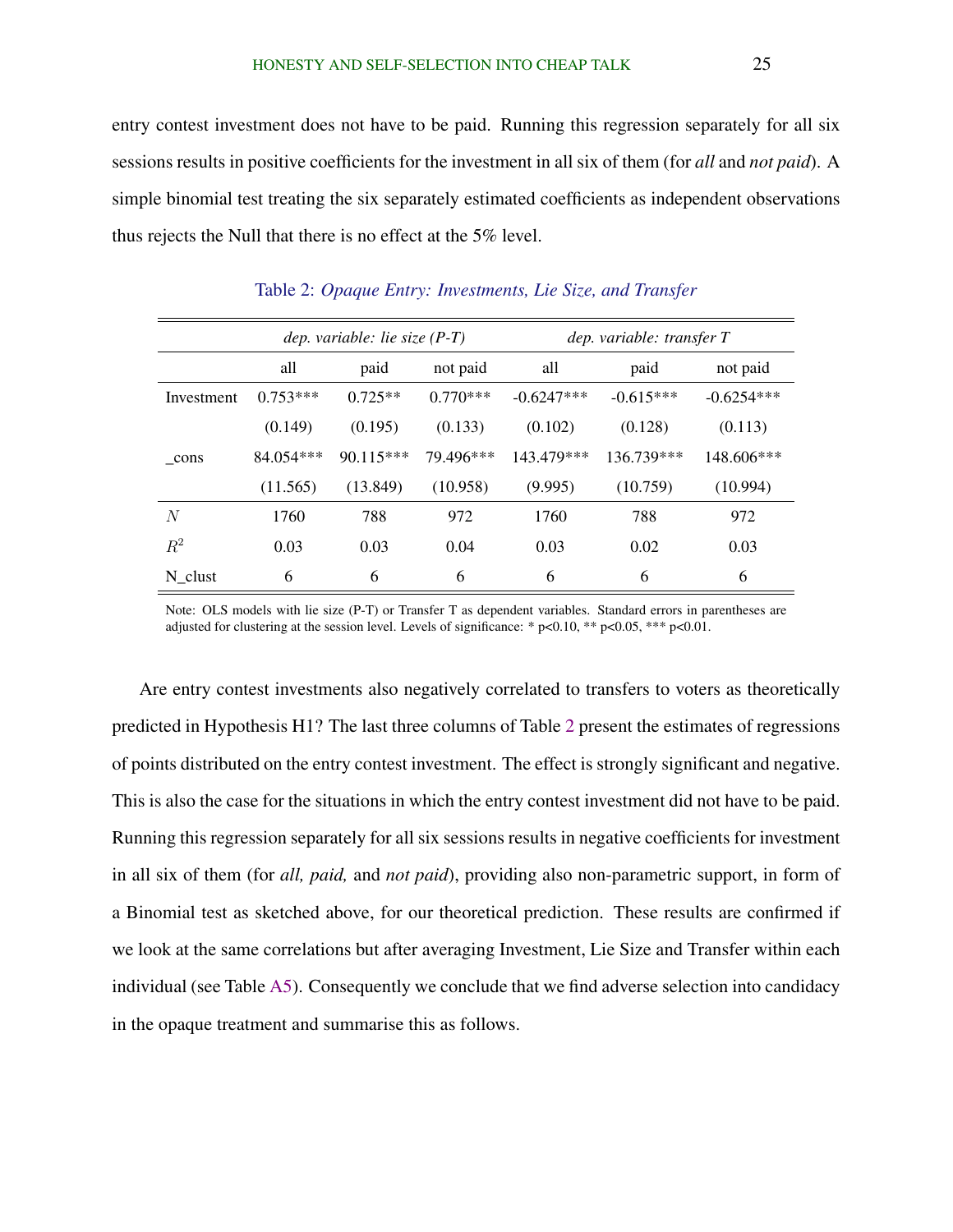## <span id="page-26-0"></span>*RESULT 2 Confirming H1, dishonest politicians over-proportionally self-select into the political race, leading to lower expected transfers to the voters than those they would have received from entry contest losers.*

Our design of the experiment using the "strategy method" where participants specify transfers before knowing whether they won candidacy provides us with information on what would have happened if the other individual had won the entry contest. With this information we can construct a measure for the size of the adverse selection effect. Intuitively, if there is adverse selection in the entry contest, then the "low" types win too often and consequently the expected transfers from the winners of the contest should differ from those of the losers of the contest. The thought experiment we conduct is: how does the expected transfer from a politician, given she won the entry contest, differ from the expected transfer of a politician given she lost the entry contest. In other words, what is the difference in expected transfers from the candidates standing for election relative to the expected transfers from the losers of the entry contests. Consequently, for each pair of politicians in our experiment, we compute

$$
E(T|winner) = T_1 \times \frac{I_1}{I_1 + I_2} + T_2 \times \frac{I_2}{I_1 + I_2}
$$
  
\n
$$
E(T|loser) = T_1 \times (1 - \frac{I_1}{I_1 + I_2}) + T_2 \times (1 - \frac{I_2}{I_1 + I_2}).
$$
\n(4)

The sample average of the differences  $E(T|winner) - E(T|loser)$  is our measure of the adverse selection effect. The effect amounts to  $-10.43$ , which is 9% of the average transfer. It is  $-10.01$  if the entry contest investment has to be paid and  $-10.77$  if it does not have to be paid. The effect is significantly different from zero at the 1% level and negative in all six sessions. When we compute the adverse selection effect on the lie size in the same way, i.e.  $E(P-T|winner) - E(P-T|User)$ the effect is 11.06, which is 10% of the average lie size.<sup>18</sup> The effect is again significantly different from zero at the 1% level and positive in all six sessions.

<sup>&</sup>lt;sup>18</sup>The effect is 10.41 if the entry contest investment has to be paid and 11.59 if it does not have to be paid.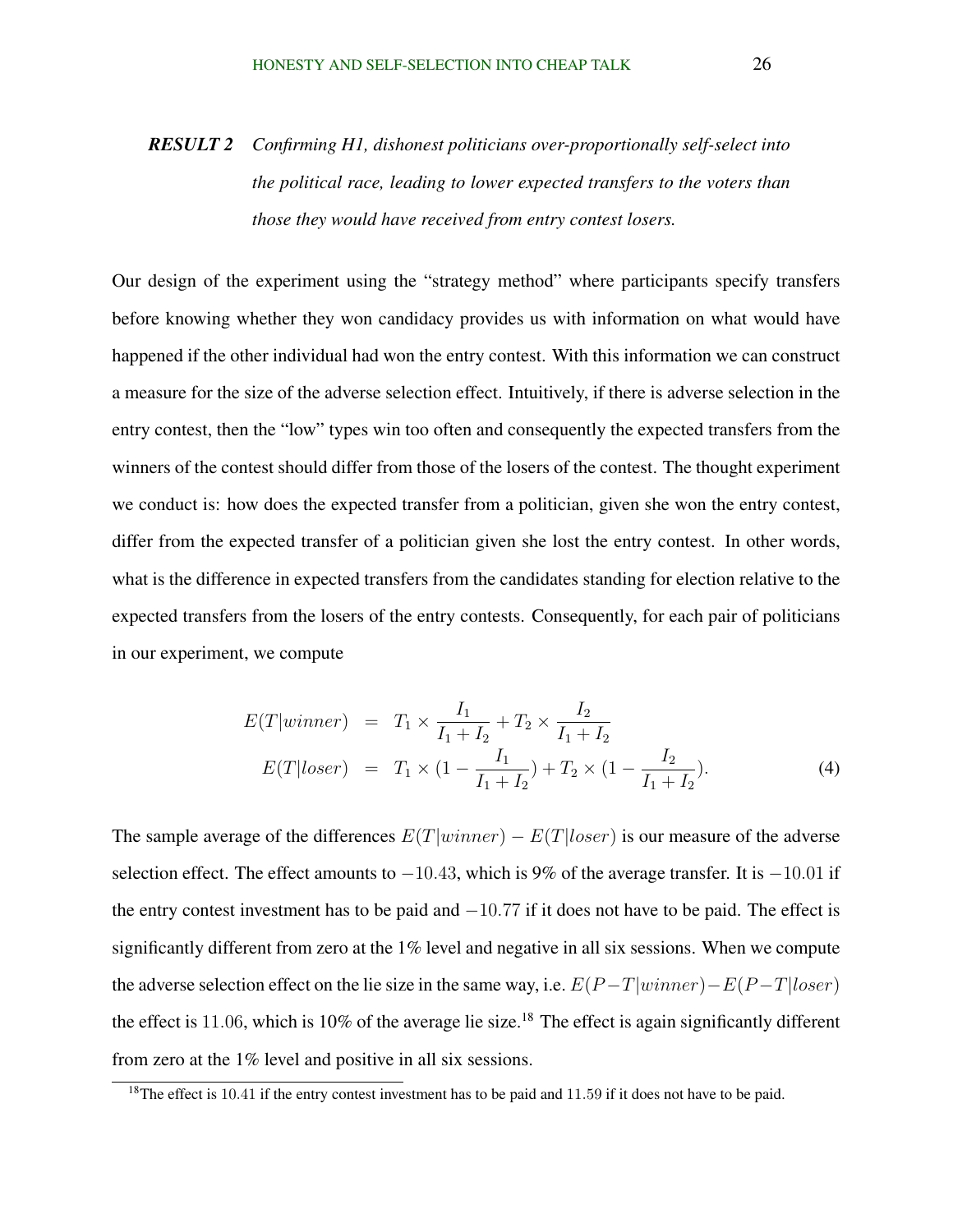#### 4.2.2. Transparent Entry Treatment

We now turn to our results in the transparent entry contest treatment and compare them with the ones in the opaque entry contest treatment. We start again at the campaign/election stage before discussing the entry stage where we predict that no adverse selection will be present.

Campaign/Election Stage As expected from our results in the opaque treatment, we find that election promises are positively correlated with actual transfers and with the candidates' probabilities of winning.<sup>19</sup> So they are not pure cheap talk and again, voters place some credibility in them as they generally believe transfers will be non-zero and higher when the promise is higher (Table [A3,](#page-28-0) Appendix).

The novel aspect in the transparent treatment is that voters learn about both candidates' entry contest investments in addition to their election promise. It is now interesting to see how this information affects the candidates' prospects at the election stage. Table [3](#page-28-0) shows that higher investments are associated with a lower probability of winning the election. This effect is stronger if the entry contest investment has to be paid, suggesting that voters believe in an income effect. The reason for this negative effect of higher investments can be found in the voters' beliefs, which again go in the right direction (Tables [A3](#page-28-0) and [A4,](#page-29-0) Appendix). Higher entry contest investments are expected to predict lower transfers.

We summarise these findings in the following result:

## *RESULT 3 Voters react to the additional information on investments in the entry contest. Higher entry contest investments lower the chance of winning the election.*

The distributions of promises, points distributed to the voters, and entry contest investments of all potential candidates (Figures [1-](#page-22-0)[3\)](#page-24-0) look similar to those under opaque entry competition.<sup>20</sup> How-

 $19$ Again anticipating this, the candidates promise a lot and their beliefs about their chance of winning are positively correlated with their promises (significantly at the 5% level).

 $^{20}$ As in the opaque regime, the candidates' beliefs about their chance of winning the entry contest are positively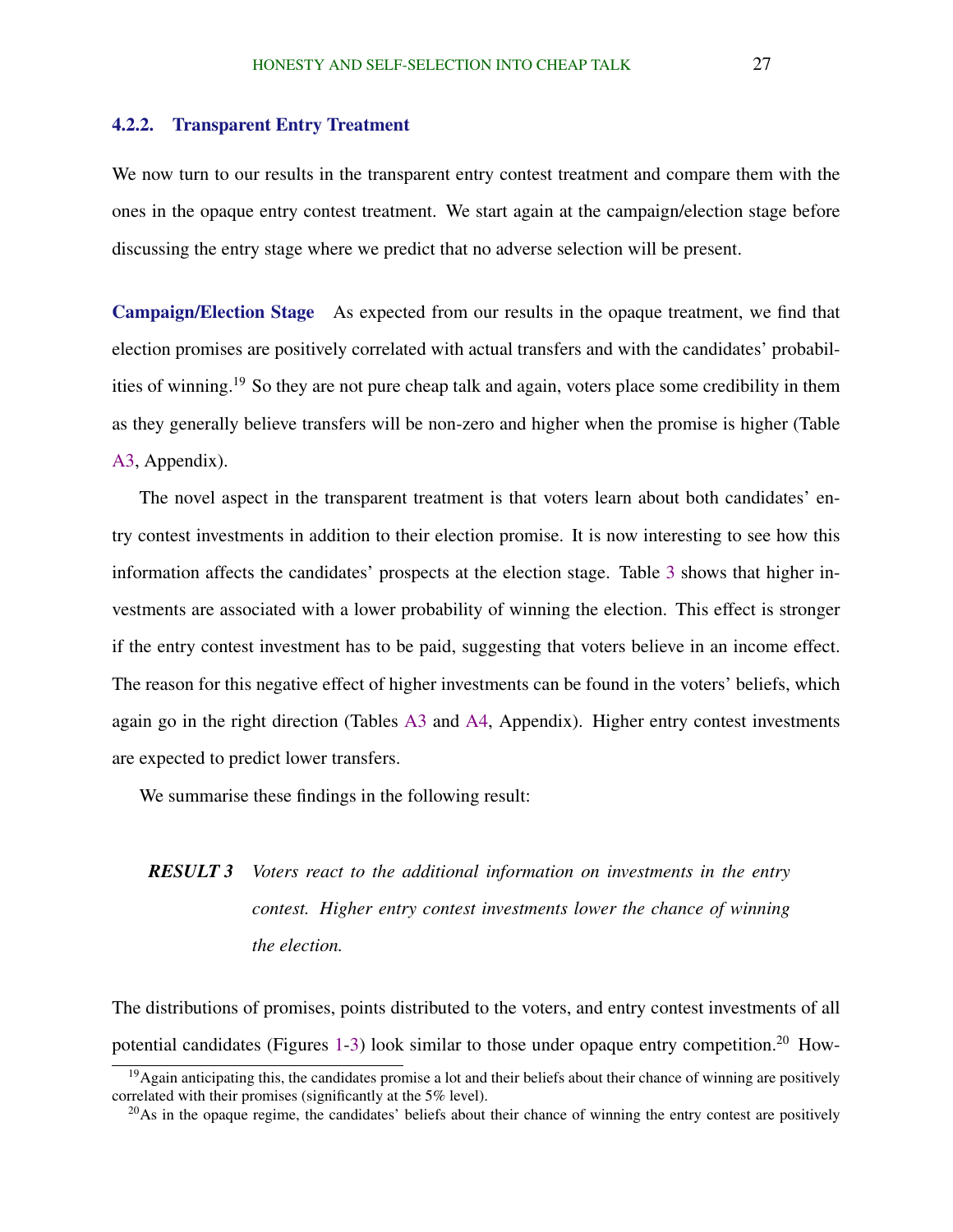|                | dependent variable: winner $[0;1]$ |         |            |         |           |         |  |  |
|----------------|------------------------------------|---------|------------|---------|-----------|---------|--|--|
|                | all                                |         | paid       |         | not paid  |         |  |  |
| Investment/100 | $-0.255***$                        | (0.058) | $-0.433**$ | (0.167) | $-0.134$  | (0.088) |  |  |
| Promise/100    | $0.199***$                         | (0.045) | $0.233***$ | (0.055) | $0.178**$ | (0.056) |  |  |
| cons           | 0.209<br>(0.122)                   |         | 0.252      | (0.146) | 0.176     | (0.159) |  |  |
| $\overline{N}$ | 880                                |         | 422        |         | 458       |         |  |  |
| $R^2$          | 0.03                               |         | 0.06       |         | 0.02      |         |  |  |
| N clust        | 6                                  |         | 6          |         | 6         |         |  |  |

<span id="page-28-0"></span>Table 3: *Transparent Entry: Promise, Investment, and Chance of Winning*

Note: Linear Probability Models with the dummy *winner* as the dependent variable. Promise and Investment are divided by 100 for better readability. Standard errors in parentheses are adjusted for clustering at the session level. Levels of significance: \*  $p<0.10$ , \*\*  $p<0.05$ , \*\*\*  $p<0.01$ .

ever, as our theoretical predictions suggest, the relations between them are different as we discuss next.

Entry Stage (transparent) Our key question of interest is whether the adverse selection effect we observed in the opaque entry contest weakens or disappears in a transparent entry contest. Our results shown in Table [4](#page-29-0) indicate that the negative correlation of entry investments with transfers is statistically insignificant. So is the positive correlation between entry investments and lie size.<sup>21</sup> As we expect from these results, the adverse selection effect in terms of expected transfers is no longer significant in the transparent treatment. Computing adverse selection effects using our measure as laid out in Subsection 4.2.1 and reflected in equation [\(4\)](#page-26-0) results in an effect on expected transfers of −0.59, which is statistically not different from zero. The adverse selection effect on the lie size is 2.9, which is also not significantly different from zero at the 5% level. This establishes our final key result.

correlated with their investments. This correlation is significant at the 1% level.

<sup>&</sup>lt;sup>21</sup>The results are qualitatively the same if we first take averages within subjects and then run the regressions (Table [A6\)](#page-43-0).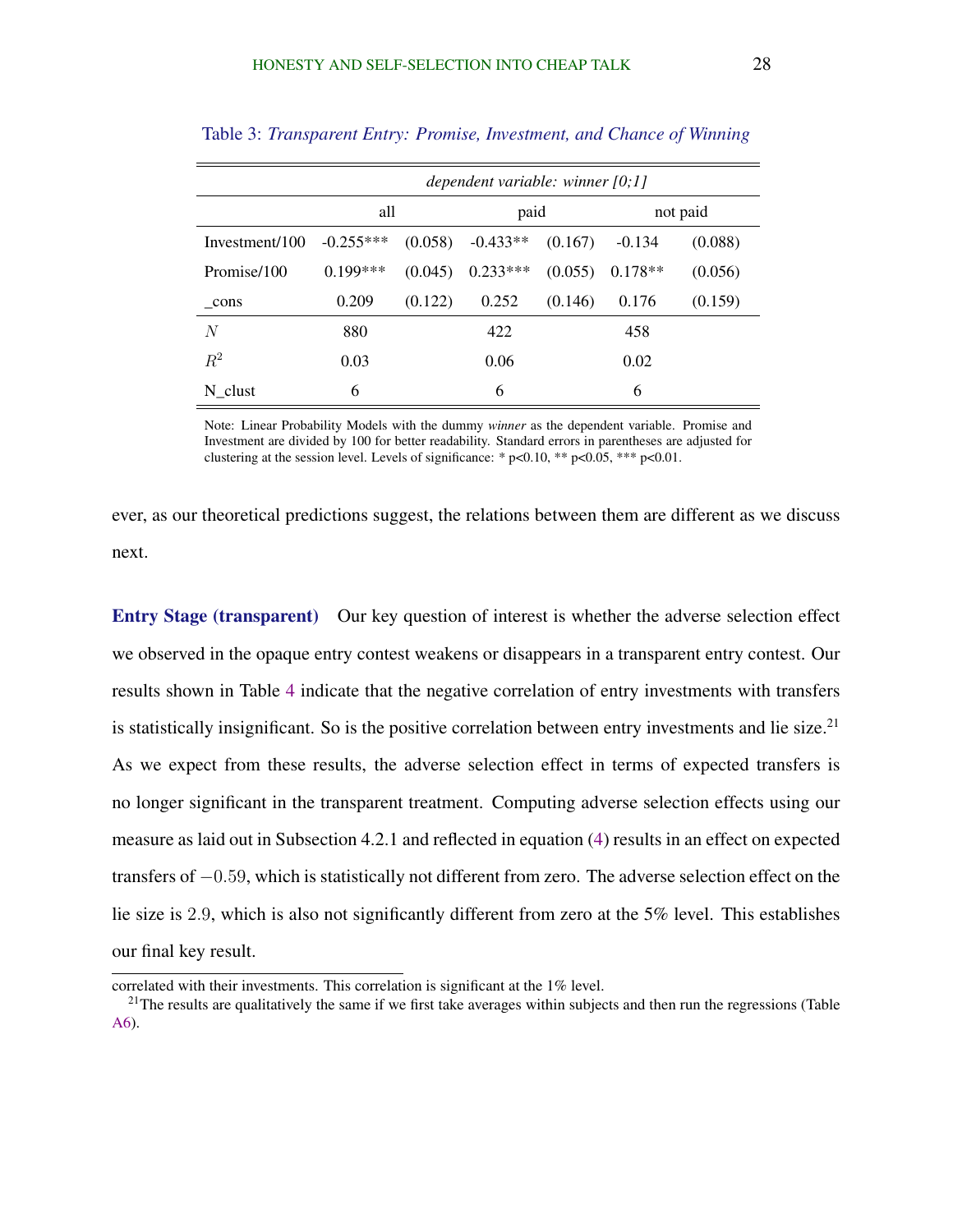<span id="page-29-0"></span>

|                |           | dep. variable: lie size $(P-T)$ |           |            | dep. variable: transfer T |            |  |  |
|----------------|-----------|---------------------------------|-----------|------------|---------------------------|------------|--|--|
|                | all       | paid                            | not paid  | all        | paid                      | not paid   |  |  |
| Investment     | 0.469     | $0.528*$                        | 0.438     | $-0.249$   | $-0.289$                  | $-0.209$   |  |  |
|                | (0.260)   | (0.248)                         | (0.288)   | (0.245)    | (0.278)                   | (0.236)    |  |  |
| cons           | 81.450*** | 74.723***                       | 86.479*** | 124.617*** | 124.081***                | 125.077*** |  |  |
|                | (13.118)  | (14.098)                        | (13.873)  | (14.210)   | (17.068)                  | (12.920)   |  |  |
| $\overline{N}$ | 1760      | 844                             | 916       | 1760       | 844                       | 916        |  |  |
| $R^2$          | 0.02      | 0.02                            | 0.01      | 0.00       | 0.01                      | 0.00       |  |  |

Table 4: *Transparent Entry: Investments, Lie Size, and Transfer*

Note: OLS models with lie size (P-T) or Transfer T as dependent variables.Standard errors in parentheses are adjusted for clustering at the session level. Levels of significance: \*  $p<0.10$ , \*\*  $p<0.05$ , \*\*\*  $p<0.01$ .

N\_clust 6 6 6 6 6 6

## *RESULT 4 Confirming H2, adverse selection into candidacy is not significantly different from zero with a transparent entry contest.*

We note, however, that not all predicted treatment differences are significant at the 5% level. The absolute value of the coefficients in Table 4 are all smaller than those in Table [2](#page-25-0) (the analogue table for the opaque treatment). Directly comparing them shows that they are not statistically different between the opaque entry and transparent entry treatments at the  $5\%$  level.<sup>22</sup> While our measure of the adverse selection effect in terms of transfers is significantly different between the two treatments, both with parametric or non-parametric (rank-sum) tests, average transfer levels are not significantly different between the two treatments at the 5% level.

 $22$ For this result we check both, parametric and non-parametric (rank-sum) tests. For the parametric tests, we run regressions combining both treatments in a fully saturated model, which yields the same results as in Tables [2](#page-25-0) and 4. Then, we use standard *t*-tests to compare them. For the rank-sum tests we again estimate each coefficient separately for each session. These 12 estimates (6 for each treatment) are the independent observations used to compute the test statistic.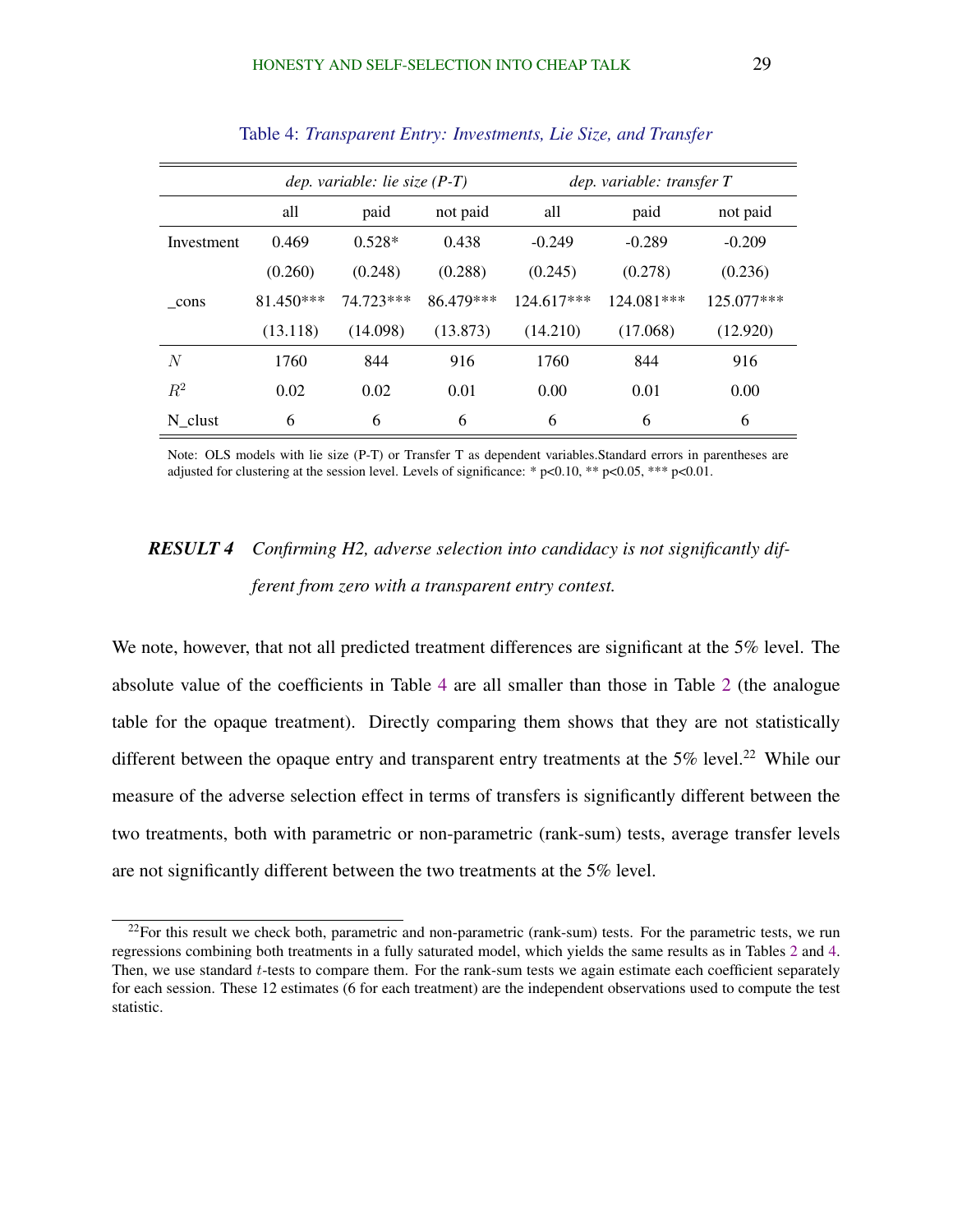#### 4.2.3. Further Analyses

Behaviour over Time We report summary statistics of the key variables for rounds 1–10 and 11–20 separately in Table [A7](#page-43-0) in the Appendix. While average entry investments and promises are on the same level in both halves of the experiment, transfers are substantially lower, and therefore lie sizes substantially higher, in the second half. However, more importantly, the regressions of transfers on entry investments or lie sizes on entry investment produce qualitatively the same results in the second half as in the first. All findings discussed in the previous sections for the pooled data (significant correlations under opacity but not under transparency) also hold for the two halves separately at the same level of significance  $(5\%)$ .<sup>23</sup>

Size of Adverse Selection Effect We find that adverse selection effects lead to an expected 9% lower transfers to voters in the opacity treatment. To put this into perspective, note that the size of the adverse selection effect will most likely depend on how discriminating the entry contest is with respect to differences in entry investments. The Tullock contest is not very discriminating as the politician with the lower investment has almost the same chances of winning if both investments are relatively close. It can be expected that the adverse selection effect would be larger under a more discriminating entry contest. For example, if hypothetically the higher entry contest investment wins for sure, that is, if we divide the set of politicians at the median entry investment, and compare those with investment levels above to the ones below the median, the (hypothetical) adverse selection effect triples to  $28\%$  of the average transfer.<sup>24</sup>

 $23$ One exception is the coefficient of entry investment in the regression with lie size as the dependent variable under transparency, which turns significant in the second half of the experiment but only for the rounds in which the entry investment had to be paid. For brevity, we do not report all details of these regression estimates here. They can be obtained from the authors upon request.

 $24$ The (hypothetical) adverse selection effect in this case can be calculated via the difference in the average transfer of those below and above the median entry investment (leaving those observations right at the median out).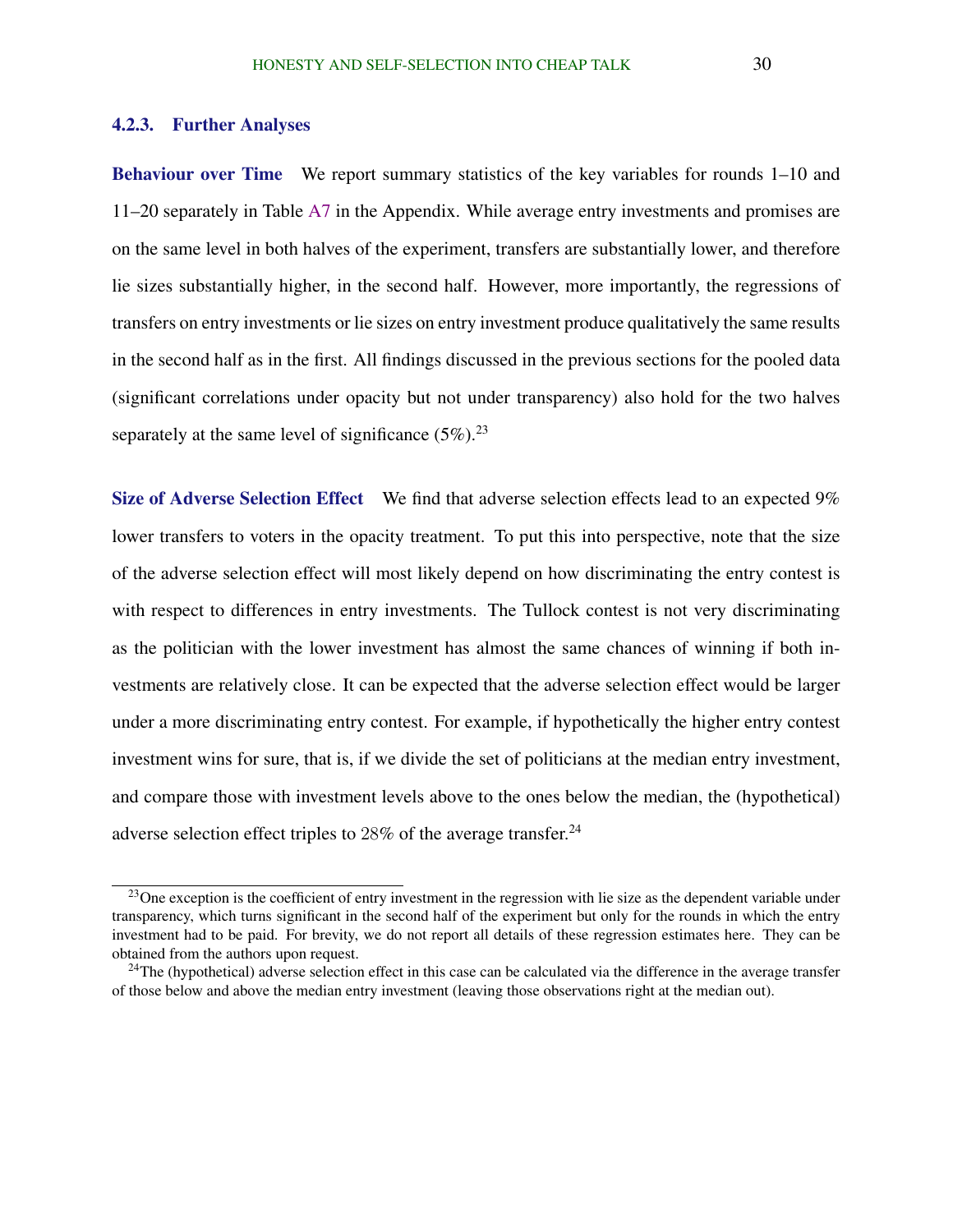## 5. Discussion and Conclusion

We set out to study self-selection into cheap talk situations in the specific setting of a two-stage political competition model and to test its key predictions in the lab. Our analysis suggests that self-selection into cheap talk can have substantial effects on the credibility of promises and, in our specific set-up, on voter welfare. Our results highlight that differences in honesty of individuals make it more or less attractive to enter the cheap talk situation. In particular, less lying averse individuals can benefit more as they find it easier to reneg on their promises for their own private gain. This is the mechanism that we focused on in this study.

In reality several other factors likely play a role in self-selection into cheap talk that may affect the external validity of our results. One example is ability. Some individuals choose certain occupations or standing for a certain office because they are particularly able to succeed in this role and will therefore benefit from entering.<sup>25</sup> However, we note that as long as there is no systematic relation between ability and honesty, this would not weaken our general results. More importantly, especially in the political context, some individuals are also motivated by social preferences towards the electorate. An example from the theoretical literature are the candidates with public spirit in [Kartik and McAfee](#page-49-0) [\(2007\)](#page-49-0). Some experimental studies show that a substantial number of people is, indeed, willing to give up monetary rewards in order to generate a public good and consequently self-select into treatments where they can do so (e.g., [Brekke](#page-46-0) *et al.*, [2011;](#page-46-0) [Fehrler](#page-48-0) [and Kosfeld,](#page-48-0) [2014\)](#page-48-0). As we do not impose preferences in our experiment, individuals with higher levels of altruism could invest more in the entry competition to be able to do good for the voters by honoring their campaign promises and distributing all or a large part of the budget. If this was the dominant motivation to enter office, the selection effect should be opposite to our theoretical predictions. As our predictions have been confirmed in the experiment, we argue that the mechanism we emphasise appears to be dominant. While underlining its importance, we acknowledge that in real world settings other motives for sorting into politics that are outside our framework may play

 $25$ [Kartik](#page-49-0) [\(2009\)](#page-49-0), for example, studies the trade-off between ability and the character trait non-corruptibility in the political context.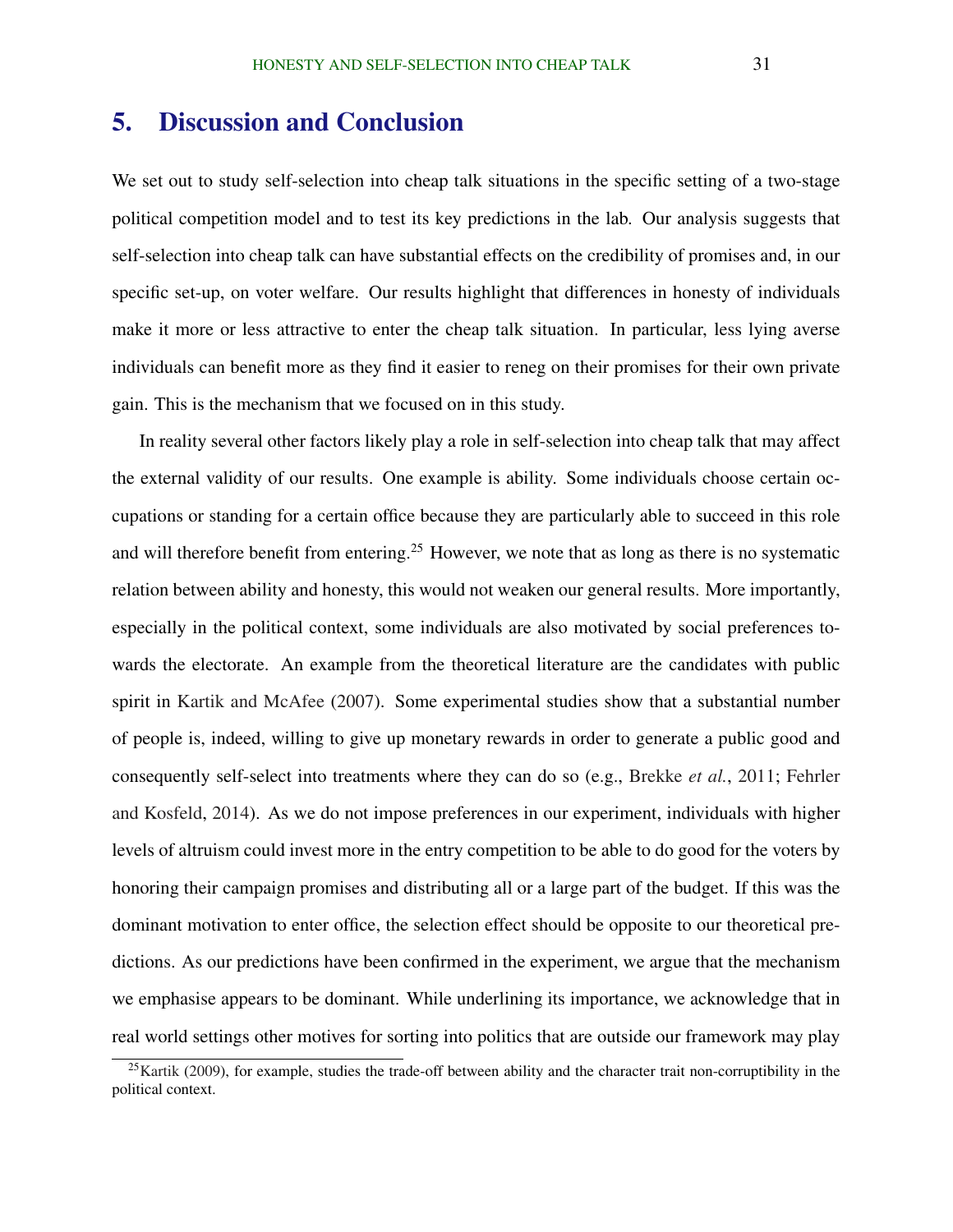a role as well, thereby possibly attenuating the adverse selection effects that we have found.

We also note that our set-up reflects a standard cheap talk situation where the game ends after the politician in office decides on the transfer and she has to expect no consequences for her choice afterwards. While this captures end-of-term effects in many political systems, it does not include possible re-election motives or other potentially negative consequences such as negative reputational effects after quitting office. In a broader perspective, such repeated game effects may play a role to reduce the effects of lying and consequently the incentives for adverse selection. Our results suggest that transparency might also help to reduce adverse selection. However, given the high level of noise in the transparency treatment, they are not conclusive in this respect. Another option to reduce opportunistic policy-making that has been discussed in the literature is to augment the electoral process by additional institutions that sanctions deviations from promised actions (see, e.g., [Gersbach and Schneider,](#page-48-0) [2012a,b\)](#page-48-0).

While our study has been framed in the context of political competition for office, self-selection into cheap talk plays an important role in other settings as well. Our framework can readily accommodate such a broader interpretation. For example, the entry stage could be framed as a contest between applicants for jobs as sales persons in two different competing shops, and the second stage as advertising via statements about product quality in order to attract buyers. In fact, people in professions such as advertising or marketing and sales persons are perceived as almost as dis-honest as politicians (see Figure [A1\)](#page-22-0). Hence, our results likely carry over to several other cheap talk contexts. Future research could address the issue whether and how adverse-selection effects differ across cheap talk settings. For this purpose, it would also be intriguing to see more studies on self-selection effects in the field in the spirit of [Hanna and Wang](#page-49-0) [\(2017\)](#page-49-0).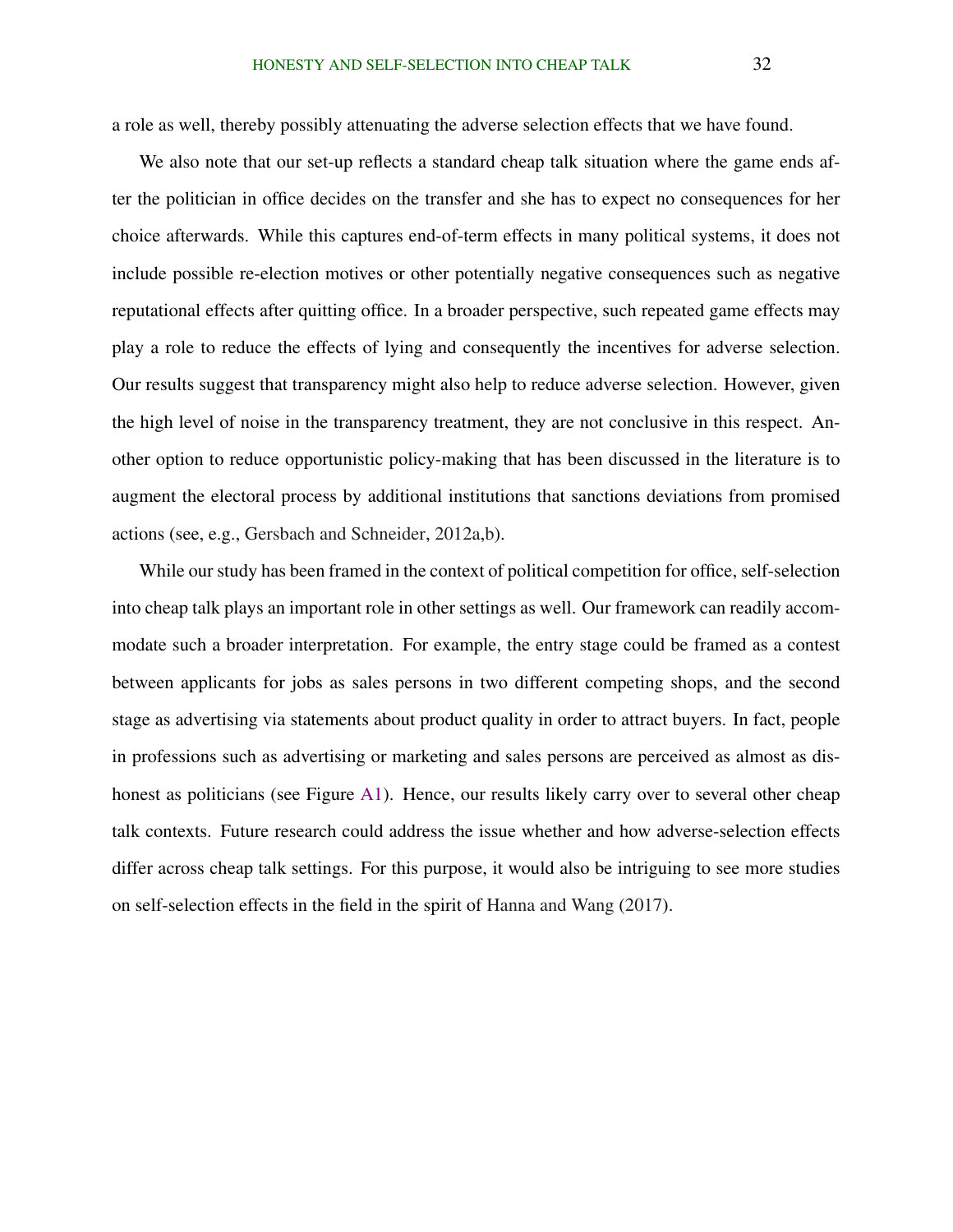## Appendix

#### A1. Proofs

PROPOSITION 1. *[Opaque Entry]*

*Consider the political game with opaque entry contest.*

- *(i) In all but one Symmetric Perfect Bayesian Equilibria, politicians with a low level of lying aversion (low types) invest strictly more in the entry contest than politicians with a high level of lying aversion (high types).*
- *(ii) The exception can only occur if*  $\beta_L \leq 1$ *. It is a knife-edge case, in which both types pool on promising zero transfers in the campaign stage, and is not robust to small perturbations of out-of-equilibrium beliefs.*

*Proof.* There can be equilibria in which types pool and promise the same transfer in the campaign stage, and separating equilibria in which low types promise a higher transfer in the campaign stage. In the first step, we characterise these equilibria and derive the result that the expected value of winning the entry contest is higher for low types. In the second step, we show that a higher expected value translates into a higher equilibrium investment in the Tullock contest.

1. Set of Equilibria and Expected Value of Winning the Entry Contest

#### A *Pooling Equilibria*

It is easy to see that pooling at the campaign stage can always be supported as an equilibrium. It requires the following ingredients:

1 The candidates in the general election make the same promises,  $P_H = P_L$ , in their election campaigns.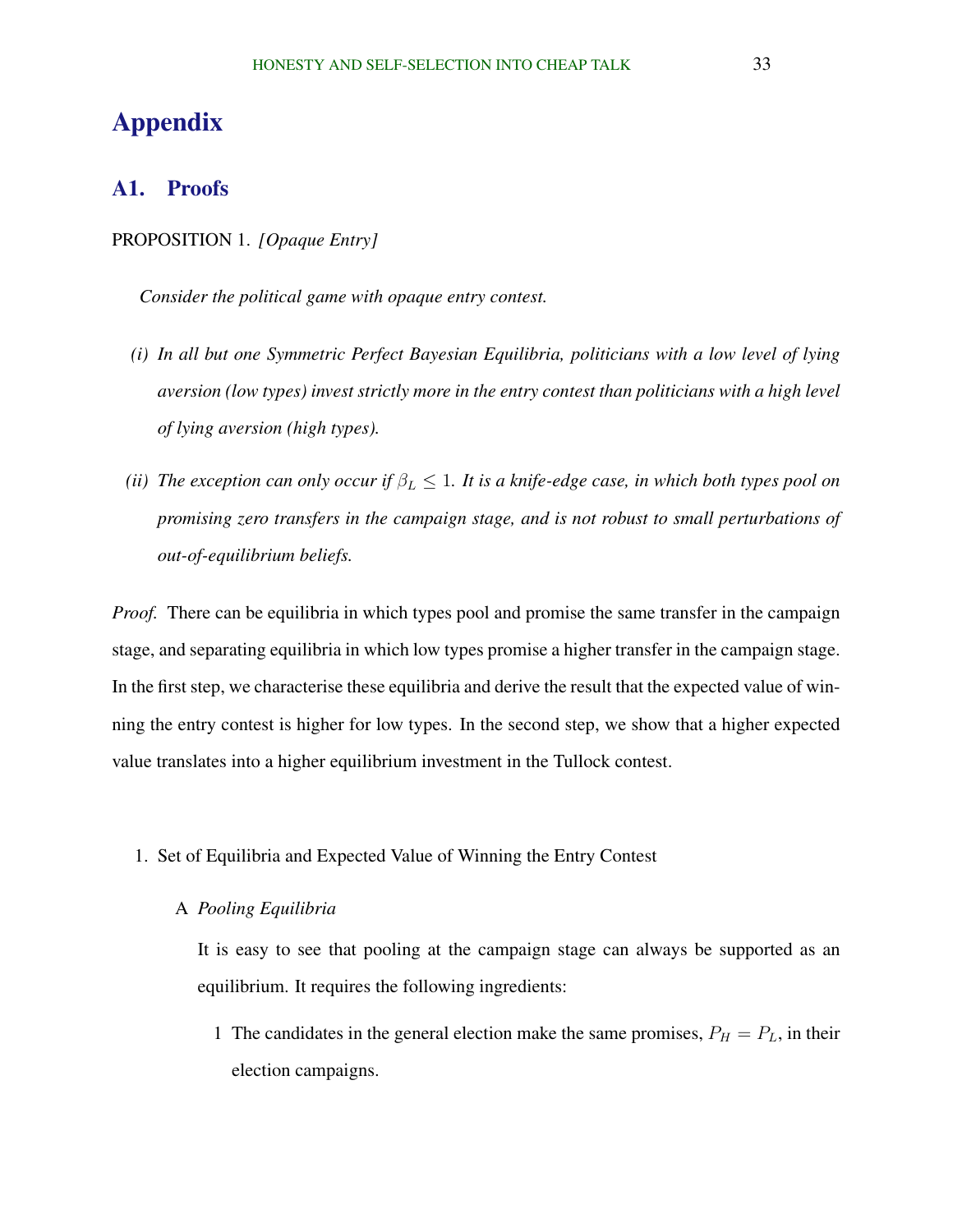- 2 The voters vote for each candidate with probability  $\frac{1}{2}$ . Any candidate promising a different amount is not voted for. This is justified by the out-of-equilibrium belief that such a candidate is a low type.
- 3 The winner i of the election will transfer

$$
T_i = \begin{cases} (1 - \frac{1}{\beta_i}) P_i & \text{if } \beta_i > 1 \\ 0 & \text{if } \beta_i \le 1, \end{cases}
$$
 (5)

to the voters.

Expression (5) follows directly from maximising [\(3\)](#page-12-0) with respect to the transfer. It is easy to see that nobody has an incentive to deviate. Note that high types are worse off than low types in all pooling equilibria except for the equilibrium with pooling on a promise of zero. In this case no lying occurs and both types' expected value from winning the entry contest is the same. However, it is a knife-edge case that is not robust to minimal deviations from the specified out-of-equilibrium beliefs. If voters attach a minimal probability to the event that a promise greater than zero comes from a high type, the pooling equilibrium with zero promises collapses.

#### B *Separating Equilibria*

Note, that there cannot be separating equilibria at the campaign stage in which the high types promise more. If such a strategy profile was played, low types could always benefit from deviating and mimicking the high types. However, for some parameter settings there are equilibria with separation at the campaign stage in which the low types promise more than the high types, such that the transfer that a voter can expect to receive after seeing a high promise (from a low type) exceeds that after a low promise (which requires that  $\beta_L > 1$ ). High types only win with positive probability if they compete against another high type and the difference in promises of high and low types is large enough to make a deviation from their low promise unprofitable. The existence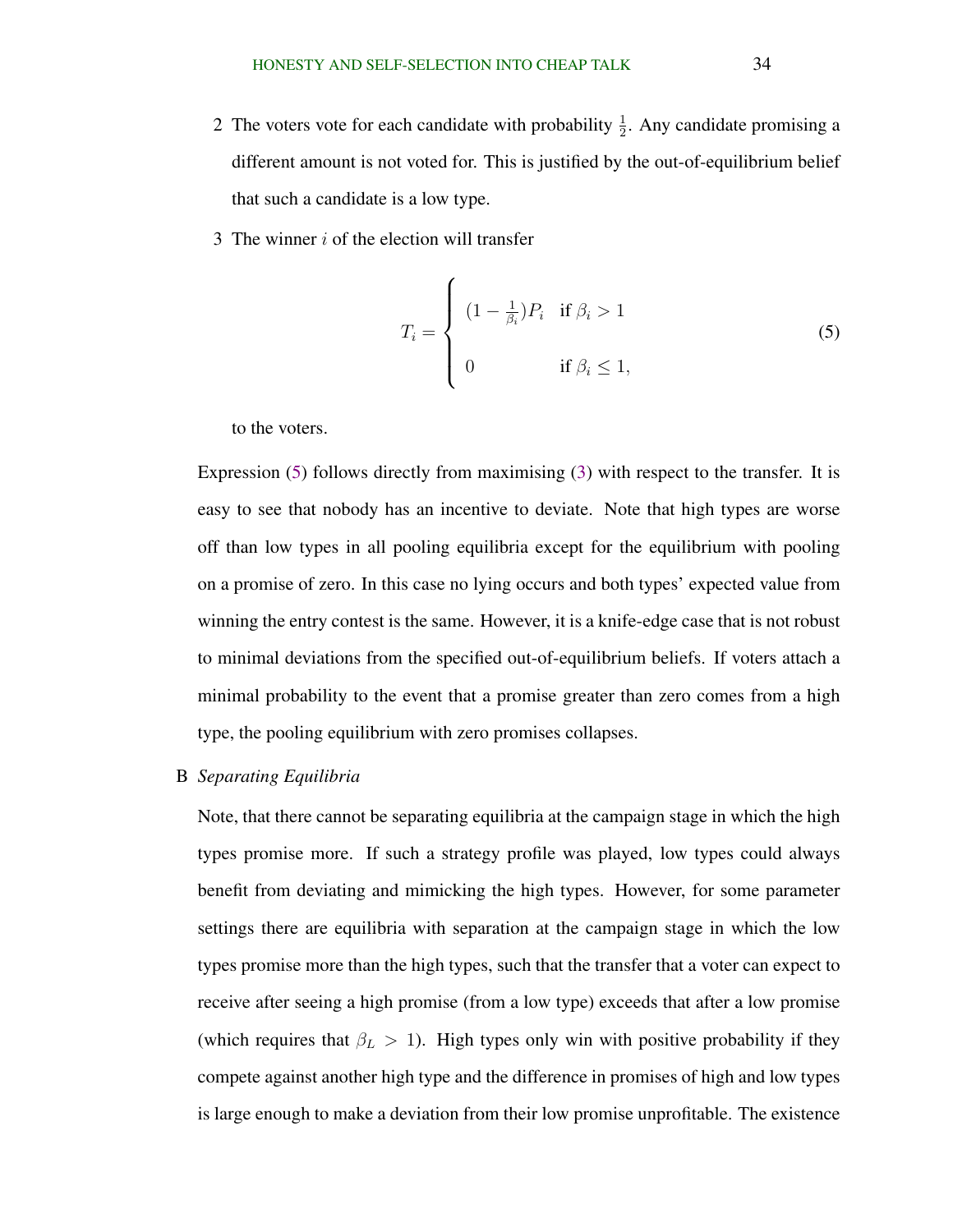of these equilibria for some parameter settings has already been proved in [Corazzini](#page-47-0) *[et al.](#page-47-0)* [\(2014\)](#page-47-0) who study the same game without an entry stage. Both transfers in these equilibria have to be strictly positive, as a high type would otherwise benefit from deviating and promising  $\epsilon > 0$  instead of zero which would guarantee her victory against another high type. Note that low types must be strictly better off in this type of equilibrium. If high types were better or equally well off, low types would have an incentive to deviate an mimick the high type's promise. This would neccessarily make them strictly better off because of their lower lying costs.

#### 2. Optimal Investments

First, we show that the type with the higher expected value from winning the contest will invest more and, second, that the equilibrium investments are unique for given valuations.

#### A *Higher Expected Value – Higher Investment*

We now determine the optimal levels of investment in the entry contests. We can do this for all contest success functions  $\rho(I_1, I_2)$  that have the following standard properties:  $\rho'_1 > 0$ ,  $\rho'_2 < 0$ ,  $\rho''_1 < 0$  and  $\rho''_2 > 0$ , where  $\rho'_1$  ( $\rho'_2$ ) represents the first derivative with respect to the first (second) argument in the function. Note that the Tullock contest success function belongs to this category.

The potential candidates do not have to be concerned about their bid in the entry contest sending a signal to the electorate. Therefore the candidates' objective functions at the entry stage can be written in the following compact form:

$$
E[U_k] = E_{I_l}[\rho(I_k, I_l)]EV_k - I_k \tag{6}
$$

$$
E[U_k] = [\phi \rho(I_k, I_H) + (1 - \phi)\rho(I_k, I_L)]EV_k - I_k, \tag{7}
$$

where  $k, l = 1, 2; k \neq l$  and  $I_k$  and  $I_l$  are the amounts invested in the entry competition. The values  $I_H$  and  $I_L$  reflect the investments of an individual with high and low lying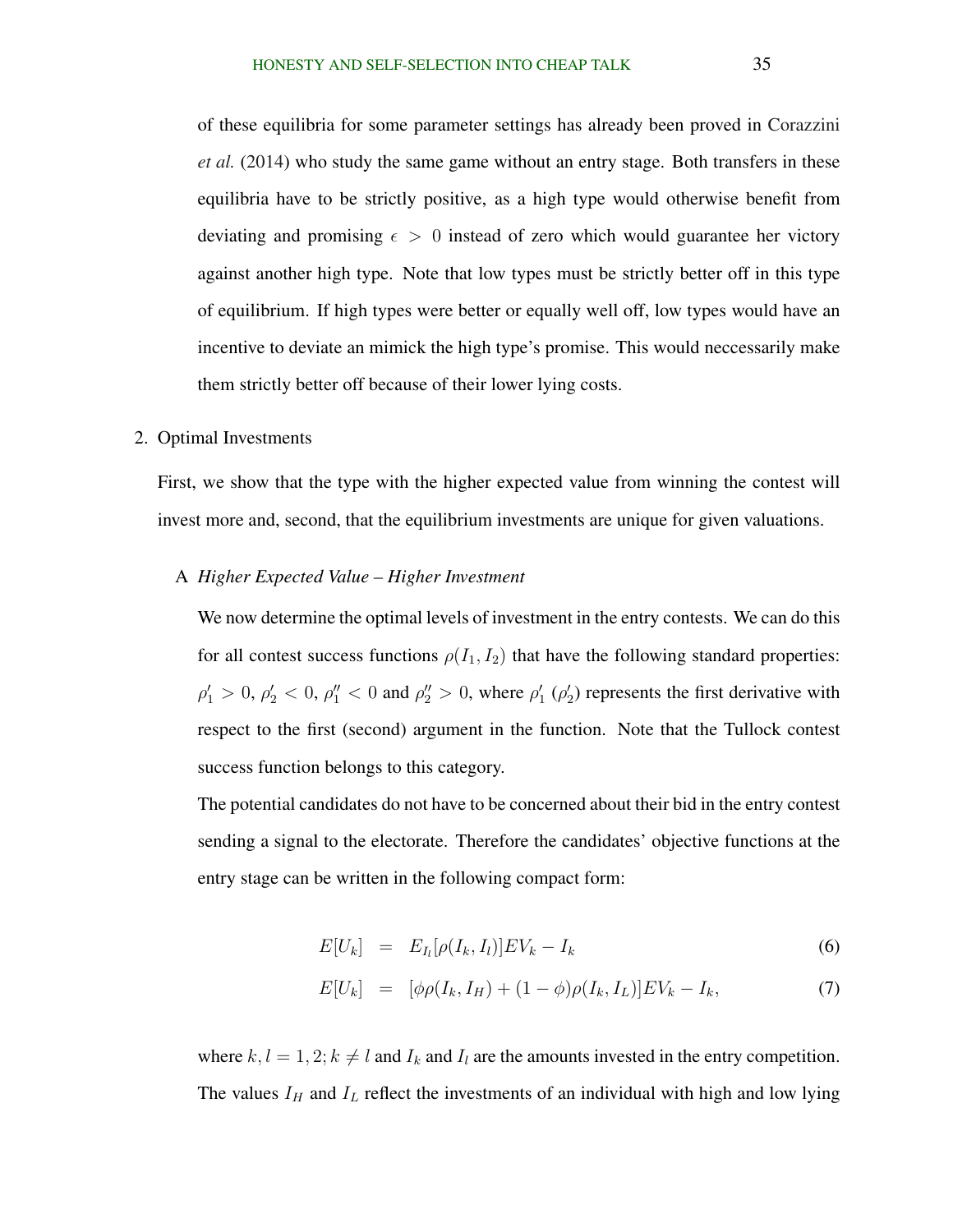<span id="page-36-0"></span>aversion respectively. We recall that  $E_{I_l}$  stands for the expectation taken over  $I_l$ . The entry contestants' first-order conditions are

$$
E_{I_l}[\rho'_1(I_k, I_l)]EV_k = 1,
$$
\n(8)

In this case, a candidate with low lying aversion and hence  $EV<sub>L</sub>$  will invest more in the entry competition. Formally, using the implicit function theorem we obtain

$$
\frac{dI_1}{dEV_1} = -\frac{E_{I_2}[\rho'_1(I_1, I_2)]}{E_{I_2}[\rho''_1(I_1, I_2)]EV_1} > 0.
$$
\n(9)

Using  $(8)$ , the equilibrium entry contest investments of low and high types are characterised by

$$
(\phi \rho_1'(I_L, I_L) + (1 - \phi) \rho_1'(I_L, I_H)) EV_L = 1, \qquad (10)
$$

$$
(\phi \rho_1'(I_H, I_L) + (1 - \phi)\rho_1'(I_H, I_H))EV_H = 1, \qquad (11)
$$

#### B *Unique Optimal Bids*

We now show that there is a unique optimal investment pair  $(I_L, I_H)$  in the entry competition game when using a Tullock contest success function. First note that it follows from  $E_{I_2}[\rho''_1(I_1, I_2)] < 0$  that the objective of the potential candidates are concave and hence they have a unique solution to their expected utility maximization problem.

With the Tullock contest success function the politicians maximise

$$
EU_i = \left(\phi \frac{I}{I+I_H} + (1-\phi)\frac{I}{I+I_L}\right) EV_i - I \tag{12}
$$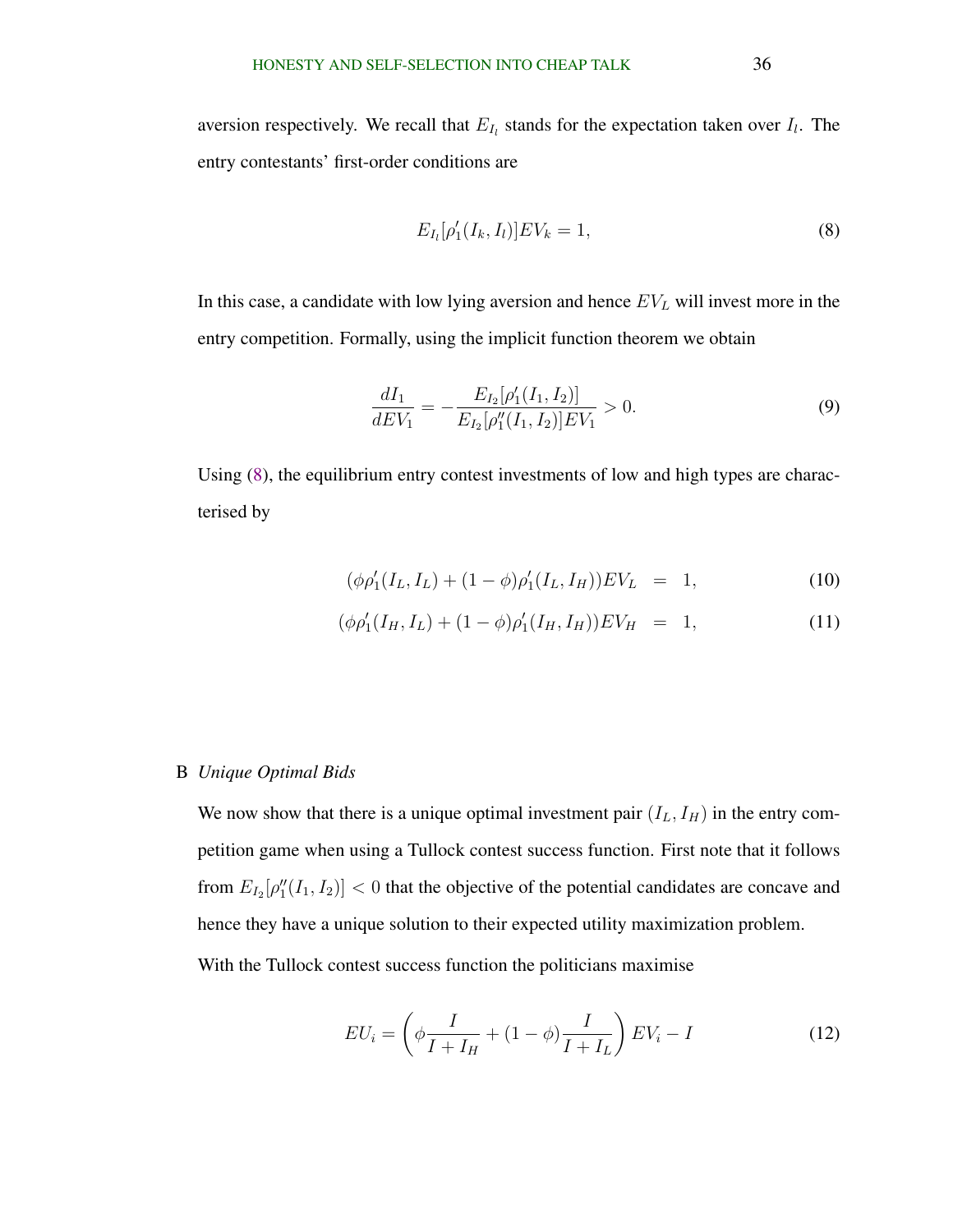The equilibrium conditions as given in  $(10)$  and  $(11)$  can now be written as

$$
\left(\phi \frac{1}{4I_H} + (1 - \phi) \frac{I_L}{(I_H + I_L)^2}\right) EV_H = 1
$$
\n(13)

$$
\left(\phi \frac{I_H}{(I_L + I_H)^2} + (1 - \phi) \frac{1}{4I_L}\right) EV_L = 1
$$
\n(14)

We have seen previously that ceteris paribus, the individual with the higher prize when winning the contest will spend more. In the equilibria characterised above, we have  $EV_L > EV_H$ . That is, the politician of low lying aversion type values standing for election more than the individual with high lying aversion. Consequently, we must have that  $I_L \geq I_H$ . To simplify the equilibrium conditions, we use  $I_H = \psi I_L$  with  $\psi \in [0, 1]$ . Inserting into the equilibrium conditions and solving for  $I_L$ , we obtain

$$
I_L = EV_H \left(\frac{\phi}{4\psi} + \frac{1-\phi}{(1+\psi)^2}\right) := I_u(\psi) \tag{15}
$$

$$
I_L = EV_L \left(\frac{\phi\psi}{(1+\psi)^2} + \frac{1-\phi}{4}\right) := I_b(\psi) \tag{16}
$$

Optimal investments are given by the intersection between  $I_u(\psi)$  and  $I_b(\psi)$ . With respect to the functions' properties,

- it is obvious that  $I_u(\psi)$  is strictly decreasing with  $\psi$ . Over the domain  $\psi \in [0,1]$ ,  $I_u$  declines from  $\lim_{\psi \to 0} I_u(\psi) = \infty$  to  $I_u(1) = \frac{E V_H}{4}$ .
- the curvature of  $I_b(\psi)$  is governed by the expression  $\frac{\psi}{(1+\psi)^2}$ . For the derivative with respect to  $\psi$  we obtain

$$
\frac{\partial}{\partial \psi} = \frac{1 - \psi}{(1 + \psi)^3} \ge 0, \ \forall \psi \in [0, 1]. \tag{17}
$$

Hence,  $I_b(\psi)$  increases over its domain from  $I_b(0) = (1 - \phi) \frac{E_i V_L}{4}$  $\frac{V_L}{4}$  to  $I_b(1) = \frac{EV_L}{4}$ . Since  $EV_L > EV_H$ , there exists a unique intersection of  $I_u(\psi)$  and  $I_b(\psi)$  on [0, 1] and hence a unique pair  $(I_L, I_H)$  of entry competition investments.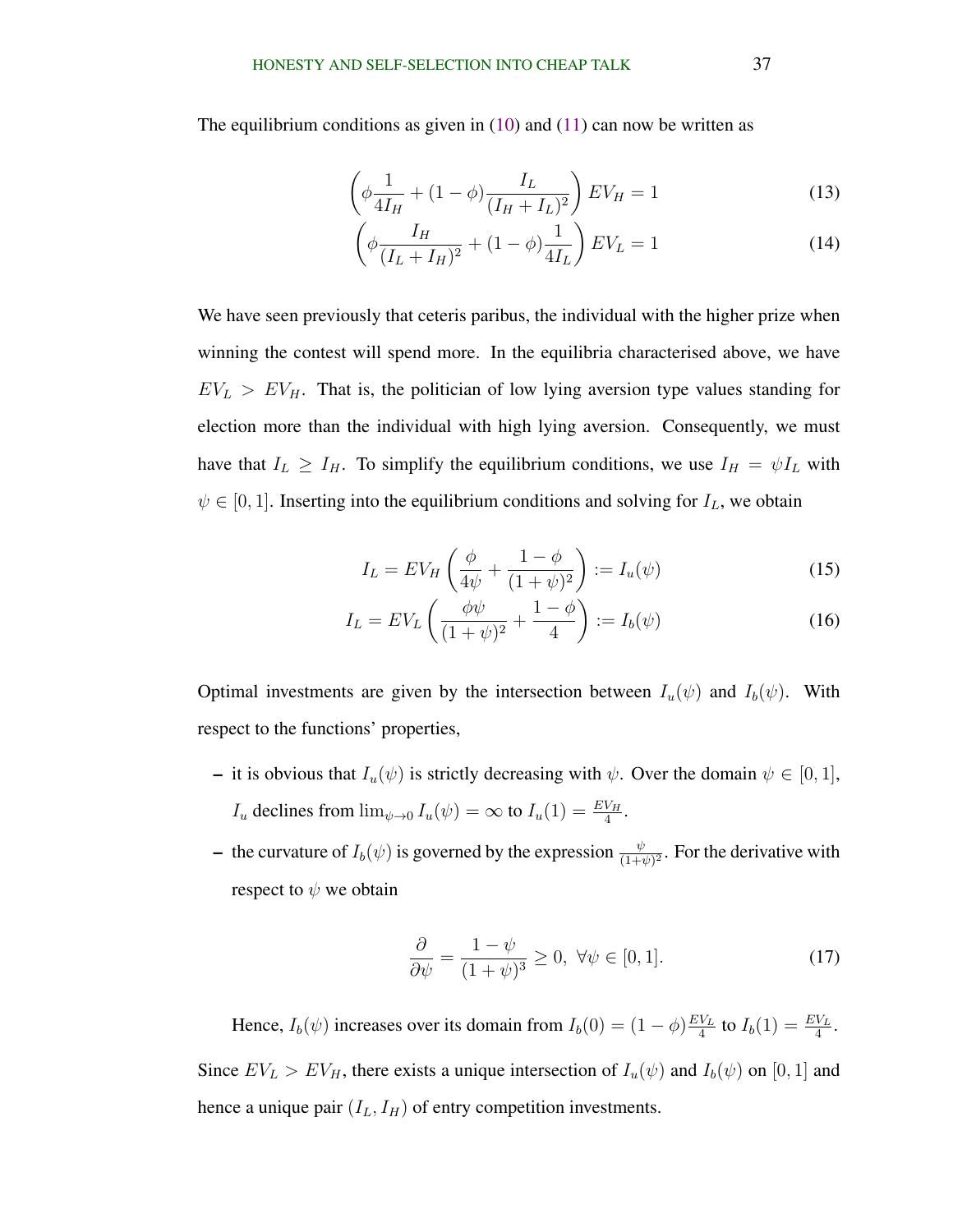Consequently, there are unique investment levels in the closed entry contest for the high type  $I_H$  and the low type  $I_L$ .

This concludes the proof.

 $\Box$ 

#### PROPOSITION 2. *[Transparent Entry]*

*Consider the political game with transparent entry contest.*

- *(i) For all admissible parameter values, there are Symmetric Perfect Bayesian Equilibria in which both types of politicians pool and invest the same amount in the entry contest.*
- *(ii) For some parameter values, there are Symmetric Perfect Bayesian Equilibria in which low types invest strictly more in the entry contest than high types.*

*Proof.* We start with part (i).

- (i) Similar to the opaque entry case it is easy to show that pooling can always be supported as an equilibrium. Now pooling also includes the investment stage. It requires the following ingredients:
	- 1 The different types of politicians make the same investments,  $I_L = I_H$ , in the entry contest.
	- 2 The candidates in the general election make the same promises,  $P_H = P_L$ , in their election campaigns.
	- 3 The voters vote for each candidate with probability  $\frac{1}{2}$ . Any candidate investing or promising a different amount is not voted for. This is justified by the out-of-equilibrium belief that such a candidate is a low type.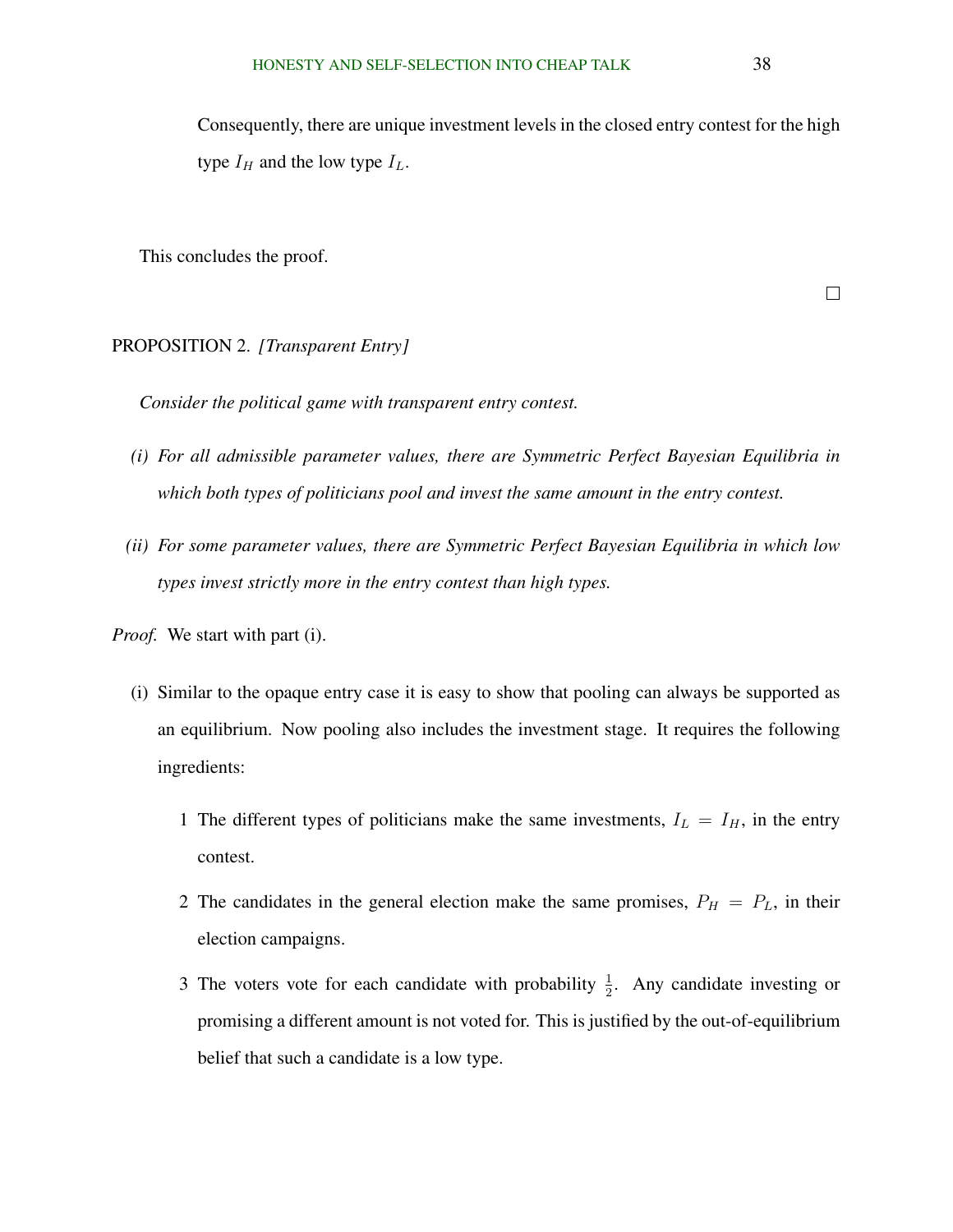4 The winner i of the election will transfer

$$
T_i = \begin{cases} (1 - \frac{1}{\beta_i}) P_i & \text{if } \beta_i > 1 \\ 0 & \text{if } \beta_i \le 1, \end{cases}
$$
 (18)

to the voters.

It is easy to see that such an equilibrium always exist if we set  $I_L = I_H = \epsilon$  and  $P_L = P_H =$ B. In this case, nobody can invest less and investing more automatically leads to a loss at the election stage because the candidate of the other party will have invested  $\epsilon$ .

(ii) The same separating equilibria that exist under opaque entry also exist with transparent entry. Their existence requires that  $\beta_L > 1$ . Otherwise, low types will never be elected as they would transfer zero and they can be identified in a separating equilibrium.

A2. Optimal Entry Contest Investments in the Experiment

In the experiment, we controlled for income effects by enforcing the entry contest investment with a probability of  $\frac{1}{2}$ .<sup>26</sup> Knowing this probability *ex ante*, the politicians take it into account when deciding on their entry bids. To calculate the predicted entry contest investments in the experiment, our previous theoretical results can still be used directly when interpreting EV as being twice its actual value.<sup>27</sup> We have all the parameters except for the levels of lying aversion  $\beta_L$ and  $\beta_H$  to determine the optimal entry bids. In the following, we give some plausible value ranges by assuming the high type to possess  $\beta_H = 1000$  and  $\beta_L = 0$ . Note that the optimal transfer (for  $\beta_i > 0$ ) takes the form  $T_i = (1 - \frac{1}{\beta_i})$  $\frac{1}{\beta_i}$ ) $P_i$  and, hence,  $\frac{1}{\beta_i}$  can directly be interpreted as the share the

 $\Box$ 

<sup>&</sup>lt;sup>26</sup>We refer to income effects when higher investments in the entry contest directly leading to lower transfers to compensate for the amount spent in the entry contest but not because of the higher expected value from holding office.

 $27$ Note that this is equivalent to adjusting the politicians' objective functions by multiplying the entry contest investments by  $\frac{1}{2}$ .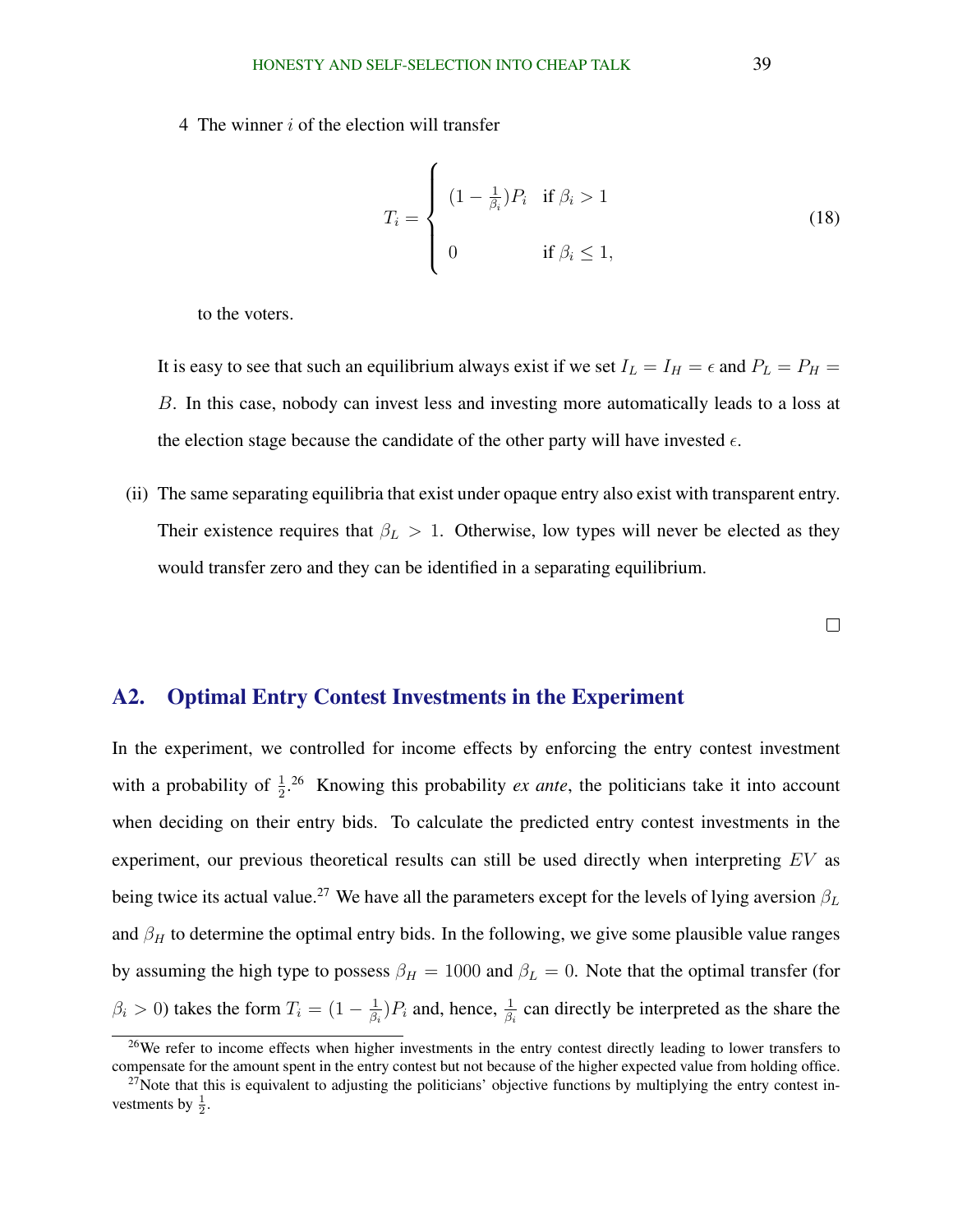politicians keep for themselves (for  $\beta_i \leq 1$  it is, of course, 1). For  $\beta_H = 1000$ , the high lying averse type would only keep 1/1000 for herself and give 99.9% of the promised amount to the voters. If  $\phi = 0.5$  and types pool an the maximum promise B, a low type politician without any lying costs at all ( $\beta_i = 0$ ) would spend 59 points in an opaque entry contest and the high type with  $\beta_H = 1000$ would invest 9 when playing against such a low type. The maximum bid that we can produce as an equilibrium prediction in our model is that of a low type with zero costs of lying if there are (almost) no high types. In this case the low type would (almost) bid one fourth of the prize for winning the contest multiplied by two because the investment only has to be paid with probability one half. This amounts to 80 points. To broadly delineate the range of bids we have chosen extreme values for  $\beta_i$ . With more moderate values of lying aversion, the bids will be between these extreme values. In a transparent entry contest, investments up to 80 can be rationalised in the same way.

#### A3. Additional Tables and Figures

|                   |          | dep. variable: difference in beliefs about transfer |        |         |                     |         |  |  |
|-------------------|----------|-----------------------------------------------------|--------|---------|---------------------|---------|--|--|
|                   | all      |                                                     | paid   |         | not paid            |         |  |  |
| Diff. in Promises | 0.125    | (0.085)                                             | 0.076  |         | $(0.141)$ $0.172**$ | (0.054) |  |  |
| cons              | $-3.409$ | (1.769)                                             | -1.649 | (1.396) | -4.738              | (2.374) |  |  |
| N                 | 1320     |                                                     | 591    |         | 729                 |         |  |  |
| $R^2$             | 0.01     |                                                     | 0.00   |         | 0.01                |         |  |  |
| $N_{clust}$       | 6        |                                                     | 6      |         | 6                   |         |  |  |

Table A1: *Opaque Entry: Promises and Beliefs*

Note: OLS Models with difference in beliefs regarding candidate generosity (differences in transfers) as dependent variable. Standard errors in parentheses are adjusted for clustering at the session level. Levels of significance:  $* p<0.10$ , \*\*  $p<0.05$ , \*\*\*  $p<0.01$ .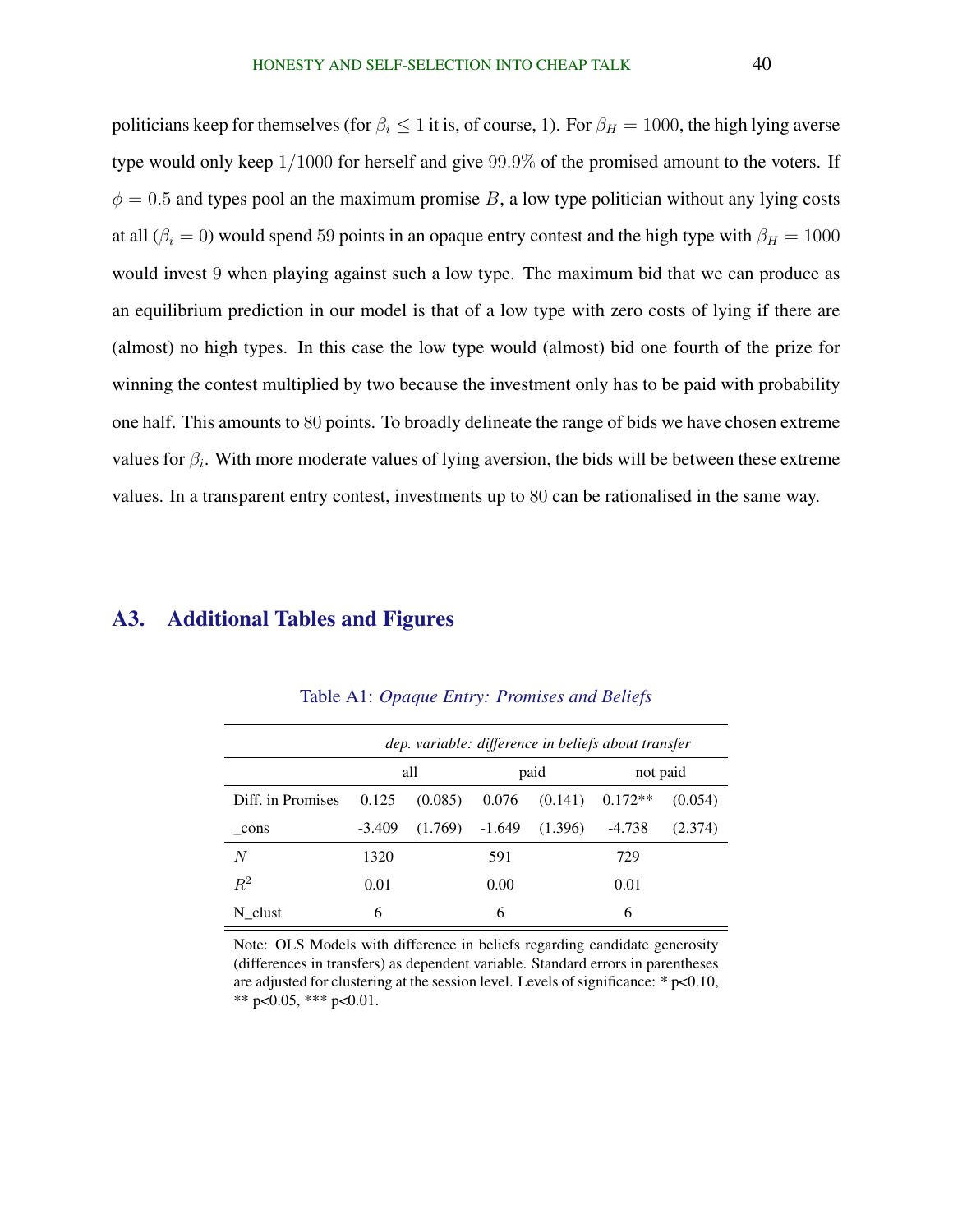|         | dep. variable: transfer $T$ |          |          |          |           |          |  |  |  |  |
|---------|-----------------------------|----------|----------|----------|-----------|----------|--|--|--|--|
|         | all                         |          | paid     |          | not paid  |          |  |  |  |  |
| Promise | $0.206***$                  | (0.040)  | 0.079    | (0.098)  | $0.315**$ | (0.104)  |  |  |  |  |
| cons    | 64.981***                   | (14.288) | 84.117** | (22.637) | 47.568    | (28.505) |  |  |  |  |
| N       | 880                         |          | 394      |          | 486       |          |  |  |  |  |
| $R^2$   | 0.01                        |          | 0.00     |          | 0.01      |          |  |  |  |  |
| N clust | 6                           |          | 6        |          | 6         |          |  |  |  |  |

#### Table A2: *Opaque Entry: Promises and Transfers*

Note: OLS Models with transfers as dependent variable. Standard errors in parentheses are adjusted for clustering at the session level. Levels of significance: \* p<0.10, \*\* p<0.05, \*\*\* p<0.01.

|  |  |  | Table A3: Transparent Entry: Investments, Promises, and Beliefs |  |  |
|--|--|--|-----------------------------------------------------------------|--|--|
|--|--|--|-----------------------------------------------------------------|--|--|

|                      | dep. variable: difference in beliefs about transfer |         |            |         |             |         |  |  |
|----------------------|-----------------------------------------------------|---------|------------|---------|-------------|---------|--|--|
|                      | all                                                 |         | paid       |         | not paid    |         |  |  |
| Diff. in Investments | $-0.447***$                                         | (0.093) | $-0.684**$ | (0.191) | $-0.287***$ | (0.067) |  |  |
| Diff. in Promises    | $0.206*$                                            | (0.089) | $0.232**$  | (0.088) | 0.176       | (0.092) |  |  |
| cons                 | 2.916                                               | (1.962) | 0.760      | (4.761) | $4.567**$   | (1.492) |  |  |
| $\boldsymbol{N}$     | 1320                                                |         | 633        |         | 687         |         |  |  |
| $R^2$                | 0.04                                                |         | 0.09       |         | 0.02        |         |  |  |
| N clust              | 6                                                   |         | 6          |         | 6           |         |  |  |

Note: OLS Models with difference in beliefs regarding candidate generosity (differences in transfers) as dependent variable. Standard errors in parentheses are adjusted for clustering at the session level. Levels of significance: \*  $p<0.10$ , \*\*  $p<0.05$ , \*\*\*  $p<0.01$ .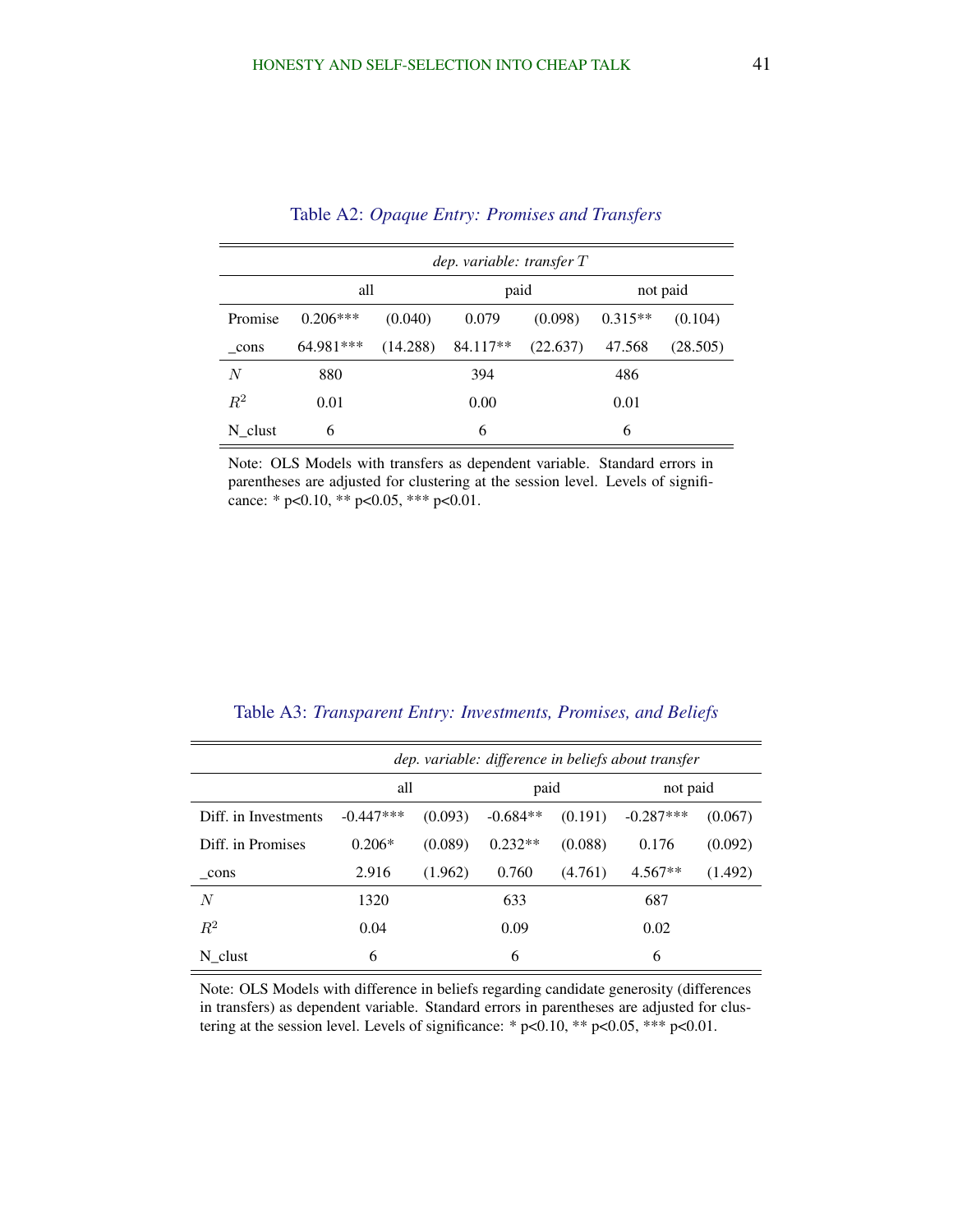|            | $dep.$ variable: transfer $T$ |          |           |          |          |          |  |  |  |
|------------|-------------------------------|----------|-----------|----------|----------|----------|--|--|--|
|            |                               | all      | paid      |          |          | not paid |  |  |  |
| Investment | $-0.763$                      | (0.468)  | $-0.917*$ | (0.448)  | $-0.652$ | (0.502)  |  |  |  |
| Promise    | 0.253                         | (0.134)  | $0.310*$  | (0.136)  | 0.181    | (0.202)  |  |  |  |
| cons       | 99.102*                       | (42.136) | 95.477**  | (35.267) | 109.243  | (57.191) |  |  |  |
| N          | 880                           |          | 422       |          | 458      |          |  |  |  |
| $R^2$      | 0.04                          |          | 0.06      |          | 0.03     |          |  |  |  |
| N clust    | 6                             |          | 6         |          | 6        |          |  |  |  |

<span id="page-42-0"></span>Table A4: *Transparent Entry: Investments, Promises, and Transfers*

Note: OLS Models with transfers as dependent variable. Standard errors in parentheses are adjusted for clustering at the session level. Standard errors in parentheses are adjusted for clustering at the session level. Levels of significance:  $*$  p<0.10, \*\* p<0.05, \*\*\* p<0.01.

|            |            | dep. variable: lie size $(P-T)$ |            | dep. variable: transfer T |             |              |  |
|------------|------------|---------------------------------|------------|---------------------------|-------------|--------------|--|
|            | all        | paid                            | not paid   | all                       | paid        | not paid     |  |
| Investment | $0.906***$ | $0.896**$                       | $0.912***$ | $-0.842***$               | $-0.878***$ | $-0.807***$  |  |
|            | (0.185)    | (0.277)                         | (0.161)    | (0.139)                   | (0.211)     | (0.136)      |  |
| cons       | 77.332 *** | 78.158***                       | 76.633***  | 152.962***                | 152.044***  | $154.021***$ |  |
|            | (12.722)   | (16.563)                        | (11.401)   | (11.576)                  | (13.681)    | (11.417)     |  |
| $\cal N$   | 176        | 88                              | 88         | 176                       | 88          | 88           |  |
| $R^2$      | 0.04       | 0.04                            | 0.05       | 0.04                      | 0.04        | 0.04         |  |
| N clust    | 6          | 6                               | 6          | 6                         | 6           | 6            |  |

Table A5: *Opaque Entry: Investments, Lie Size, and Transfer on the Individual Level*

Note: OLS models with the within-subject averages (over the 20 rounds of the experimental session) of lie size (P-T) or Transfer T as dependent variables and the within-subject average of the entry investment as the explanatory variable. Standard errors in parentheses are adjusted for clustering at the session level. Levels of significance: \* p<0.10, \*\* p<0.05, \*\*\* p<0.01.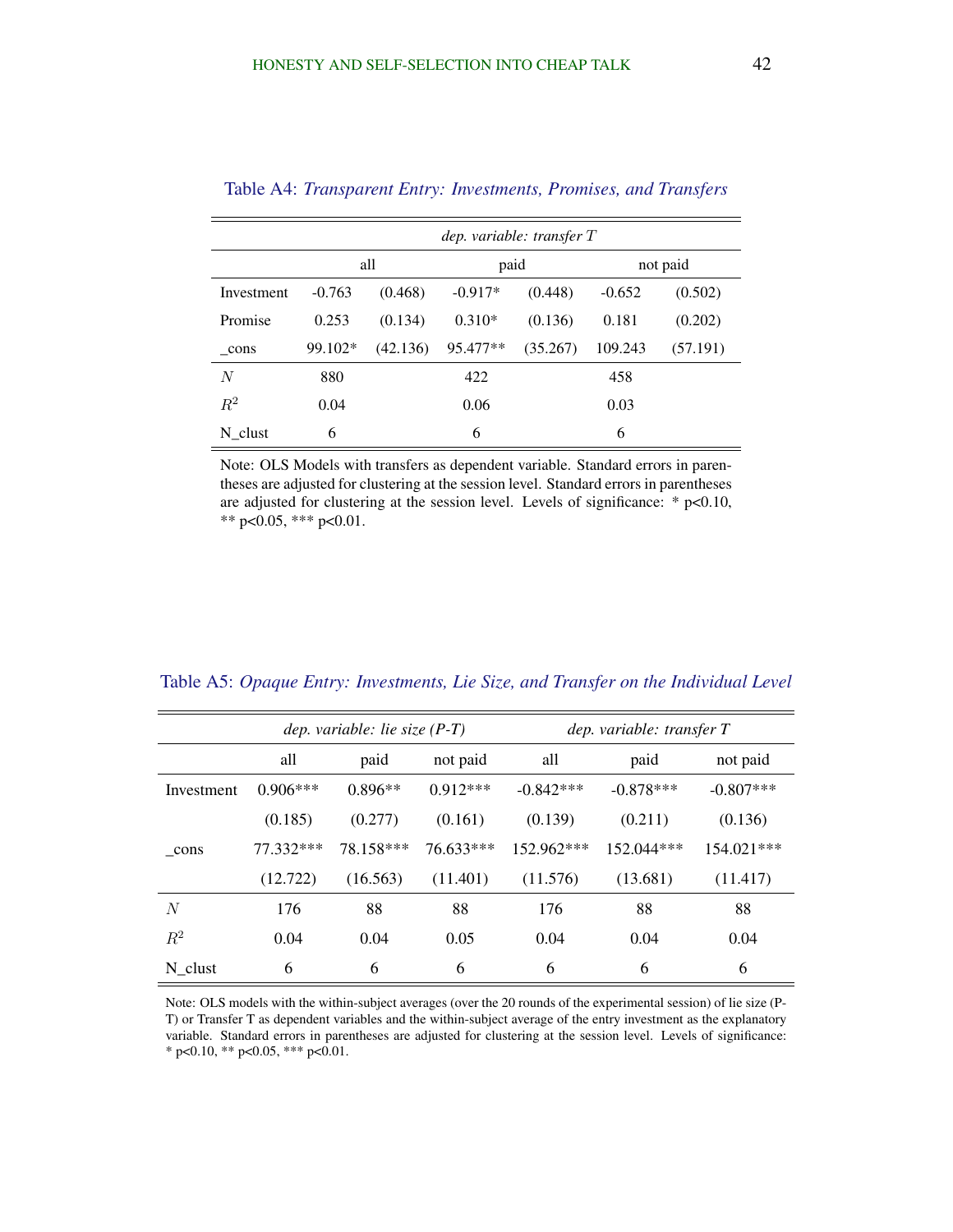|                |           | dep. variable: lie size $(P-T)$ |           | dep. variable: transfer T |            |            |  |
|----------------|-----------|---------------------------------|-----------|---------------------------|------------|------------|--|
|                | all       | paid                            | not paid  | all                       | paid       | not paid   |  |
| Investment     | 0.428     | 0.450                           | 0.436     | $-0.349$                  | $-0.466$   | $-0.256$   |  |
|                | (0.391)   | (0.443)                         | (0.375)   | (0.356)                   | (0.426)    | (0.310)    |  |
| cons           | 83.453*** | 77.502**                        | 88.002*** | 128.878***                | 133.733*** | 125.388*** |  |
|                | (17.642)  | (20.834)                        | (17.065)  | (16.637)                  | (20.083)   | (14.921)   |  |
| N              | 176       | 88                              | 88        | 176                       | 88         | 88         |  |
| $\mathbb{R}^2$ | 0.01      | 0.01                            | 0.01      | 0.01                      | 0.01       | 0.00       |  |
| N clust        | 6         | 6                               | 6         | 6                         | 6          | 6          |  |

<span id="page-43-0"></span>Table A6: *Transparent Entry: Investments, Lie Size, and Transfer on the Individual Level*

Note: OLS models with the within-subject averages (over the 20 rounds of the experimental session) of lie size (P-T) or Transfer T as dependent variables and the within-subject average of the entry investment as the explanatory variable. Standard errors in parentheses are adjusted for clustering at the session level. Levels of significance: \* p<0.10, \*\* p<0.05, \*\*\* p<0.01.

| Rounds             |        | all      |        | $1 - 10$ |        | $11 - 20$ |  |
|--------------------|--------|----------|--------|----------|--------|-----------|--|
| Investment         |        |          |        |          |        |           |  |
| <i>Opaque</i>      | 46.50  | (26.14)  | 48.43  | (25.55)  | 44.57  | (26.59)   |  |
| Transparent        | 46.42  | (27.00)  | 47.70  | (26.27)  | 45.14  | (27.67)   |  |
| Promise            |        |          |        |          |        |           |  |
| <i>Opaque</i>      | 233.52 | (39.57)  | 228.29 | (40.98)  | 238.75 | (37.39)   |  |
| Transparent        | 216.29 | (44.86)  | 214.65 | (43.94)  | 217.93 | (45.73)   |  |
| Transfer           |        |          |        |          |        |           |  |
| <i>Opaque</i>      | 114.43 | (102.72) | 130.24 | (97.80)  | 98.62  | (105.11)  |  |
| <i>Transparent</i> | 113.05 | (98.16)  | 130.77 | (94.69)  | 95.34  | (98.42)   |  |
| N                  |        | 1760     |        | 880      |        | 880       |  |

#### Table A7: *Behaviour over Time*

Note: Means and standard deviations (in parentheses) of key variables in all rounds and in the first and the second half of an experimental session.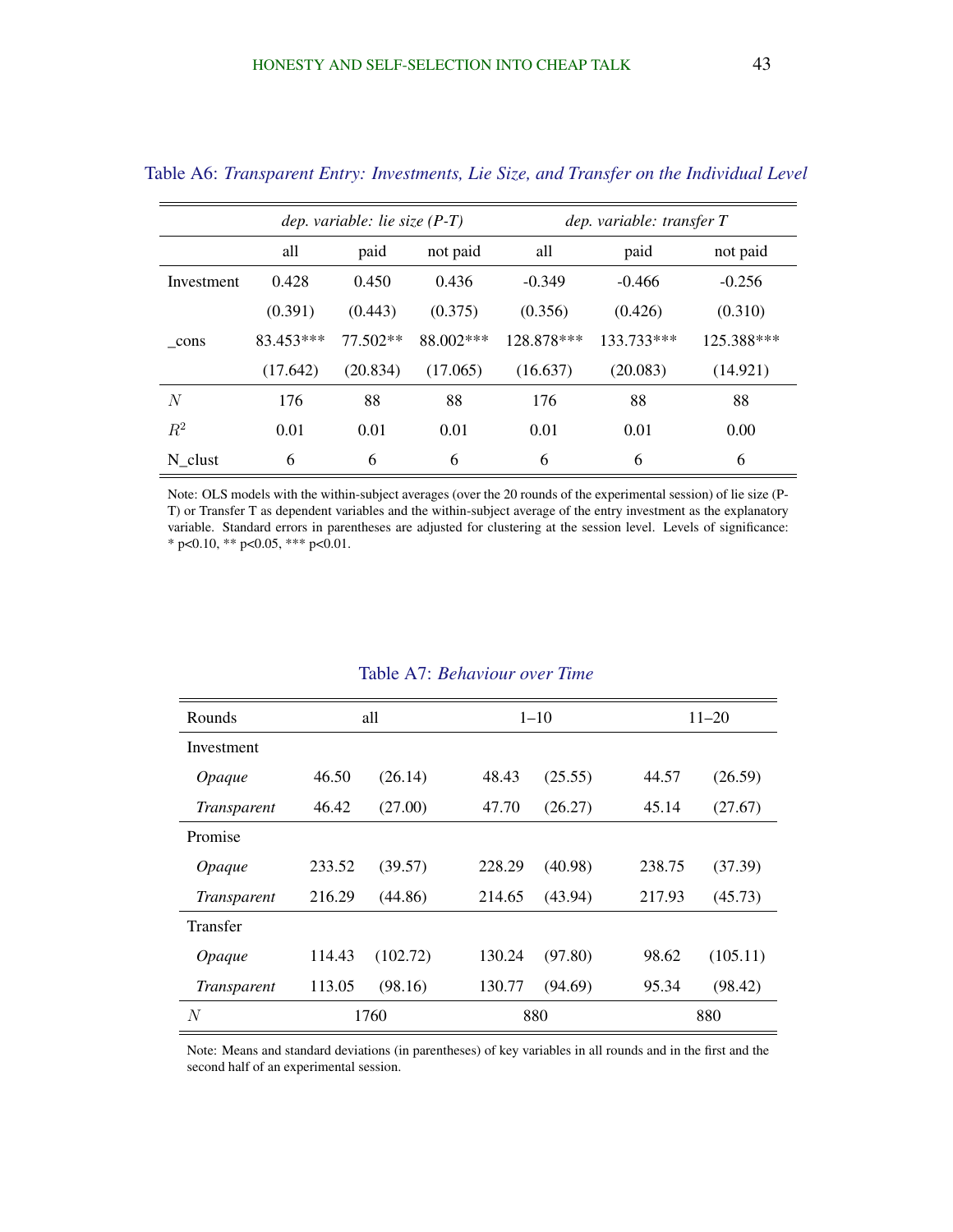

Figure A1: *Perceived Honesty of People in Different Professions*

Note: Answers to Gallup survey question "Please tell me how you would rate the honesty and ethical standards of people in these different fields – very high, high, average, low or very low?" (data collected Dec 3-12, 2018; source: https://news.gallup.com/poll/1654/honesty-ethicsprofessions.aspx?version=print, accessed on March 16, 2019)





Note: Scatter plots and linear fits of promises and transfers for the opaque entry contest treatment (left panel) and the transparent entry contest treatment (right panel). To avoid overlay a random jitter was used.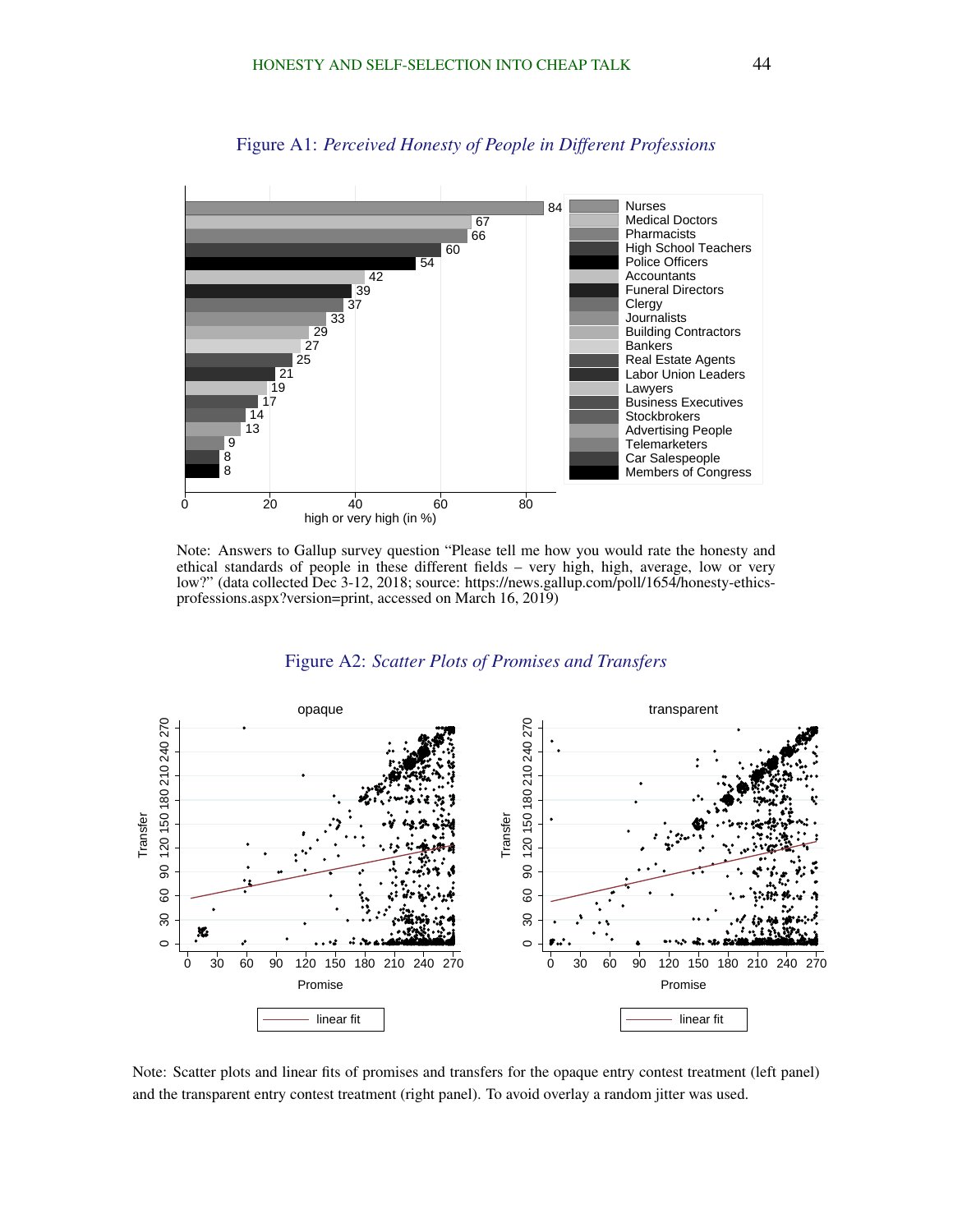University of Konstanz and Thurgau Institute of Economics University of Konstanz and Thurgau Institute of Economics University of Bath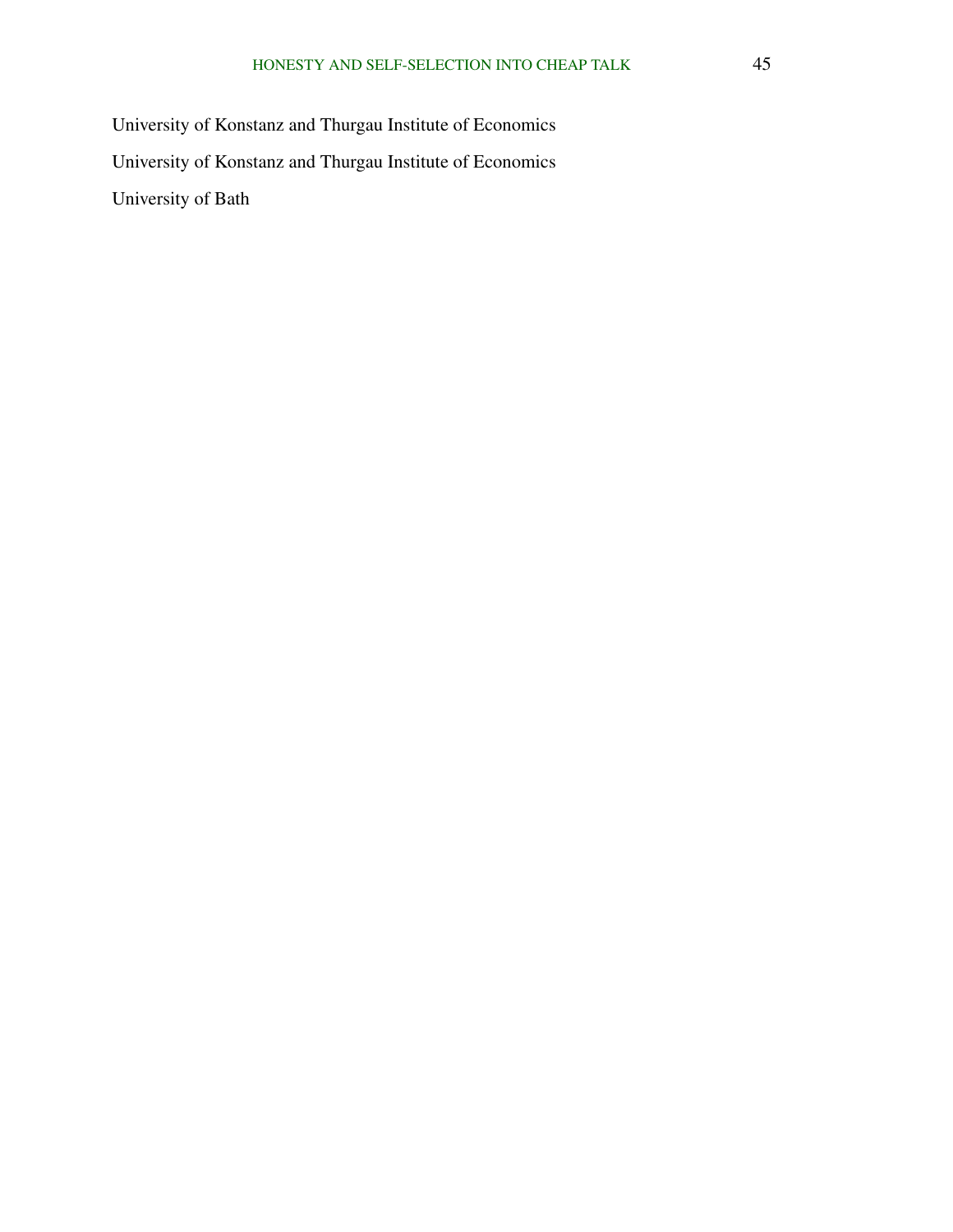## <span id="page-46-0"></span>References

- Abeler, J., Nosenzo, D. and Raymond, C. (2019). 'Preferences for Truth-Telling', *Econometrica*, vol. 87(4), pp. 1115–1153.
- Alesina, A. (1988). 'Credibility and policy convergence in a two-party system with rational voters', *The American Economic Review*, vol. 78(4), pp. 796–805.

Alexander, P. (2000). 'Trump Towers', *The Advocate*, vol. Feb 15, pp. 23–27.

- Barfort, S., Harmon, N.A., Hjorth, F. and Olsen, A.L. (2019). 'Sustaining Honesty in Public Service: The Role of Selection', *American Economic Journal: Economic Policy*, vol. 11(4), pp. 96–123.
- Barro, R.J. (1973). 'The Control of Politicians: An Economic Model', *Public Choice*, vol. 14(1), pp. 19–42.
- Battaglini, M. (2002). 'Multiple referrals and multidimensional cheap talk', *Econometrica*, vol. 70(4), pp. 1379–1401.
- Bernheim, B.D. and Kartik, N. (2014). 'Candidates, Character, and Corruption', *American Economic Journal: Microeconomics*, vol. 6(2), pp. 205–246.
- Born, A., van Eck, P. and Johannesson, M. (2018). 'An Experimental Investigation of Election Promises', *Political Psychology*, vol. 39(3), pp. 685–705.
- Brekke, K.A., Hauge, K.E., Lind, J.T. and Nyborg, K. (2011). 'Playing with the good guys. A public good game with endogenous group formation', *Journal of Public Economics*, vol. 95(9-10), pp. 1111–1118.
- Buisseret, P. and Prato, C. (2016). 'Electoral Control and the Human Capital of Politicians', *Games and Economic Behavior*, vol. 98, pp. 1–35.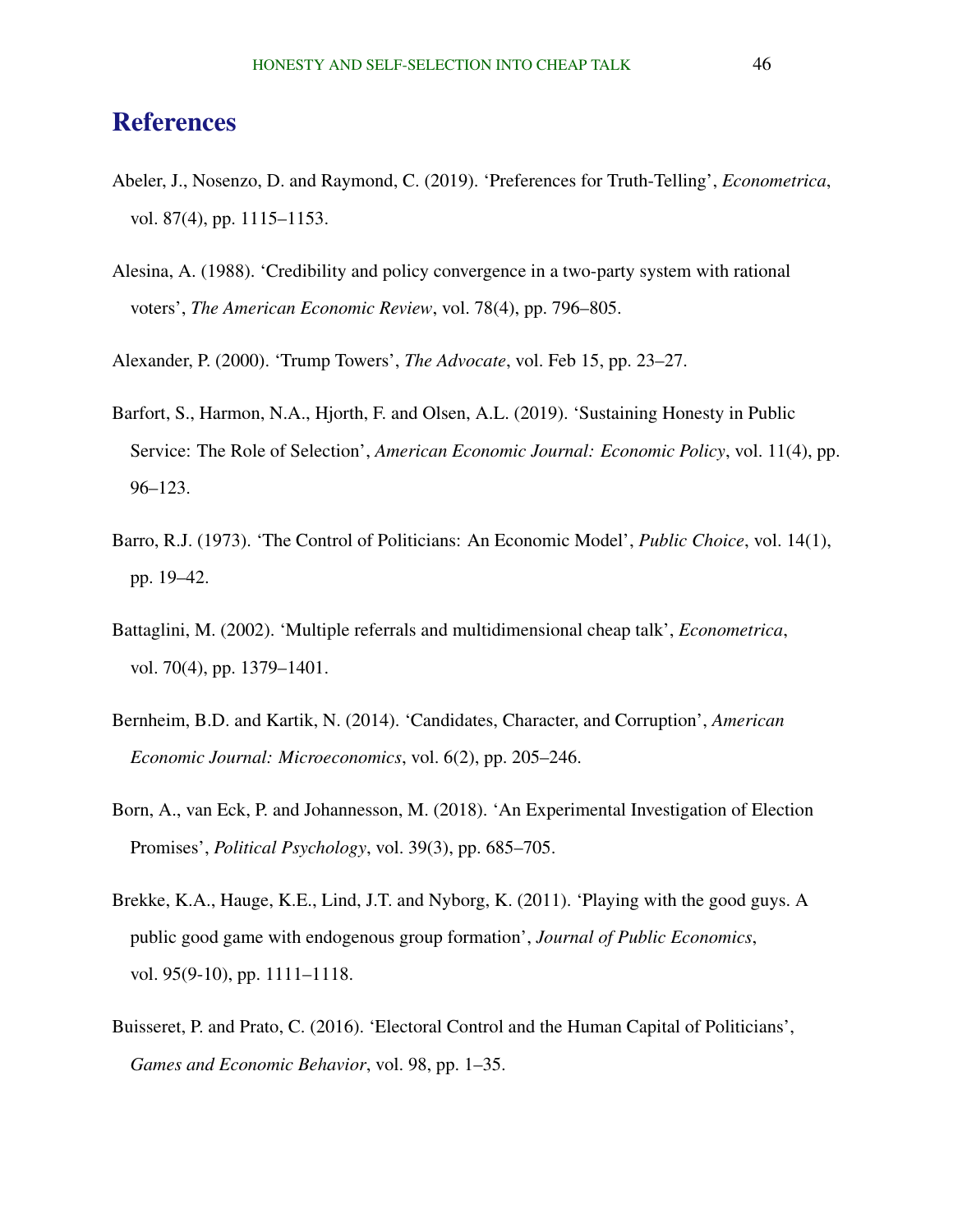- <span id="page-47-0"></span>Buurman, M., Delfgaauw, J., Dur, R. and Van den Bossche, S. (2012). 'Public sector employees: Risk averse and altruistic?', *Journal of Economic Behavior and Organization*, vol. 83(3), pp. 279–291.
- Callander, S. and Wilkie, S. (2007). 'Lies, damned lies, and political campaigns', *Games and Economic Behavior*, vol. 60(2), pp. 262–286.
- Cameron, a.C. and Miller, D.L. (2015). 'A Practitioner's Guide to Cluster-Robust Inference', *Journal of Human Resources*, vol. 50(2), pp. 317–372.
- Casella, A., Kartik, N., Sanchez, L. and Turban, S. (2018). 'Communication in context: Interpreting promises in an experiment on competition and trust', *Proceedings of the National Academy of Sciences of the United States of America*, vol. 115(5), pp. 933–938.
- Caselli, F. and Morelli, M. (2004). 'Bad politicians', *Journal of Public Economics*, vol. 88, pp. 759–782.
- Corazzini, L., Kube, S., Maréchal, M.A. and Nicolò, A. (2014). 'Elections and Deceptions: An Experimental Study on the Behavioral Effects of Democracy', *American Journal of Political Science*, vol. 58(3), pp. 579–592.
- Crawford, V. and Sobel, J. (1982). 'Strategic information transmission', *Econometrica*, vol. 50(6), pp. 1431–1451.
- Dal Bó, E., Finan, F., Folke, O., Persson, T. and Rickne, J. (2017). 'Who Becomes a Politician?', *Quarterly Journal of Economics*, vol. 132(4), pp. 1877–1914.
- Dechenaux, E., Kovenock, D. and Sheremeta, R.M. (2015). 'A survey of experimental research on contests, all-pay auctions and tournaments', *Experimental Economics*, vol. 18(4), pp. 609–669.
- Delfgaauw, J. and Dur, R. (2007). 'Signaling and screening of workers' motivation', *Journal of Economic Behavior & Organization*, vol. 62(4), pp. 605–624.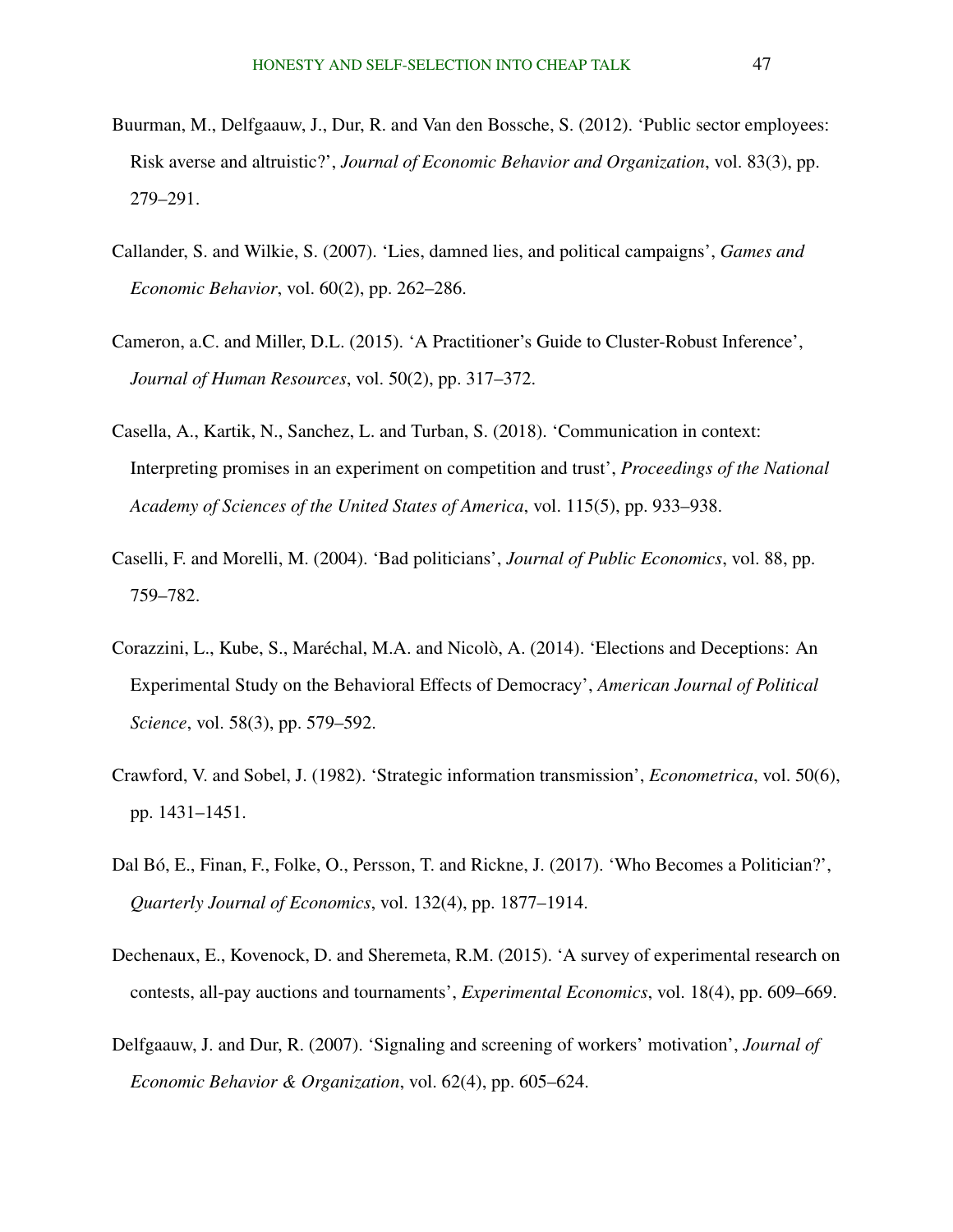- <span id="page-48-0"></span>Farrell, J. and Gibbons, R. (1989). 'Cheap talk with two audiences', *American Economic Review*, vol. 79(5), pp. 1214–1223.
- Fehrler, S. and Kosfeld, M. (2014). 'Pro-social missions and worker motivation: An experimental study', *Journal of Economic Behavior and Organization*, vol. 100, pp. 99–110.
- Feltovich, N. and Giovannoni, F. (2015). 'Selection vs. accountability: An experimental investigation of campaign promises in a moral-hazard environment', *Journal of Public Economics*, vol. 126, pp. 39–51.
- Ferejohn, J. (1986). 'Incumbent performance and electoral control', *Public Choice*, vol. 50(1-3), pp. 5–25.
- Fischbacher, U. (2007). 'Z-Tree: Zurich toolbox for ready-made economic experiments', *Experimental Economics*, vol. 10(2), pp. 171–178.
- Fischbacher, U. and Föllmi-Heusi, F. (2013). 'Lies in Disguise-an Experimental Study on Cheating', *Journal of the European Economic Association*, vol. 11(3), pp. 525–547.
- Geng, H., Weiss, A.R. and Wolff, I. (2011). 'The Limited Power of Voting to Limit Power', *Journal of Public Economic Theory*, vol. 13(5), pp. 695–719.
- Gersbach, H. and Schneider, M.T. (2012a). 'Tax contracts and elections', *European Economic Review*, vol. 56(7), pp. 1461–1479.
- Gersbach, H. and Schneider, M.T. (2012b). 'Tax contracts, party bargaining, and government formation', *Mathematical Social Sciences*, vol. 64(2), pp. 173–192.
- Gino, F., Krupka, E.L. and Weber, R.A. (2013). 'License to Cheat: Voluntary Regulation and Ethical Behavior', *Management Science*, vol. 59(10), pp. 2187–2203.
- Gneezy, U. (2005). 'Deception: The role of consequences', *American Economic Review*, vol. 95(1), pp. 384–394.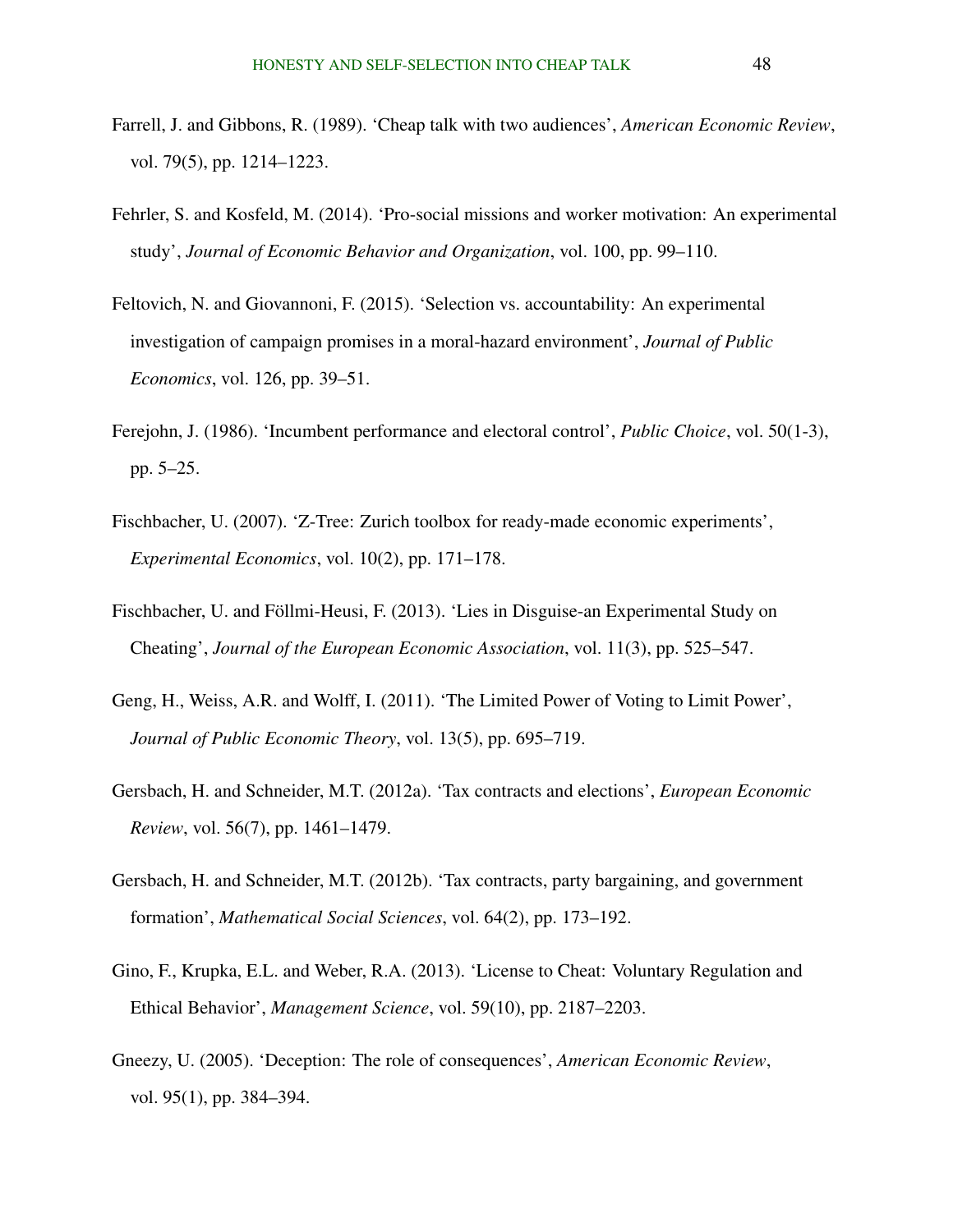- <span id="page-49-0"></span>Gneezy, U., Kajackaite, A. and Sobel, J. (2018). 'Lying Aversion and the Size of the Lie', *American Economic Review*, vol. 108(2), pp. 419–453.
- Gneezy, U., Rockenbach, B. and Serra-Garcia, M. (2013). 'Measuring lying aversion', *Journal of Economic Behavior & Organization*, vol. 93, pp. 293–300.
- Greiner, B. (2015). 'Subject pool recruitment procedures: organizing experiments with ORSEE', *Journal of the Economic Science Association*, vol. 1(1), pp. 114–125.
- Hanna, R. and Wang, S.Y. (2017). 'Dishonesty and Selection into Public Service: Evidence from India', *American Economic Journal: Economic Policy*, vol. 9(3), pp. 262–290.
- Kartik, N. (2009). 'Strategic Communication with Lying Costs', *Review of Economic Studies*, vol. 76(4), pp. 1359–1395.
- Kartik, N. and McAfee, R.P. (2007). 'Signaling character in electoral competition', *American Economic Review*, vol. 97(3), pp. 852–70.
- Kocher, M.G., Schudy, S. and Spantig, L. (2018). 'I Lie? We Lie! Why? Experimental Evidence on a Dishonesty Shift in Groups', *Management Science*, vol. 64(9), pp. 3995–4008.
- Konrad, K.A., Lohse, T. and Qari, S. (2014). 'Deception choice and self-selection The importance of being earnest', *Journal of Economic Behavior and Organization*, vol. 107, pp. 25–39.
- Kosfeld, M. and von Siemens, F.A. (2009). 'Worker Self-Selection and the Profits from Cooperation', *Journal of the European Economic Association*, vol. 7(2-3), pp. 573–582.
- Krishna, V. and Morgan, J. (2001). 'A Model of Expertise', *Quarterly Journal of Economics*, vol. 116(May), pp. 747–775.
- Mattozzi, A. and Merlo, A. (2007). 'The Transparency of Politics and the Quality of Politicians', *American Economic Review*, vol. 97(2), pp. 311–315.